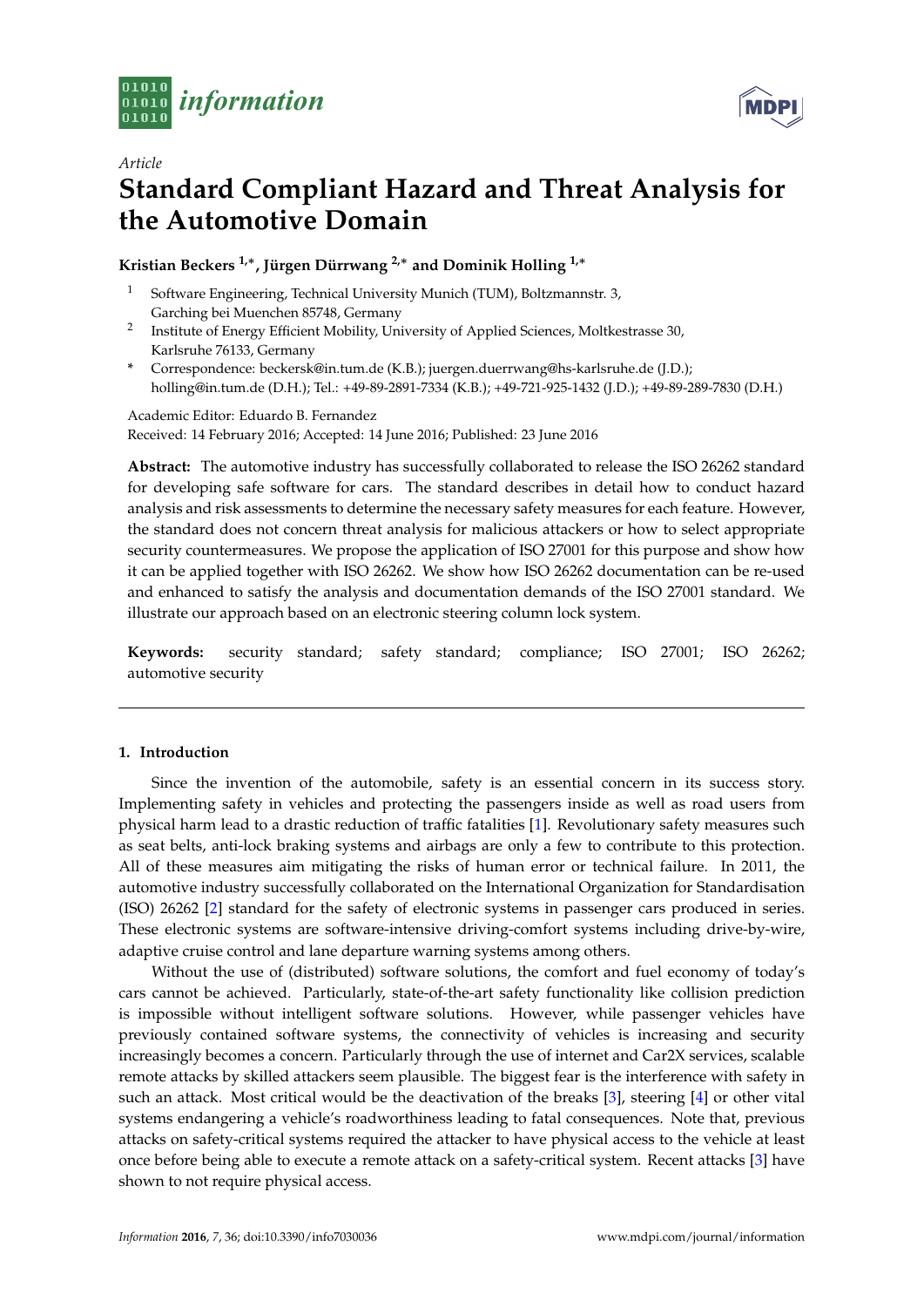To combat these threats, measures to encrypt bus communication and bring trusted computing to all electronic control units (ECUs) running software solutions are needed [\[5\]](#page-32-4). These solutions do not require changes to the deployed functional software or its development process, but to the underlying AUTomotive Open System ARchitecture (AUTOSAR)-compliant basic software. They are able to mitigate many security risks and raise the bar for attackers. However, these solutions face the same key management problems present in IT systems [\[5\]](#page-32-4) and increase the cost of each ECU by an order of magnitude. Since manufacturing cars is driven utmost by the unit price, the deployment cost of trusted computing hardware may be very costly. In addition, selling a vehicle security package against remote attackers may be hard to justify to the customer as customers expect inherent security.

Instead of using a one size fits all solution hardware solution to address the security, we propose a comprehensive and holistic approach for the security of safety-critical systems in vehicles developed using the ISO 26262. We aim to combine the ISO 26262 with a security standard of worldwide significant impact. The ISO 27001 standard [\[6\]](#page-32-5) and the Common Criteria [\[7\]](#page-32-6) are two commonly accepted security standards. In 2014, the ISO [\[8\]](#page-32-7) registered 23 972 ISO 27001 certifications, which represents an increase of 7 % as compared to 2013. The ISO also registered 275 Common Criteria certifications in 2015, a 15 % increase compared to 2014 [\[9\]](#page-32-8). These numbers cover certifications worldwide and show the relevance of security standards. Thus, our approach follows the state-of-the-art security standard ISO 27001 to analyze threats, perform a security risk analysis and reason about controls to specifically address threats. This research is based on previous work regarding ISO 26262 [\[10\]](#page-32-9) and ISO 27001 [\[11\]](#page-32-10). By re-using existing artefacts required by the safety lifecycle in the security lifecycle, it is compliant to both ISO standards and enables the security certification of these safety-critical systems. Nevertheless, we do not enforce the certification option within our method. It can also be applied without the aim of certifications and just the aim to consider security in the safety engineering lifecycle. Our approach provides cost-effective and appropriate measures for security requirements based on existing knowledge. It provides an overview that is able to identify if a security problem is addressed multiple times or with too excessive and thus costly measures. It is able to provide specific measures for the automotive domain such as plausibility checks or hardening of gateways between different buses for example, which has been shown to prevent attacks in the past [\[12\]](#page-32-11).

We contribute a structured, standard compliant approach to support security reasoning in the automotive domain. The approach is based on our previous research, which requires the overhead of a dedicated security process possibly performable by (safety) engineers. The systematic and structured approach we present here helps experts in safety to consider security, as well. There is no need to change every functional software, every development process or every underlying basic software. Specific security measures similar to the ASIL levels (see Section [1.2\)](#page-3-0) in safety will have to be taken to specific parts of the system based on particular automotive attacker models. Analogous to ISO 262626, the security goals and measures derived from our approach can later be refined into a conceptual and technical security concept as well as hardware and software security requirements. The cost of this overhead is analogue to the overhead required by using ECUs lacking a floating point module or floating point modules in the automotive domain. While this make the development of software more complicated, it reduces the cost of hardware and evidently enables unit price savings. Particularly our proposed automotive control measures such as plausibility check or gateway hardening are well-known and implementable with a low effort.

Obviously, automotive security also encompasses further systems other than safety-critical systems including privacy-sensitive (e.g., extraction of location data from the telematics ECU) or infotainment systems (e.g., setting audio volume to maximum in the entertainment ECU). However, we see the mitigation of security risks for safety-critical systems as a top priority and broaden the safety scope of ISO 26262 to form the security scope of ISO 27001 accordingly. Thus, our aim in terms of the Confidentiality, Integrity, and Availability (CIA) triad is to ensure data integrity of the signals exchanged while availability is already ensured by the safety considerations and confidentiality is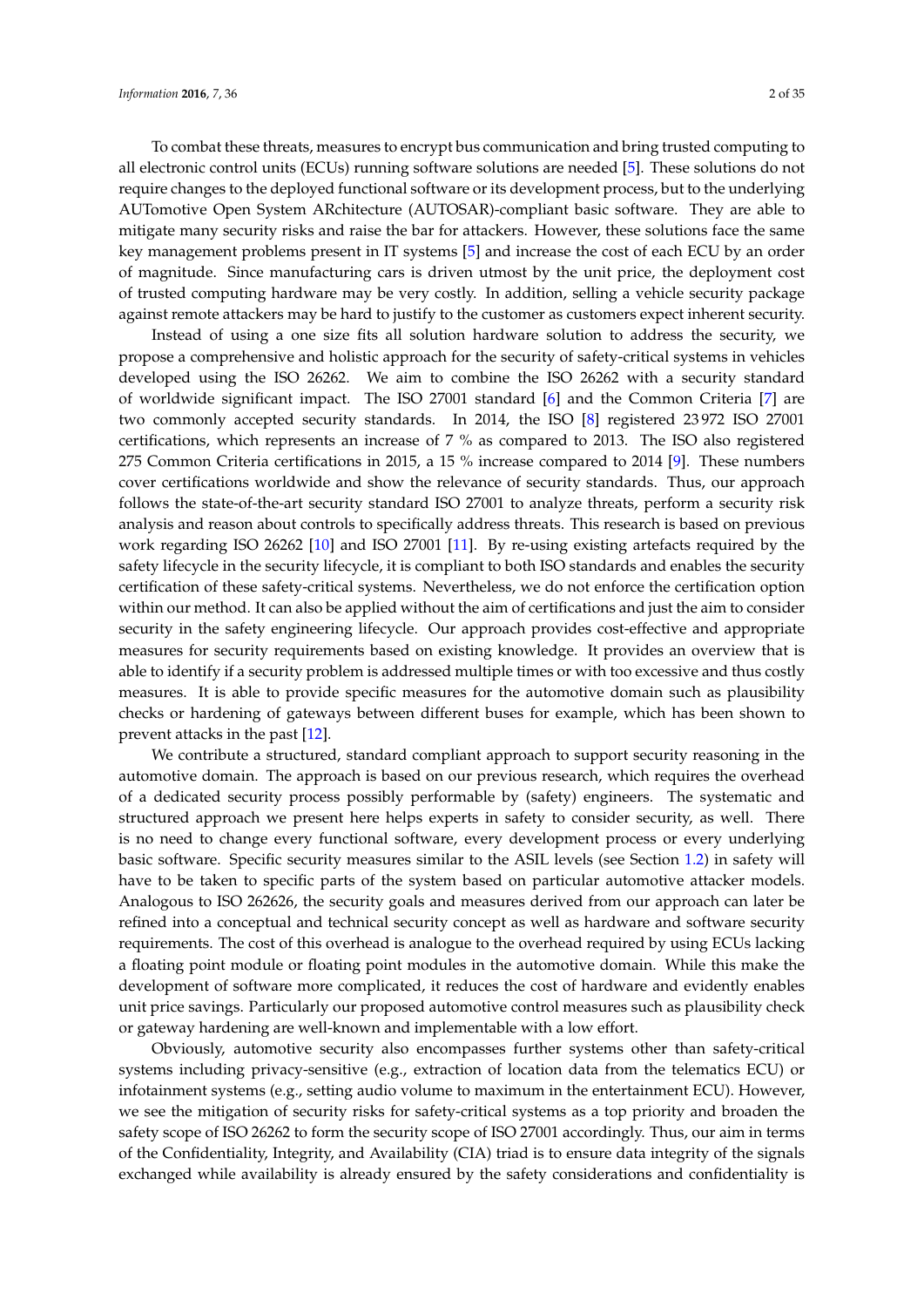disregarded. Our approach is an instantiation of the secure by design paradigm for safety-critical systems and derives high level security goals to be refined. This refinement will have to be based on security best practices and existing knowledge in the security engineering domain.

*Problem:* Security is a new concern in the area of safety-critical automotive systems developed according to ISO 26262. Proposed security measures for automotive security are a one size fits all hardware-based solution. These solutions miss the security overview and are costly and may not be required in all cases.

*Solution:* We create a comprehensive and holistic approach compliant to ISO 26262 for safety and ISO 27001 for security for safety-critical automotive software systems. It re-uses existing safety lifecycle artifacts as basis for the security lifecycle with little overhead by the derivation of specific measures for automotive security. We set up an ISO 27001 compliant information security management system (ISMS), which does not only find reasonable security countermeasures for identified threats, but also enforces processes that check over time if attacker assumptions still hold and enforce periodic security checks of the countermeasures during runtime. That being said, in this publication we focus on how to establish the ISMS within the ISO 26262 approach. An advantage of our approach is that the security part is an appendix to the ISO 26262 process and only gathers inputs from it. This way the safety process can be left unchanged and carry out isolated from the security part. A strong intertwining between these two processes might cause severe efforts when the ISO 26262 standard changes. In our way we only need to check that the output of the process is still the needed one, even though the underlying process might have changed in the standard.

*Contribution:* We contribute a structured, standard compliant approach possibly performable by (safety) engineers yielding specific threat-based measures to be taken. We included automotive attacker models specifically tailored to the bus systems commonly used in the automotive domain and automotive security controls well-known and implementable with low effort. We limit our scope of automotive security to the scope of ISO 26262 safety-critical systems and the data integrity of the signals exchanged.

#### <span id="page-2-0"></span>*1.1. Requirements Analysis*

We use a requirements engineering method inspired by Jackson [\[13\]](#page-32-12). Requirements can only be guaranteed for a certain context. Therefore, it is important to describe the *environment*, because we build a system to improve something in the world. The environment in which the system to be built (called *machine*) will operate is represented by a *context diagram*.

We use the Unified Modeling Language (UML) [\[14\]](#page-32-13) notation with stereotypes defined in the UML profile UML4PF [\[15\]](#page-32-14) to create a context diagram. Stereotypes give a specific meaning to the elements of a UML diagram they are attached to, and they are represented by labels surrounded by double angle brackets.

A class with the stereotype  $\ll$  *machine*  $\gg$  represents the thing to be developed, *i.e.*, the machine. The other classes with a  $\ll$ *domain* $\gg$  stereotype represent elements in the application environment that already exist.

Domains are connected by interfaces consisting of shared phenomena. Shared phenomena may be events, operation calls, messages, and the like. They are observable by at least two domains, but controlled by only one domain, as indicated by an exclamation mark. These interfaces are represented as associations with the stereotype  $\ll$ *connection* $\gg$ , and the name of the associations contain the phenomena and the domains controlling the phenomena.

When we state a requirement, we want to change something in the world with the machine to be developed. Therefore, each requirement constrains at least one domain. This is expressed by a dependency from the requirement to a domain with the stereotype *constrains*. Such a constrained domain is the core of any problem description, because it has to be controlled according to the requirements. Hence, a constrained domain triggers the need for developing a new system (the machine), which provides the desired control. A requirement may refer to several domains in the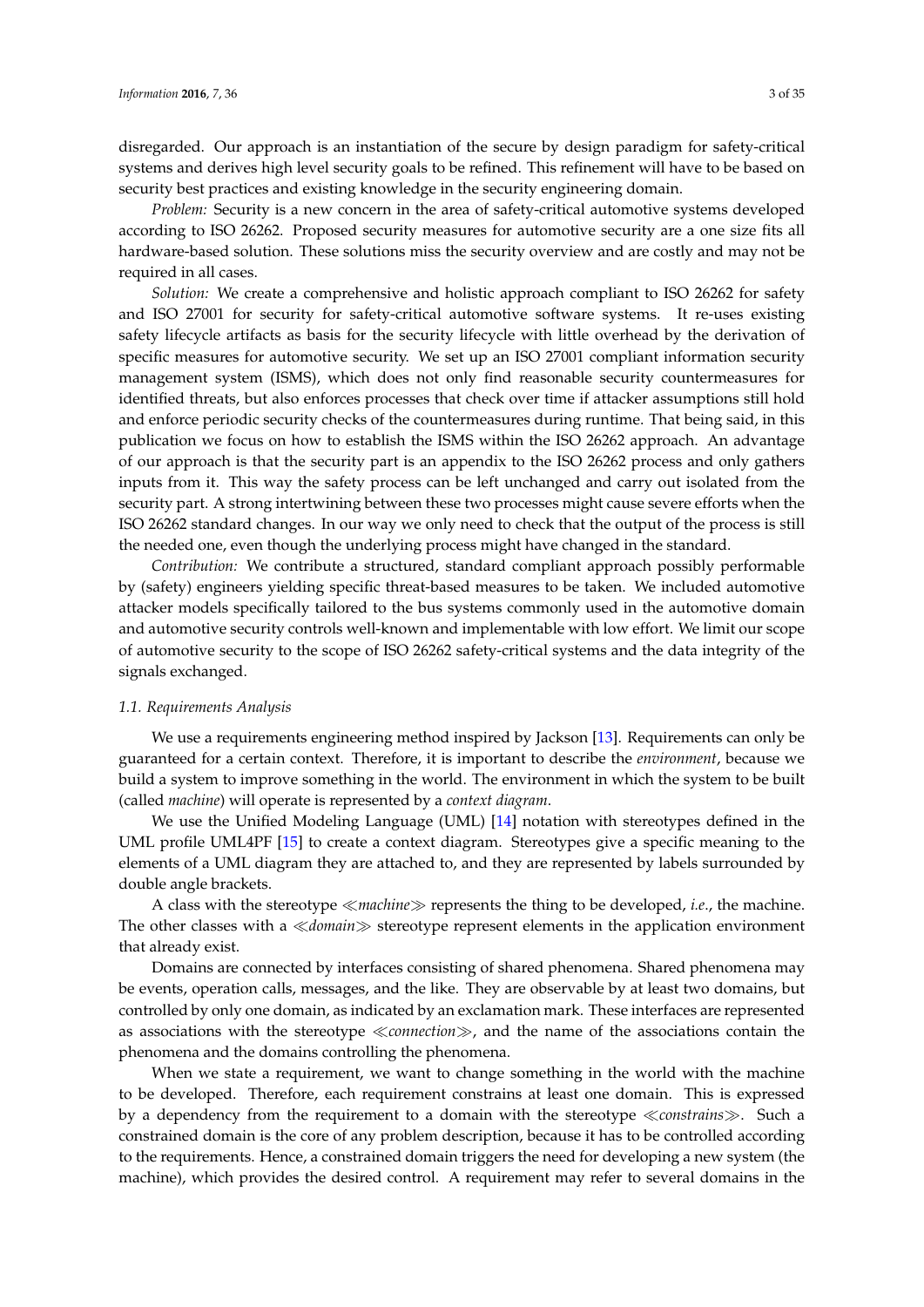environment of the machine. This is expressed by a dependency from the requirement to a domain with the stereotype  $\ll$  *refersTo* $>$ . The referred domains are also given in the requirement's description.

# <span id="page-3-0"></span>*1.2. ISO 26262*

ISO 26262 is a risk-based functional safety standard intended to be applied to safety-related systems that include one or more E/E systems and that are installed in series productions of passenger cars with a max gross weight up to 3500 kg. It addresses possible hazards caused by malfunctions of E/E safety-related systems, including the interaction of these systems.

ISO 26262 was derived from the generic functional safety standard ISO/IEC 61508 [\[16\]](#page-32-15) and was published on 11 November 2011. It is aligned with the automotive safety lifecycle including specification, design, implementation, integration, verification, validation, configuration, production, operation, service, decommissioning, and management. ISO 26262 provides an automotive-specific risk-based approach for determining risk classes that describe the necessary risk reduction for achieving an acceptable residual risk, called automotive safety integrity level (ASIL).

The possible ASILs are *QM*, *ASIL A*, *ASIL B*, *ASIL C*, and *ASIL D*. The ASIL requiring the highest risk reduction is called ASIL D. For functions with ASIL A, ASIL B, or ASIL C, fewer requirements on the development processes, safety mechanisms, and evidences are given in ISO 26262. In case of a QM rating, the normal quality measures applied in the automotive industry are sufficient.

# *1.3. The ISO 27000 Series of Standards*

The ISO 27000 series of standards addresses information security matters and the subsequent Information Security Management System (ISMS). This is a system independent of vendors, technologies or the size/type of organization that is part of the management system of an organization [\[17\]](#page-32-16).

The central standard in the series is the ISO 27001, which defines the requirements for an ISMS. A certification of an implementation of the ISO 27001 process is possible. All the other standards of the series are specifications of this standard and describe parts or usage scenarios of the ISMS in detail [\[18\]](#page-32-17).

The ISO 27000 standard [\[18\]](#page-32-17) divides the standards of the ISO 27000 series of standards into four categories. The ISO 27000 standard itself defines the terminology of the series, the ISO 27001 states the general requirements for an ISMS. General guidelines specify parts of the ISMS e.g., the ISO 27005 specifies risk management. Sector-specific guidelines describe how an ISMS is to be implemented in a specific kind of organization, e.g., ISO 27011 concerns telecommunication organizations.

The ISO 27007 describes the auditing and certification of the ISO 27001 standard, while the ISO 27006 lists the certification body requirements. Organizations can get accreditation for certifying ISO 27001 realizations.

The remaining standards of the series describe a specific topic in relation to the ISMS. For instance, ISO 27010 describes how to combine different ISMS within one company, ISO 27031 describes business continuity management. However, even though numerous standards in the ISO 27000 series exist, that specify parts of the ISO 27001, it is not mandatory to use these specifications. The standard also allows to use different specifications, as long as they fulfill the requirements of the ISO 27001 [\[19\]](#page-32-18). Hence, we focus in our work on the ISO 27001 standard.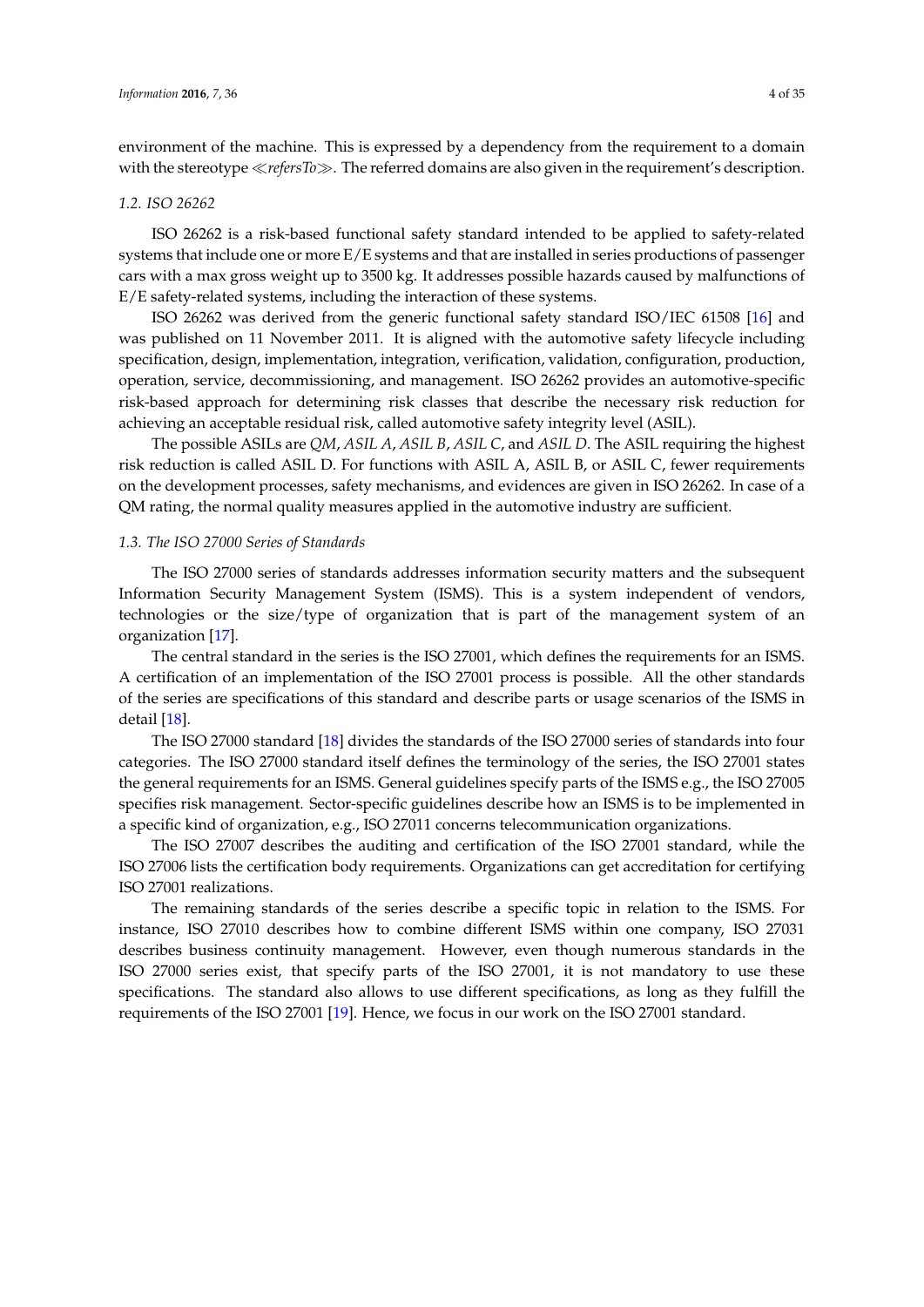## *1.4. The ISO 27001 Standard*

The ISO 27001 defines the requirements for establishing and maintaining an ISMS [\[6\]](#page-32-5). In particular, the standard describes the process of creating a model of the entire business risks of a given organization and specific requirements for the implementation of security controls. The ISO 27001 standard is structured according to a process that describes how to establish an ISMS, how to operate the ISMS and how an ISMS is monitored and reviewed, as well as maintained and improved. Initially, the *scope and boundaries* of the ISMS, its *interested parties*, *environment*, and all the *technology* involved are defined. Afterwards, ISMS *policies*, *threat identification*, *risk assessments*, *evaluations*, and *controls* are defined. Controls in the ISO 27001 are measures to *modify risk*.

Changes in the organization or technology also have to comply with the documented ISMS requirements. Furthermore, the standard demands periodic audits towards the effectiveness of an ISMS. These audits are also conducted using documented ISMS requirements. In addition, the ISO 27001 standard demands that management decisions, providing support for establishing and maintaining an ISMS, are documented as well. This support has to be documented via management decisions. This has to be proven as part of a detailed documentation of how each decision was reached and how many resources are committed to implement this decision.

# **2. Methodology**

# *2.1. Hazard Analysis and Risk Management Compliant to ISO 26262*

We propose a method for creating a hazard analysis and risk assessment according to ISO 26262. The aim of the analysis is to identify and classify the potential hazards of the item and to formulate safety goals related to the prevention or mitigation of these hazards in order to achieve an acceptable residual risk. The method consists of the following steps, depicted in Figure [1.](#page-4-0)

<span id="page-4-0"></span>

**Figure 1.** Method Overview.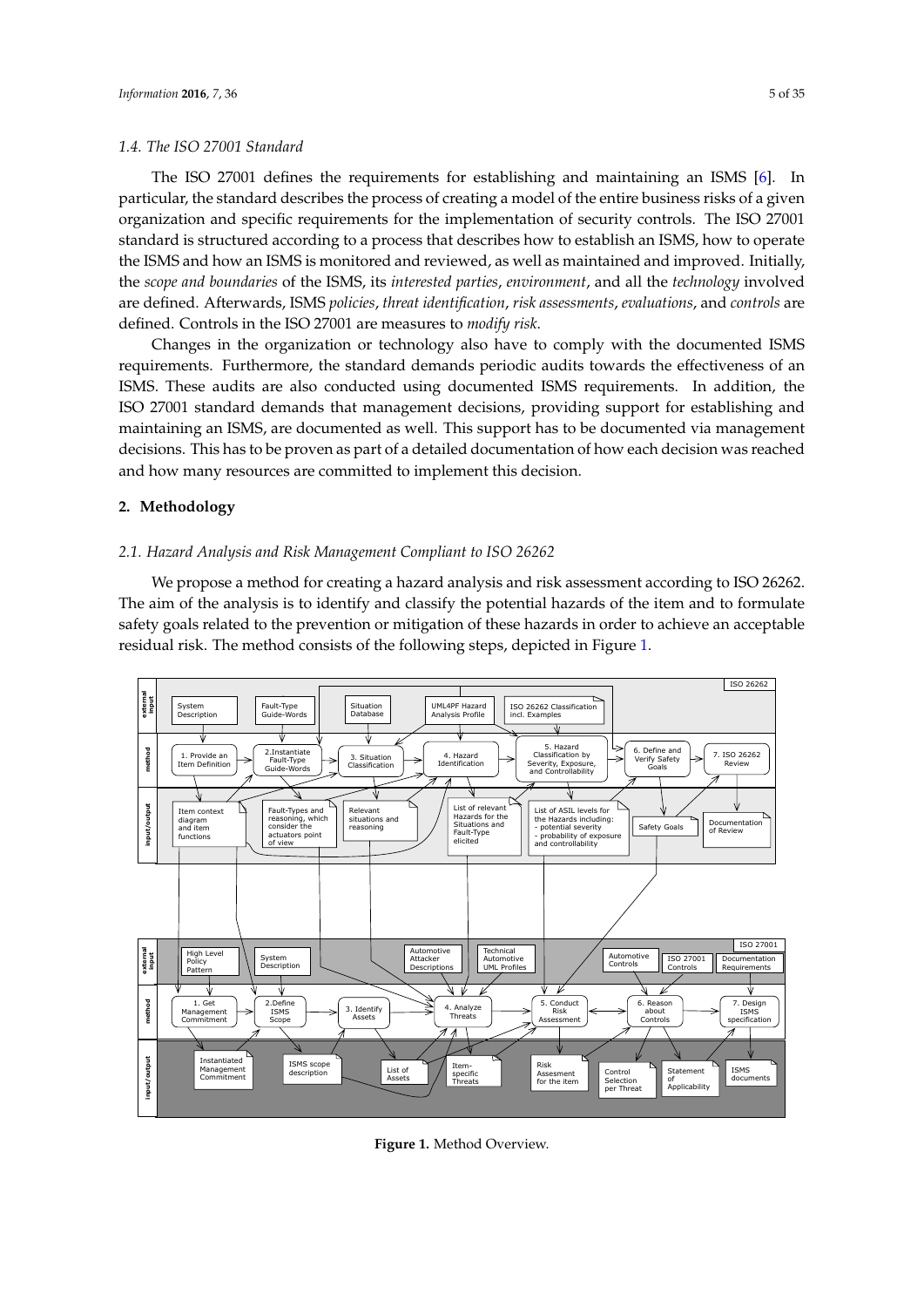# 2.1.1. Safety-Step 1: Provide an Item Definition

ISO 26262 demands a definition of the item, its basic functionality, and its environment. We use the UML4PF profile extension for ISO 26262 to represent this description. The initial description of the item is provided in a context diagram that presents the item and the domains surrounding it, e.g., the driver.

The functions of the item are defined by requirements referring to or constraining domains in its environment (see Section [1.1\)](#page-2-0). Instead of using the stereotype *«machine*», for the ISO 26262 item definition we use the stereotype  $\ll$ *item* $\gg$  to define the domain to be developed.

It is also important to ensure that this step is performed on the right level of detail. It should be avoided to have a too detailed level with too many functions/sub-functions in order to make the hazard analysis assessable. As a rule of thumb the abstraction should reflect all relevant components and what information is exchanged on an abstract level, but not the technical specification of these data flows. For example, it is enough to know that a car light should be switched on with a message, the details of the encoding of the message is not relevant at this level of abstraction.

# 2.1.2. Safety-Step 2: Instantiate Fault-Type Guide-Words

We propose a set of so-called *fault-type guide-words* inspired by the Hazard and Operability Study (HAZOP) standard [\[20\]](#page-32-19). The guide-words help the developer to consider all relevant faults. Typical guide words are *no, unintended, early, late, more, less, inverted and intermittent*. Each guide-word has to be instantiated for the functions specified in the *item definition* in the previous step. In the context of a certain function, not all fault-types have to be considered. For example the fault-type "more" is not relevant for a function with a boolean output. For many time-critical functions, a fault-type "late" leads to the same hazard as the fault-type "no". Usually, it is helpful to start the fault-type consideration from the actuator's point of view and not from the sensor's, because the task of the fault-type consideration is not a verification of an existing design. This will be done with appropriate safety analyses, e.g., Failure Mode and Effects Analysis (FMEA) [\[21\]](#page-33-0) and Fault Tree Analysis (FTA) (Section 7.9, [\[22\]](#page-33-1)), which take place after the ISO 26262 hazard analysis. For all combinations of function and fault, we describe how the system behaves in presence of the malfunction.

We support this step with a UML profile that can be used to express the different artefacts. Figure [2](#page-6-0) shows the part of the profile that is used to express the faults of an actuator constrained by a functional requirement. A class with the stereotype is used to describe the faults. Each fault may be in one of the fault-types *no, unintended, early, late, more, less, inverted and intermittent*. For each requirement, all fault-types are checked if they have to be considered, are not possible, or are covered by other faults. A dependency with the stereotype is used to show the relation between requirements and faults. Additionally, fault constraints can be described. For each considered fault, we describe the effect on the system level and not on component or vehicle level. On the system level, the elements of the item are visible, e.g., actuators. In vehicle level descriptions, only phenomena that can be observed or controlled by the driver or other persons are used. The component level contains descriptions of internal interfaces, e.g., Controller Area Network (CAN) [\[23\]](#page-33-2) messages. We consider only faults at the system level at this step, because considering all types of fault at once would raise the complexity of this step significantly. We assume that the lower level faults are detected by later refinement steps. For faults rated not to be considered, either a description why it is not relevant or a reference to at least one other fault using the attribute "covered by" has to be specified.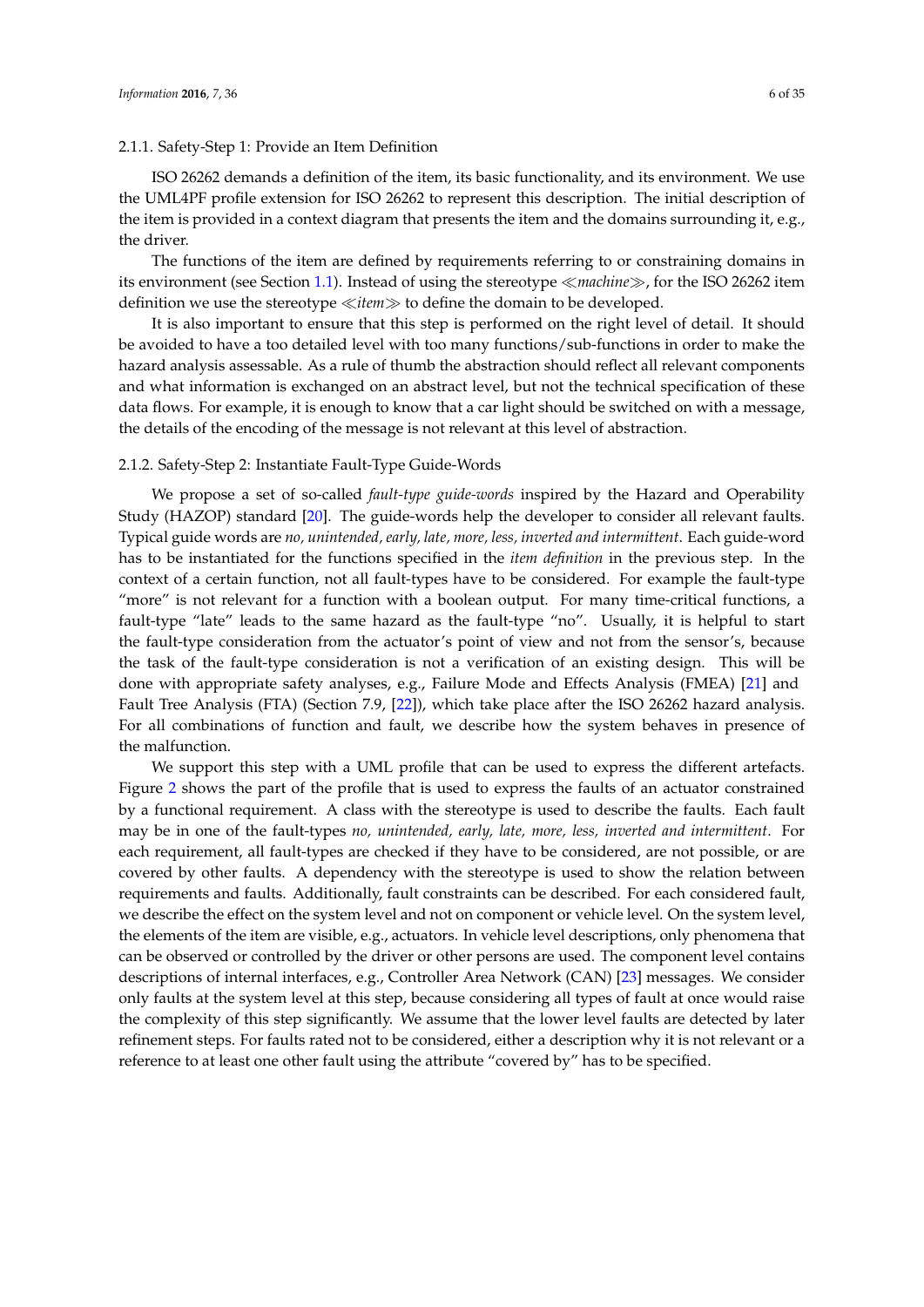<span id="page-6-0"></span>

|                                 | (uml)                             |                                 |
|---------------------------------|-----------------------------------|---------------------------------|
|                                 | <b>Class</b>                      | < <stereotype>&gt;</stereotype> |
| < <stereotype>&gt;</stereotype> |                                   | <b>RiskAssessment</b>           |
| <b>Fault</b>                    |                                   | severity: S                     |
| type: FaultType                 | < <stereotype>&gt;</stereotype>   | sRationale: String              |
| tobeConsidered: Boolean         | <b>Hazard</b>                     | exposure: E                     |
| description: String             | effectOnVehicleLevel: String      | eRationale: String              |
| faultConstrains: String [01]    | detailsExampleRemark: String [01] | controllability: C              |
| coveredBy: Fault [*]            | hazardDescription: String         | cRationale: String              |
| effectOnSystemLevel: String     | assessment: Risk Assessment       | / ASIL: ASIL                    |

| < <enumeration>&gt;<br/>ASIL</enumeration>          | < <enumeration>&gt;<br/>Е</enumeration>                                    | < <enumeration>&gt;</enumeration>                        | < <enumeration>&gt;</enumeration>                        | < <enumeration><br/><b>FaultType</b></enumeration>                            |
|-----------------------------------------------------|----------------------------------------------------------------------------|----------------------------------------------------------|----------------------------------------------------------|-------------------------------------------------------------------------------|
| $n_a$<br>QM<br>ASIL A<br>ASIL_B<br>ASIL_C<br>ASIL D | E <sub>0</sub><br>E <sub>1</sub><br>E <sub>2</sub><br>E <sub>3</sub><br>E4 | C <sub>0</sub><br>C1<br>C <sub>2</sub><br>C <sub>3</sub> | S <sub>0</sub><br>S1<br>S <sub>2</sub><br>S <sub>3</sub> | No<br>Unintended<br>Early<br>Late<br>Less<br>More<br>Inverted<br>Intermittent |

Figure 2. Fault, Hazard, Assessment based on [\[10\]](#page-32-9).

# 2.1.3. Safety-Step 3: Situation Classification

From project-experience, examples in the ISO 26262, national and international working groups, a hierarchically organized list of situations is created. Using this list, we rate if a situation is relevant for the described item with its requirements or not. If a more abstract situation is rated, it is not necessary to rate the special situations. If a situation is rated as not being relevant, either a reference to another situation that includes this situation is given, or a rationale that explains why the situation is not relevant (e.g., a maintenance device is only attached when the vehicle is parking and other situations are therefore not relevant) is provided. The hierarchically organized list of situations is updated if new aspects are identified in projects in order to reduce the risk of forgetting hazardous situations.

In the UML profile, a number of situations are defined as stereotypes. Situations are e.g.,  $\ll$ standstillSituation $\gg$ ,  $\ll$ maneuverSituation $\gg$ , and  $\ll$ drivingSituation $\gg$ . Special standstill situations are *«standstillEngineOffSituation*» (e.g., in parking lot) and *standstillEngineOnSituation*. Special maneuver situations are, e.g., *parkingManeuverSituation* and *«drivingBackwardSituation*». Special driving situations are on the one hand driving activities like *«brakingSituation», «accelerationSituation», «steeringSituation», and «rollingSituation»,* and on the other hand driving areas like  $\ll$ *citySituation* $\gg$ ,  $\ll$ *countryRoadSituation* $\gg$ , and *highwaySituation*. For the sake of brevity, we do not report all existing situations.

# 2.1.4. Safety-Step 4: Hazard Identification

For each fault/function combination, all situations that could lead to a potential hazard are identified in the list of situations being relevant. We describe the effect on the vehicle level, *i.e*., what behaviour could occur in case of a potential item malfunction. Based on the effect on the vehicle level, we describe the hazards and possible consequences. Hazards are defined in terms of the conditions or events that can be observed at the vehicle level (e.g., by the driver). A verbal description of consequences without ranking is given. In this step, also assumptions (e.g., on driver actions to maintain controllability) should be considered. Due to the complexity of documenting assumptions, we do not discuss assumptions in this paper.

A hazard is  $\langle \langle \text{causedBy} \rangle \rangle$  a set of faults and refers to situations  $\langle \langle \text{when} \rangle \rangle$  it can occur. This is expressed by stereotyped dependencies. It is important that each relevant situation is referenced by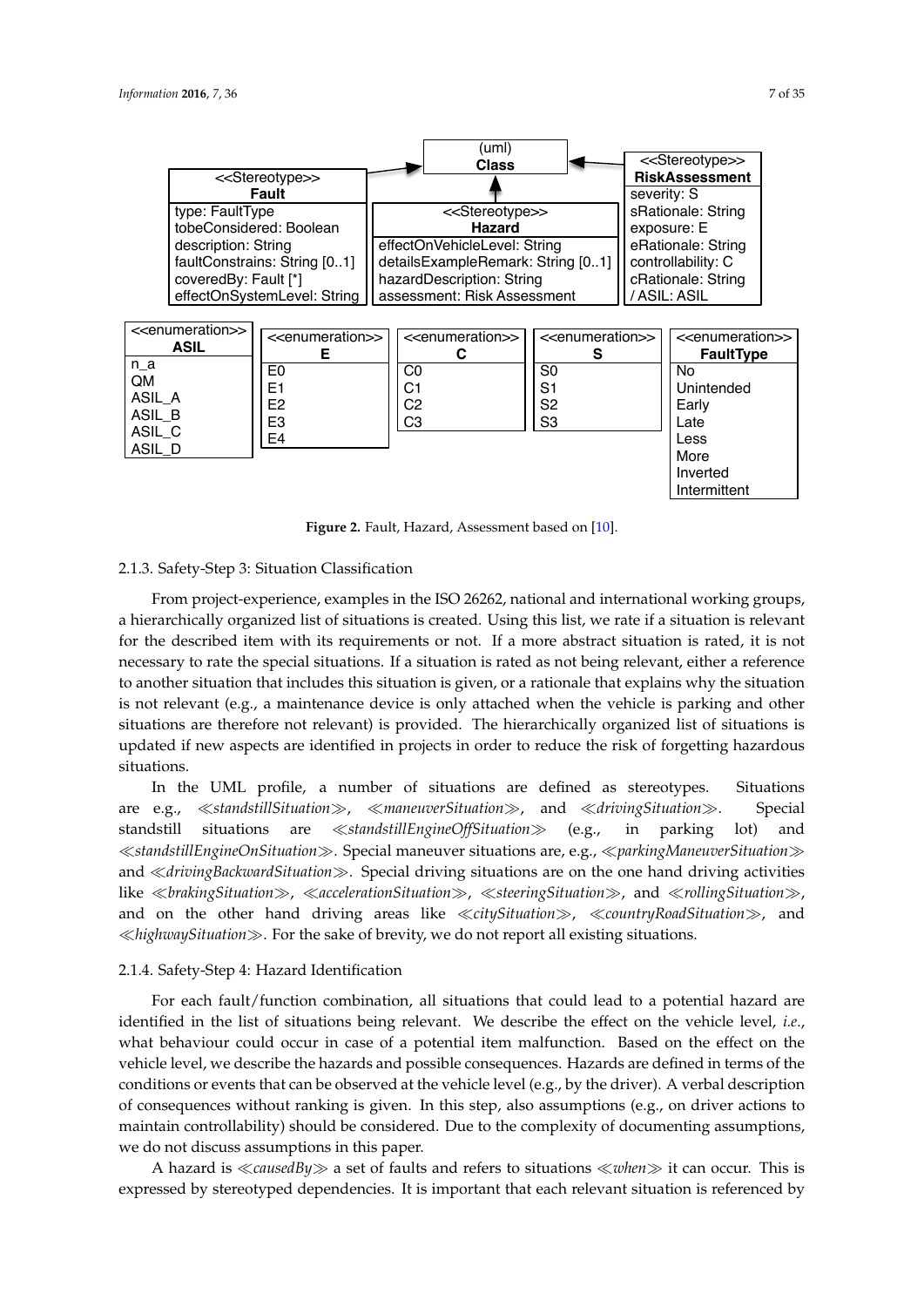at least one hazard, and each of the faults of a domain that has to be considered is referenced by at least one hazard. Additionally, each Hazard has at least one  $\ll$ *when* $\gg$ -dependency and at least one *causedBy*-dependency.

To describe the hazard, we use the stereotype  $\ll$ hazard $\gg$  as depicted in Figure [2](#page-6-0) and start with the description of the effect on vehicle level. We may give details, examples, or remarks, and provide a description of the hazard that includes the situations and the fault effect. The hazard refers to the risk assessment to be performed as described in the next paragraph.

# 2.1.5. Safety-Step 5: Hazard Classification by Severity, Exposure, and Controllability

The objective of the hazard classification is to assess the level of risk reduction required for the hazards. To classify the hazard, the following steps need to be performed according ISO 26262:

- 1. Estimate the potential severity and provide a rationale. ISO 26262 classifies the potential severity with the classes S0 (no injuries), S1 (light and moderate injuries), S2 (severe and life-threatening injuries, survival probable), and S3 (life-threatening injuries, fatal injuries).
- 2. Estimate the probability of exposure and provide a rationale. ISO 26262 classifies the exposure with the classes E0 (incredible, e.g., earthquake), E1 (very low probability, e.g., vehicle being towed), E2 (low probability, e.g., snow and ice on road), E3 (medium probability, e.g., heavy traffic with stop and go), E4 (high probability, e.g., highway).
- 3. Estimate the controllability and provide a rationale. ISO 26262 classifies the controllability with the classes C0 (controllable in general, e.g., maintain intended driving path in case of unexpected radio volume increase), C1 (simply controllable, e.g., brake to slow down/stop the vehicle in case of blocked steering column when starting the vehicle), C2 (normally controllable, e.g., maintain intended driving path in case of failure of ABS during emergency braking, C3 (difficult to control or uncontrollable, e.g., stay in lane in case of failure of ABS when braking on low friction road surface while executing a turn).

The description of and examples for the classes are taken from the standard [\[2\]](#page-32-1) (Part 3, Appendix B). The risk assessment is documented in a class with the stereotype  $\ll$ RiskAssessment $\gg$ as depicted in Figure [2.](#page-6-0) This stereotype has the attributes S, E, and C, each of them typed with enumerations representing the classes. Additionally, it has the attributes sRationale, eRationale, and cRationale of type String that are used to provide a rationale for the selected class. For a severity below S3, an exposure below E4, and a controllability below C3, a rationale has to be provided. The same rationale cannot lead to a different rating in other assessments. For example, the controllability rationale "no lateral control by steering is possible" cannot lead to C3 in one assessment and to C2 in another assessment.

Based on these estimations, the ASIL is determined automatically according to the corresponding ISO 26262 table. For example, a rating of S3, E4, and C3 leads to ASIL D. If one of the parameters is reduced to the lower class, ASIL C is derived. If the parameters are reduced more, ASIL B, ASIL A or QM is derived. In case of S0, E0, or C0, no ASIL is assigned and n\_a is inserted into the rating attribute ASIL. Note that n\_a is not part of the ISO 26262 standard, but our addition in order to have an identifier for the case that no ASIL rating is needed.

# 2.1.6. Safety-Step 6: Define and Verify Safety Goals

Safety requirements are special requirements with the attributes ASIL, safe state, and fault tolerance time (see Figure [3\)](#page-8-0). The ASIL is a measure of necessary risk reduction. The safe state is a state that shall be entered to avoid a hazard. The fault tolerance time is the time an actuator state can be unsafe before the situation becomes hazardous, e.g., an undue brake intervention may have a fault tolerance time of 100 ms in certain situations. Safety requirements are defined on different levels. A safety goal is a top-level safety requirement based on the hazards identified in this analysis. Functional safety requirements are derived from the safety goals. Technical safety requirements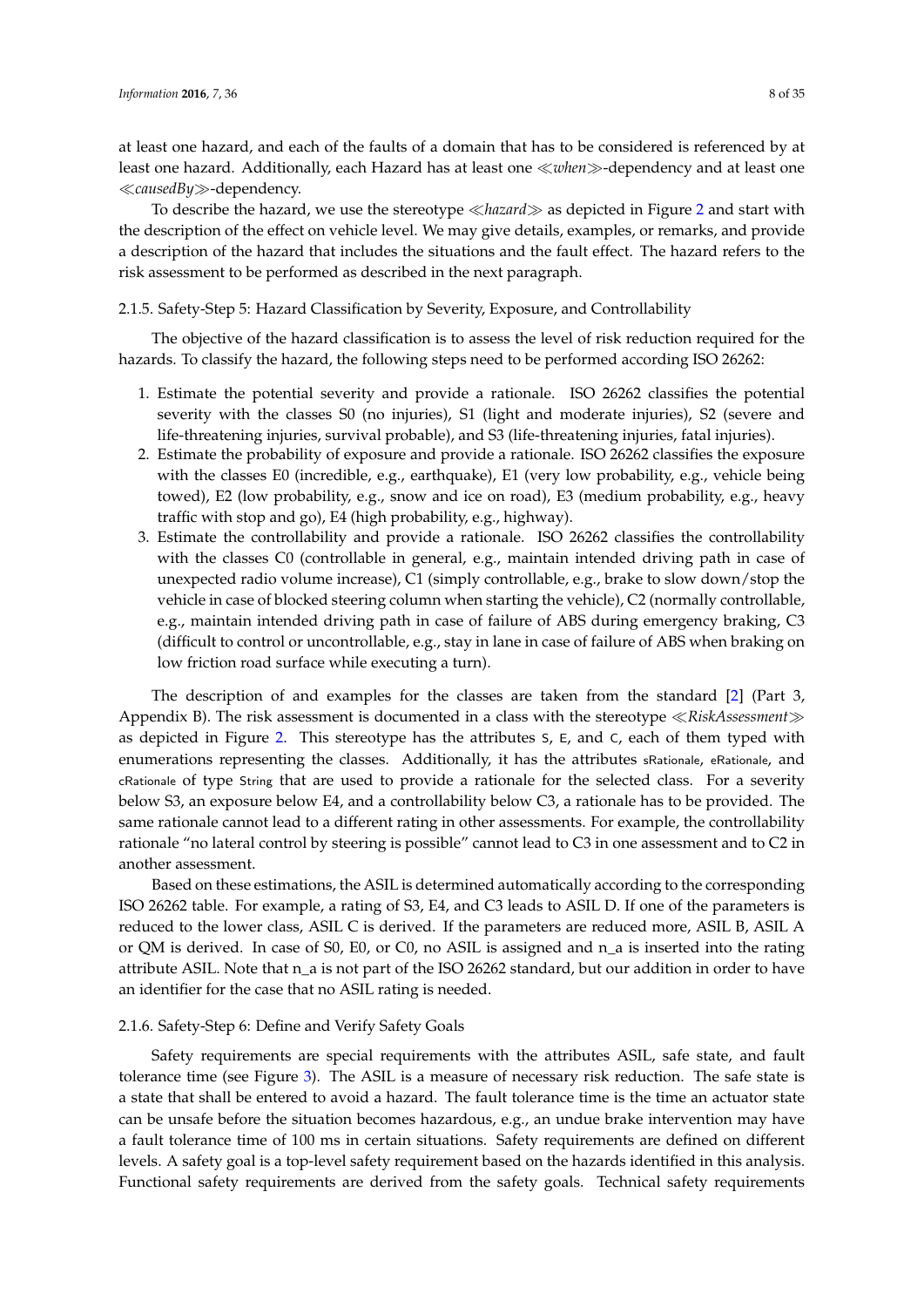are derived from the functional safety requirements and specified for all components of the item considering the concrete architecture.

<span id="page-8-0"></span>

Figure 3. Requirements based on [\[10\]](#page-32-9).

Safety goals have to be clear and precise, do not contain technical details, but have to be implementable by technical means (e.g., avoid referring to non-measurable data). Like functional requirements, safety goals refer to domains and constrain at least one domain.

ISO 26262 requires that at least one safety goal is assigned to each hazard rated as ASIL A, B, C or D. It is not necessary to define safety goals for hazards rated as "QM" or "no assignment", but hazards rated with QM shall be addressed by at least one requirement. Hazards with "no assignment" are documented and the safety engineers can address them with requirements, but do not have to. In reviews these are checked with particular care to avoid missing requirements.

One safety goal can address several hazards. A hazard can be addressed by more than one safety goal. ISO 26262 requires that if a safety goal can be achieved by transitioning to or by maintaining one or more safe states, then the corresponding safe states are specified.

In our tool, the ASIL of the safety goal is set automatically to the highest ASIL of the addressed hazards, as required by ISO 26262. For each safety requirement, and therefore also for the safety goals, additionally the fault tolerance time has to be specified.

# 2.1.7. Safety-Step 7: ISO 26262 Review

ISO 26262 requires that the results of the hazard analysis and risk assessment shall be reviewed by an independent person from a different department or organization, *i.e*., independent from the department responsible for the hazard analysis regarding management, resources and release authority.

#### *2.2. Threat Analysis and Risk Management Compliant to ISO 27001*

We present an overview of our method for establishing an ISMS in this section. In the remainder of the section we provide detailed descriptions of each step of our method. We begin by describing the steps concerning security.

# 2.2.1. Security-Step 1: Get Management Commitment

The precondition for building an ISMS is that the management commits to it. Thus, we dedicate the first step of our method to get management commitment for the ISMS and the provision of adequate resources to establish it. Although some management commitment has likely already been acquired concerning security, we use management templates to describe the characteristics of the business in this step. This information is based on the functions described during the ISO 26262 item definition in Step 1 of our hazard analysis method. The management templates have to be instantiate with relevant information for building the ISMS, e.g., high level security goals, management concerns,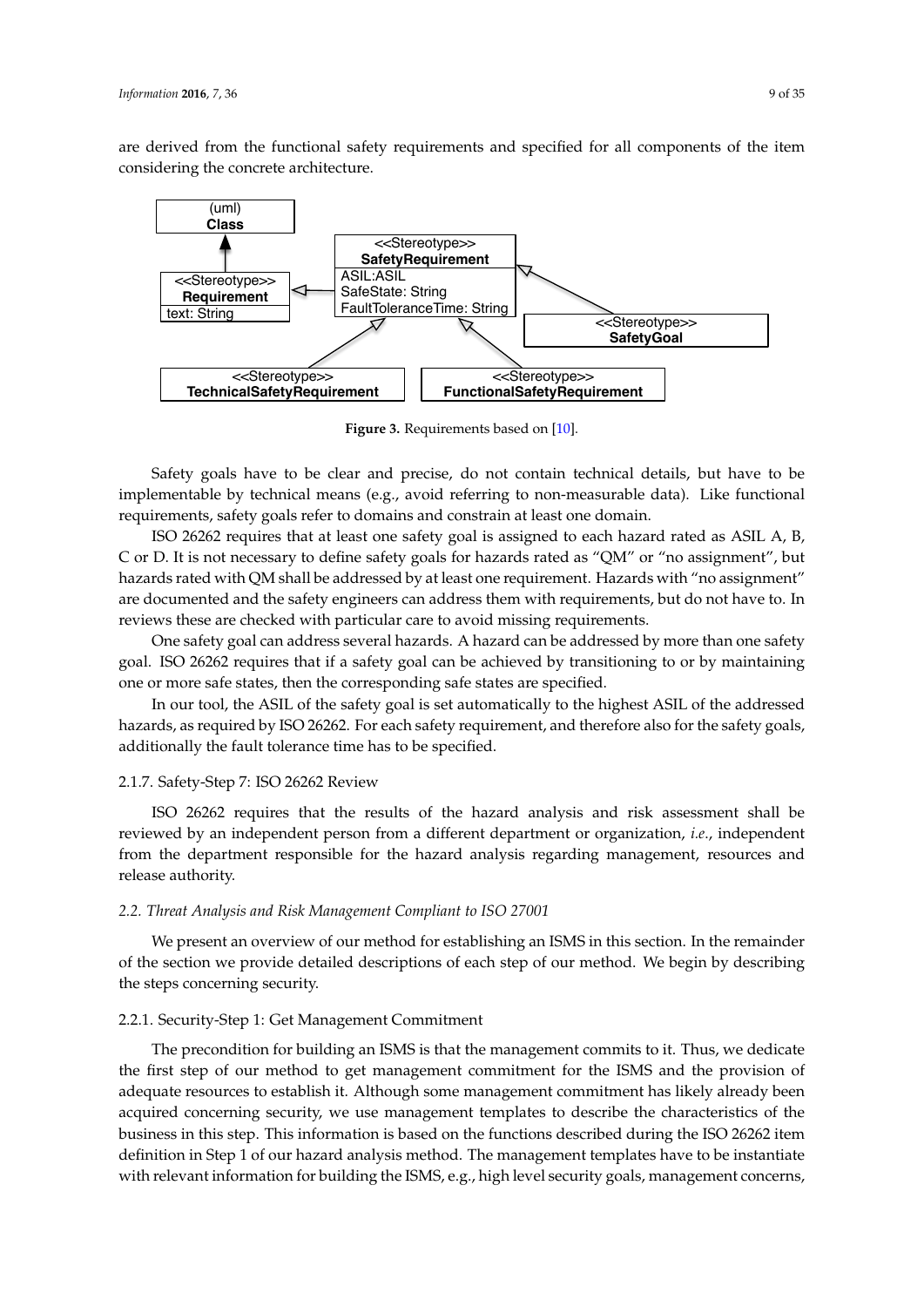and resource management. These are generic versions of the cloud-specific templates introduced in [\[24\]](#page-33-3).

# 2.2.2. Security-Step 2: Define ISMS Scope

The scope for building the ISMS shall be described using the item description and the instantiated management templates of Step 1. We refine the UML diagram used in the item definition and extended it with further details about the environment of the item and its technical connections. The reason is that attackers can come from the environment and all the entry points are required and more technical details are needed to cover the description of attackers from the inside in the following steps.

# 2.2.3. Security-Step 3: Identify Assets

The entire ISMS scope description is the input for the asset identification. We identify all items of value to the stakeholders documented in the ISMS scope by iterating over all scope elements. This results in a list of assets and the stakeholders that own them as an output of this step of the method. We consider humans as secondary assets. Secondary assets are assets that can be harmed by the harming assets.

# 2.2.4. Security-Step 4: Analyze Threats

We require a more detailed model of the item and its environment for our threat analysis. The reason is that vulnerabilities, which are exploited by threats are often found in technical details. That is why our first step is to refine the models of the item description by using our technical Automotive UML profiles introduced in Section [3.](#page-10-0) In addition, we rely on several generic automotive threat descriptions, which help to identify item-specific threats in our refined UML models. This activity includes an investigation of vulnerabilities of automotive components.

# 2.2.5. Security-Step 5: Conduct Risk Assessment

The assets, threats, and vulnerabilities serve as input for our risk assessment. We conduct an asset-based method that uses the previously elicited knowledge to derive likelihood and consequences scales, as well as acceptable risk levels. This information is used to determine, which automotive threats cause unacceptable risks.

# 2.2.6. Security-Step 6: Reason about Controls

Controls in the ISO 27001 standard reduce risks to assets. The reasoning about controls considers the risks to each assets and supports the decision if a control is needed or not. For each asset, we propose to compile a list that states why a control in the normative ANNEX A of the ISO 27001 should or should not be applied to that asset. These controls are accompanied by automotive-specific controls, which refine the ISO 27001 controls. In this work, we do a manual matching of threats to controls, but we are looking into the possibility to provide automated suggestions of controls using recommender systems in the future. If the decision is made that a control has to be introduced, we go back to the previous step of our method in order to adjust the risk assessment for that particular asset. This information is in turn used to check if the control already results in an acceptable risk level or if it has to be modified or another control should be introduced. The resulting information is used to compile the so-called *Statement of Applicability*, which is a mandatory document for reasoning about the ISO 27001 controls. Note that the introduction of countermeasures can cause further risks, these have to be considered in the risk analysis, as well. Furthermore, residual risks have to be explicitly documented and confirmed by risk owners (responsible stakeholders for the risk). The ISO 27001 does not include further risk treatment options such as the transference of risks to an insurance company, but if our method is not applied as part of an ISO 27001 certification this can be included at this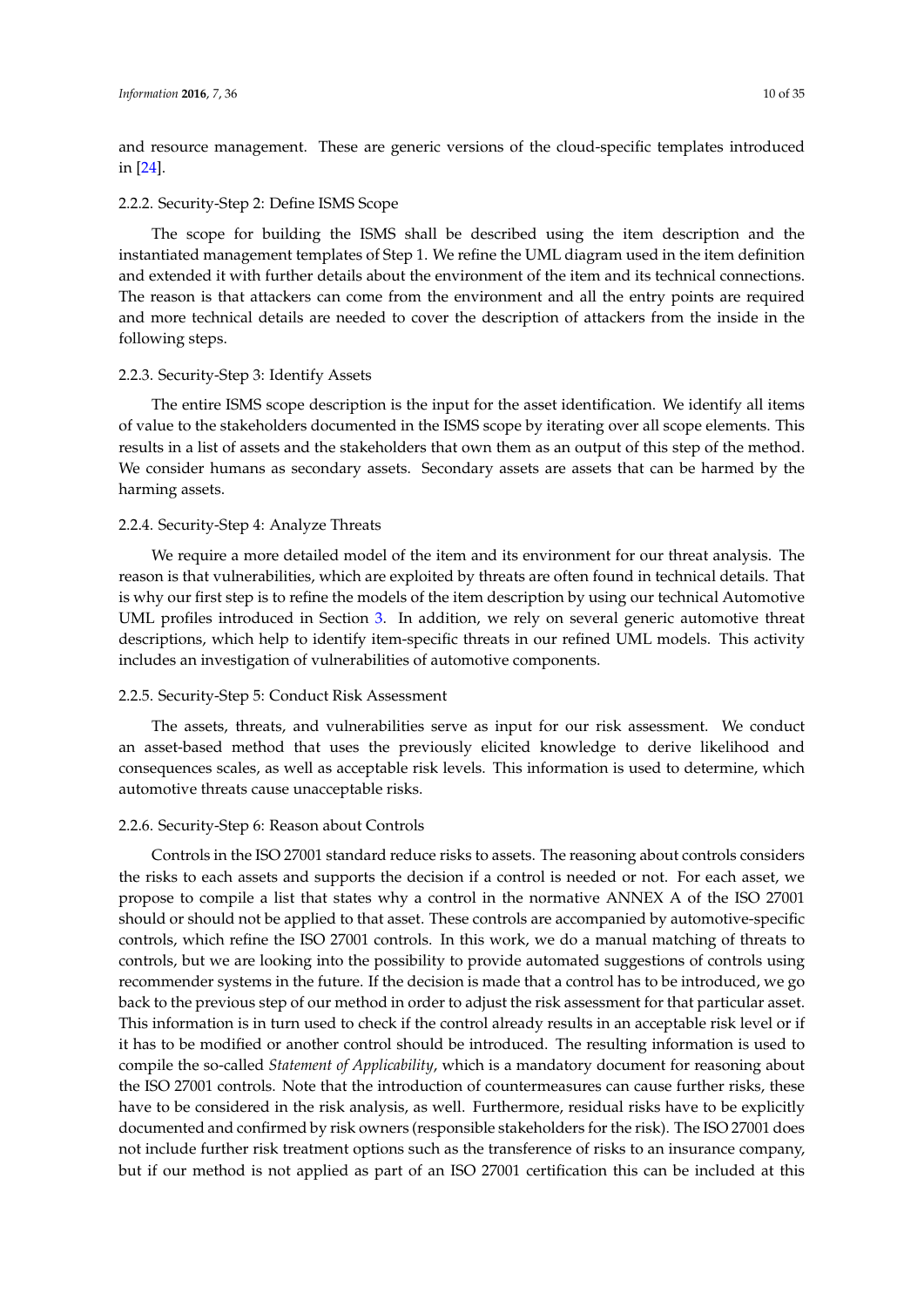point. However, due to the risk that security issues can cause hazards we recommend not to consider this option.

# 2.2.7. Security-Step 7: Design ISMS Specification

The final step of our method concerns the ISO 27001 specification, an implementable description of the ISMS. We consider the ISO 27001 documentation demands and use the information elicited and documented in the previous steps of our method. This information is mapped to the required document types. These documents are also the basis for a certification of an ISO 27001 compliant ISMS.

# <span id="page-10-0"></span>**3. Foundations for Automotive Threat Analysis**

Threats exploit vulnerabilities of systems and we need more technical details for our threat analysis than we have elicited in our item definition. Hence, we introduce the following UML profiles, which we use to refine our item definition.

# *3.1. Conceptual Automotive Architecture*

For an accurate mapping of the ISO 27001 to automotive, a conceptual architecture is needed. To achieve this, we divided relevant components into four main classes of systems. Hence our proposed architecture is able to model the underlying relations between different systems in a modern car, on an abstract level. Figure [4](#page-10-1) conveys these relationships between the different systems. Particularly, these are the bus systems, control units and gateways. The diagram uses a UML2 notation with stereotypes.

<span id="page-10-1"></span>

**Figure 4.** Basic relationships between the different systems in automotive.

Control units or Electronic Control Units (ECUs) represent the major part of electronic systems in cars. They always include a Central Processing Unit (CPU) to process information and possess sensors for gathering informations of their environment. Additionally, they control actuators to influence the vehicle's condition, like triggering brakes. Whereas GW describes an embedded system, which operates as gateway. They are primarily used to translate bus systems and take particular importance, if the involved bus systems differ. To translate from one to another bus type, gateways apply translation matrices. These tables describe how to translate informations embedded in protocols. Besides, advanced GWs possess a firewall which controls the routing of messages between different domains.

Although ECU and GW are differing, they belong to one type of system, which we call an automotive embedded system. This membership is shown in Figure [4](#page-10-1) by the inheritance between the class *AutomotiveEmbeddedSystem* an their subclasses *ECU* and *GW*. The major difference of automotive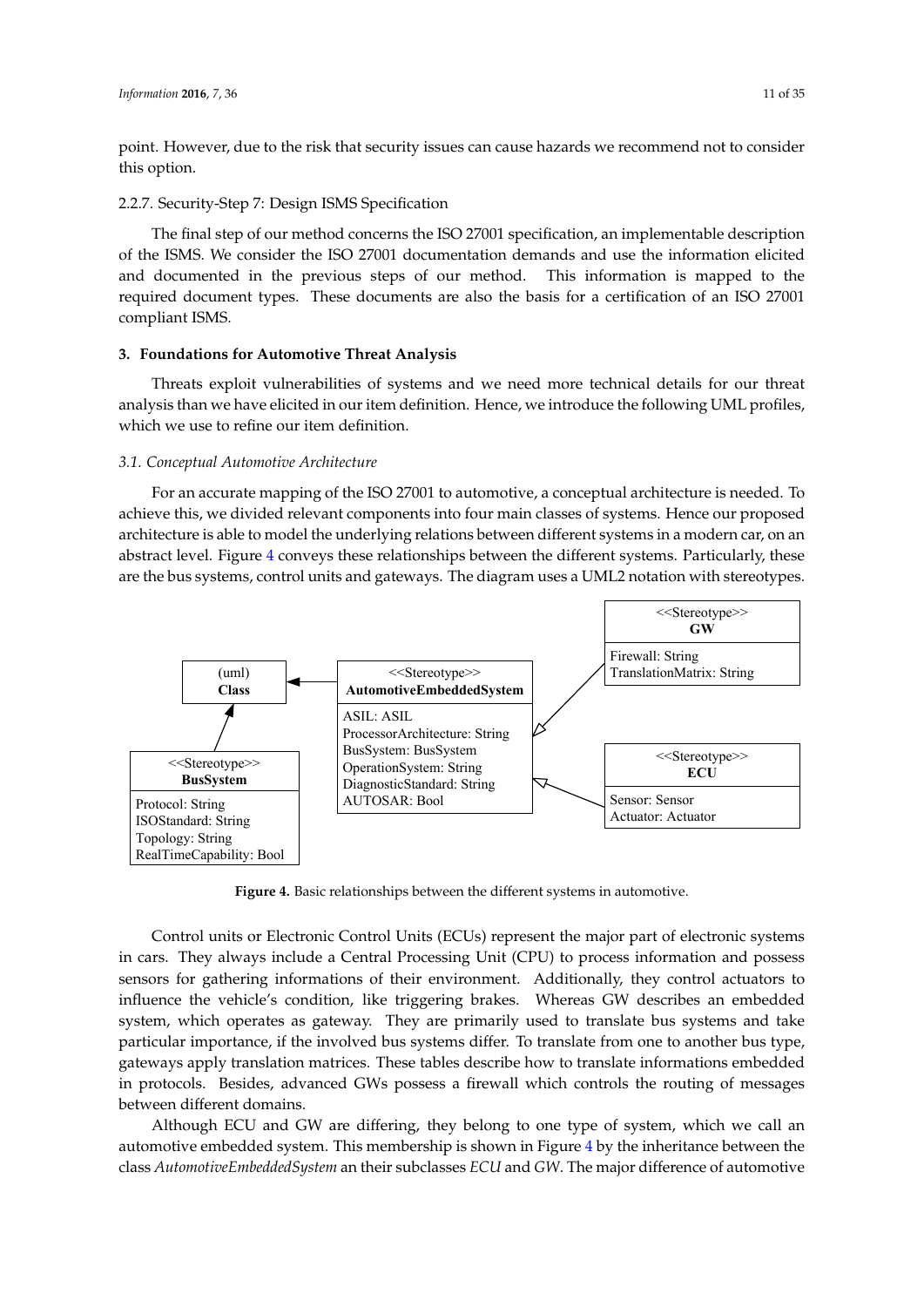embedded systems conceming other embedded systems are characteristic features like Automotive Safety Integrity Level (ASIL) or AUTOSAR based operation systems.

Further ECUs and GWs are interconnected by means of various bus systems. To properly map these connections we propose the class *BusSytem* which illustrates interconnections between ECUs and between ECU and GWs. For managing of special data, like diagnostic informations, they also use protocols. Diagnostic data offer initial approaches for mechanics to diagnose and fix problems. Typical protocols for diagnostic sessions are Unified Diagnostic Services (UDS), On-board diagnostics (OBD) and Keyword Protocol 2000 (KWP). Moreover, bus systems are often standardized by ISO, for example CAN is defined in ISO 11898 and Flexray in ISO 17458. In addition, bus systems use some topology, commonly star topology and bus topology. In particular, the most used bus system CAN uses bus topology and has some main disadvantage in case of security, mainly of its topology and broadcast nature. In the same way, real time capability is also important. Especially safety relevant functions communicate exclusively over bus systems, which offer real time capability. CAN is one choice in such a context. To instantiate different bus systems in a vehicle, we create Figure [5.](#page-11-0) The hierarchical structure shows primary applied bus systems such as CAN, Media Oriented Systems Transport (MOST), Flexray and Local Interconnect Network (LIN).

<span id="page-11-0"></span>

**Figure 5.** Connections in the Automotive Domain.

Moreover, we can further structure the CAN bus in Body-CAN, Powertrain-CAN and Diagnostic-CAN. In the same way, the term *Wirless* is derived from *Connection* in Figure [5.](#page-11-0) These types of connections describes links between the vehicle itself and its environment. Exemplary, Bluetooth is used to pair smartphones with radio or navigation systems, whereby smartphones normally are in the vehicle. *802.1x* connections are utilized to connect to the outside world. Particularly relevant in this context is Car2X (802.11p), where self-organizing and distributed networks are used to communicate. The concept of Car2X includes links to other vehicles or to infrastructure, like base stations on the road side. The main objective of Car2X is increasing vehicle safety. In summary, we can provide an exemplary conceptual automotive architecture in Figure [6,](#page-12-0) to which our methodology will be applied.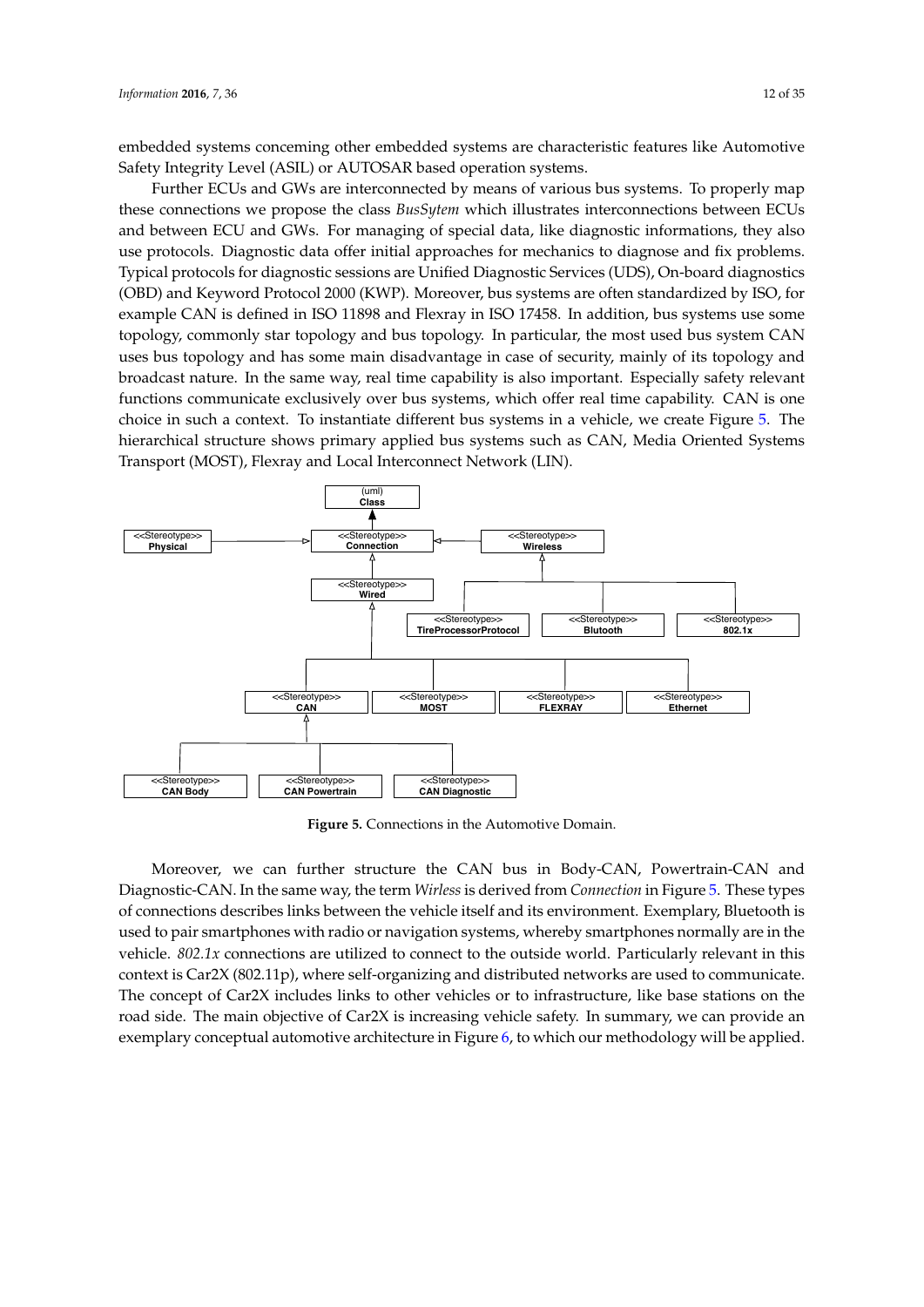<span id="page-12-0"></span>

**Figure 6.** Exemplary Conceptual Automotive Architecture.

Although this architecture is not implemented in a car and was created by reviewing/abstracting several real-world conceptual automotive architectures, we deem it intuitive for practitioners to make the necessary adjustment to fit their architecture. Hence, the architecture directly re-uses the types ECUs and GWs of Figure [4.](#page-10-1) Additionally, we marked some ECUs with a wireless symbol in order to illustrate optional wireless interfaces. The reason for this is, we deem that wireless interfaces are the most important scope for security currently and in the future.

# *3.2. Automotive Attacker Model*

For advanced risk management, we need a suited attacker model. The model serves to identify the significance of gathered threats. In particular, attacker models support a matching between possible attacks and the class of attacker, who is able to perform these. Although attacker models are useful to generate generic attack patterns (e.g., OWASP [\[25\]](#page-33-4)) useful in practice, we treat vehicles as cyber-physical systems bringing together safety critical embedded system functionality and information system attack vectors. Thus, our intention is to create a domain-specific taxonomy supporting the reasoning about attacks on automotive systems. Therefore, we define an attacker model, which allows reasoning about achievable goals of attackers in vehicular networks. Our attacker model (see Table [1\)](#page-13-0) identifies five different classes of attackers defined by their knowledge and skills with levels from L0 to L3 (low to high).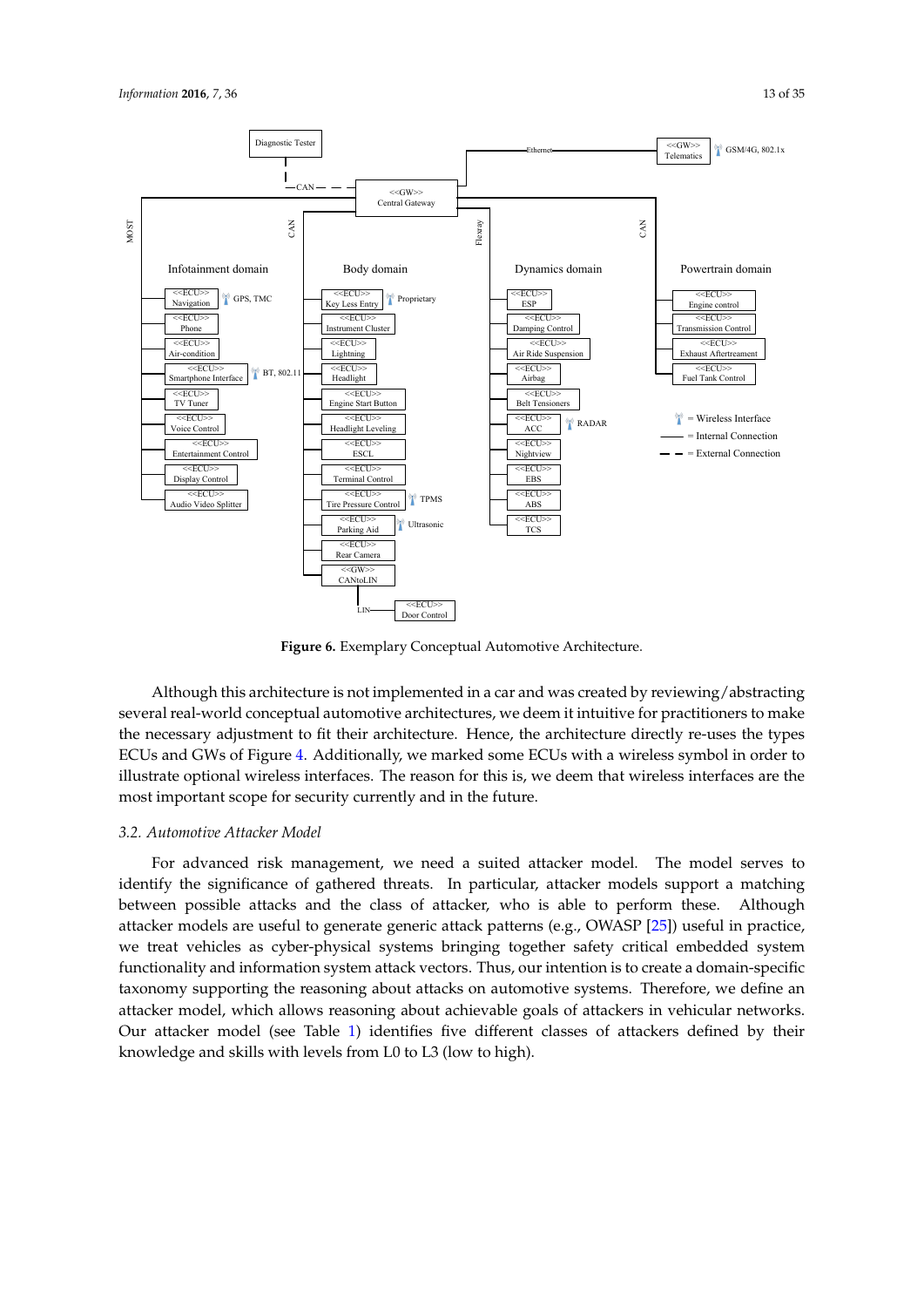<span id="page-13-0"></span>

| Attacker        | System<br>Knowledge | Physical<br>Attack | Non-physical<br><b>Attack</b> | Complexity<br>of Attack | <b>Scaled</b><br>Attack |
|-----------------|---------------------|--------------------|-------------------------------|-------------------------|-------------------------|
| Owner           | L0                  | L1                 | L1                            | L0                      | L0                      |
| Beginner        | L1                  | L1                 | L1                            | L1                      | Lθ                      |
| Tuner or thief  | L <sub>2</sub>      | L <sub>2</sub>     | L1                            | I.2                     | L1                      |
| Insider         | L <sub>3</sub>      | L3                 | L <sub>3</sub>                | L <sub>2</sub>          | L <sub>2</sub>          |
| Organized group | L3                  | L3                 | L3                            | L3                      | L3                      |

**Table 1.** Attacker classification using skill and knowledge ranking.

These levels are a qualitative measurement and can be treated as an *«enumeration»* class similar to Figure [2.](#page-6-0) Level 0 (L0) denotes no capability or no knowledge about the target. Level 1 (L1) denotes few capabilities or few knowledge. The next level (L2) denotes intermediate capabilities or knowledge. Lastly, L3 describes advanced capabilities or full knowledge about the target.

Knowledge about the target is represented by *System knowledge* and attack skills represented in Table [1](#page-13-0) by *Physical attack*, *Non-physical attack*, *Complexity of attack* and *Scaled attack*. System knowledge describes any information about the target. This may be informations about a simple ECU, a complex vehicular network or complete E/E architecture. Furthermore, attack skills consist of access level to the target and abilities which an attacker could possess. For example, the access level *Physical attack* describes any attack which uses a wire-bound interfaces such as OBD-Port or Universal Serial Bus (USB) interface on an infotainment system. In contrast a *Non-physical attack* is performed on wireless interfaces like 802.1x, Bluetooth, *etc*. For the abilities part, the category *Complexity of attack* characterizes the attack complexity by the length of the respective attack vectors. In particular, a simple attack complexity means performing direct attacks, where no preconditions are required. For instance, sending a CAN message to trigger some action. Conversely, a complex attack includes multi-stage attack vectors, where an adversary must overcome a number of ECUs or security measures. Lastly, a *Scaled attack* enables attacking more than one vehicle, even if minor modifications of the attack are required for each vehicle.

Similarly to knowledge levels and skills, we propose five adversary types where *Owner* means the holder of the attacked vehicle. We do not believe he has bad intentions but he can unintentionally trigger an attack by connecting malicious hardware. Additionally, an attack can be triggered by him, in case of misuse. Thus, we deem the owner to be incapable of performing a scalable attack. In the same way, a *Beginner* is a person having no bad intentions and is only interested in knowing his car. Nevertheless, he can also be a relevant adversary. He differs from the previous attacker type in level of knowledge and attack complexity. Contrary to the class *Owner*, he is able to perform attacks, where defined entry points are used (e.g., the OBD-Port).

The third attacker type is the *Tuner or thief*. This attacker class has bad intentions and wants to gain a benefit from its attack. On the one hand, a tuner tries to change the vehicle's states by adding hardware or modifying software components which are used to gain profit by selling them. On the other hand, a thief tries to break in to remove vehicle components or stealing the whole car. To achieve their goals, thief and tuner have a moderate knowledge about vehicle systems and are able to start complex attacks on wire-bound or wireless interfaces. As an example, a common attack is cracking rear lights, gaining access to the CAN and sending a message to open the doors. Additionally, they are able to perform simple attacks, which scale on a vehicle fleet.

Likewise, the class of *Insider* is able to perform scalable attacks, whereas he can start advanced attacks on physical or non-physical interfaces. Further, he can implement complex attacks having long attack vectors. Therefore, he can perform multi-stage attacks where several ECUs or GWs are involved. Consequently, he has a deep knowledge of vehicle systems, which is the reason as to why the class of *Insider* has expert knowledge and skill (*i.e*., Level 3 in Table [1\)](#page-13-0).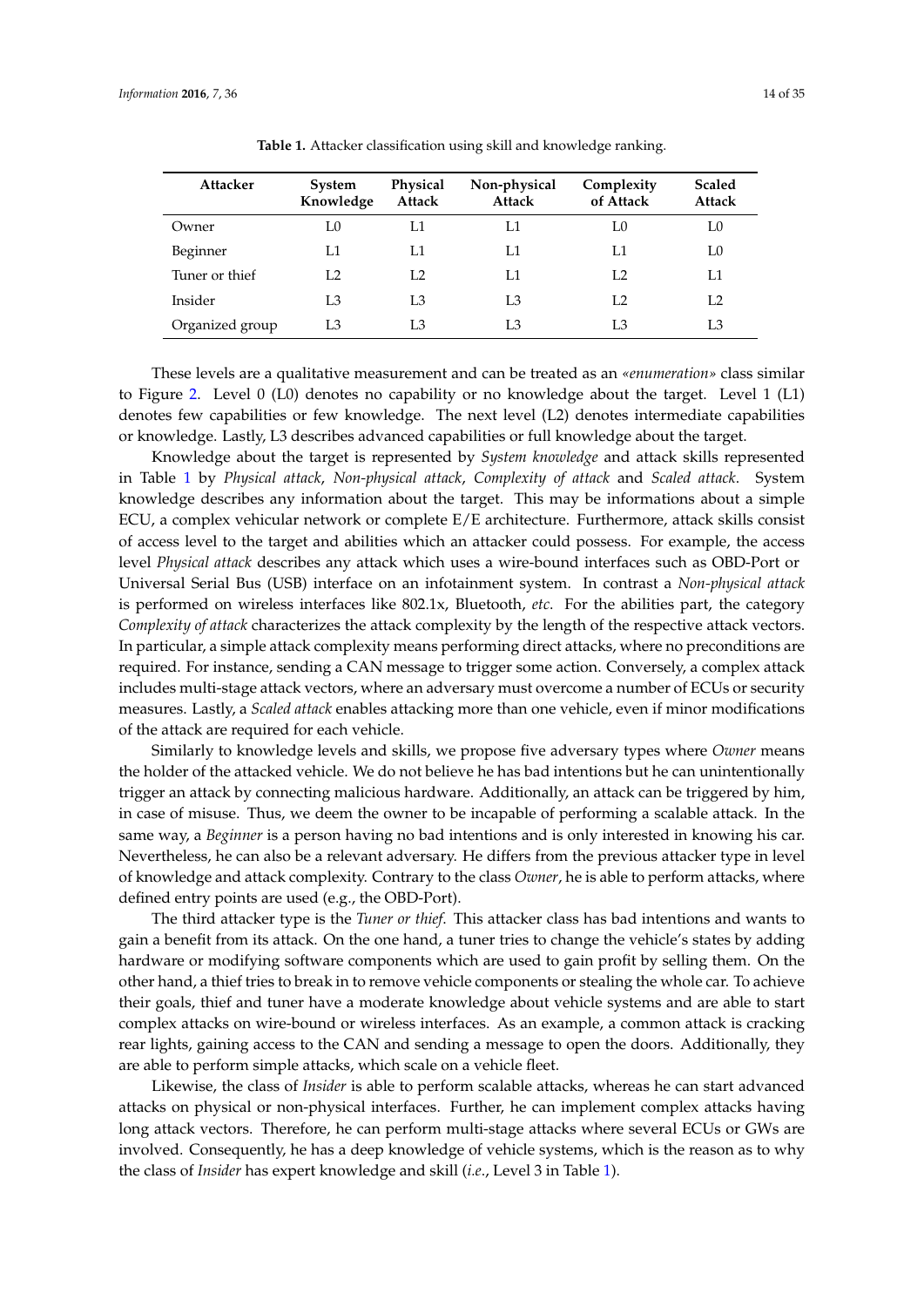The class of *Organized group* represents a black hat team. They have nearly unlimited resources and possess information channels where secret details of vehicle systems can be obtained. Hence, they are able to perform complex attacks on every interfaces, which can scale on different vehicle fleets. An organized group can be represented by hacker collectives or governmental agencies.

# <span id="page-14-1"></span>*3.3. Automotive Controls*

Without doubt, the vehicular attack surface is special and hence we want to propose adapted countermeasures which can be applied. In particular we deem to propose lightweight measures which can be applied on low performance devices. These devices are common to the automotive domain and not always able to handle cryptographic algorithms like AES or RSA. Additionally, bus systems like CAN have to fulfil real-time capability. This feature can be violated if intensive computation of bus data is needed.

# 3.3.1. Plausibility Checks

Plausibility checks are one measure which can help in some situations. They are applicable if attack success is linked to a vehicle condition and thus to a physical value, like vehicle speed. For instance, execution of diagnostic functions are such a case. Here, a vehicle speed of  $\vec{v} = 0$  is assumed to successfully trigger a function. In other terms, this means that functions should not be able to trigger if  $\vec{v} \neq 0$ . For these situations, we deem the listed concept can be applied. Table [2](#page-14-0) presents requirements for values which are used to implement plausibility checks.

<span id="page-14-0"></span>

| <b>ASIL</b> | Requirements                                                                                                                                                 |
|-------------|--------------------------------------------------------------------------------------------------------------------------------------------------------------|
| OM          | Value from local bus and value should be created or measured in the same domain as the<br>plausibility check is done.                                        |
| A           | Value from local bus and value has to be checked for integrity.                                                                                              |
| B           | Value from local bus and value has to be checked for integrity and authenticity.                                                                             |
|             | Value from local bus and value has to be checked for integrity and authenticity.<br>Furthermore, a second value from another bus has to be used.             |
| D           | Value from local bus and value has to be checked for integrity and authenticity.<br>Furthermore, a second value from a local physical source has to be used. |

**Table 2.** Requirements for values used in plausibility check based countermeasures.

Obviously, the recommended concept is adapted to ASIL. We believe this is necessary to address safety requirements. In case of QM we guess, a value read out from local bus is sufficient to apply plausibility checks. We only propose that the value should be taken from same vehicle domain. This means, the used value should be created or measured in the same domain as the plausibility check. Thus, translation faults between bus systems can be excluded.

If ASIL A has to be observed, we deem it necessary to demand an integrity check for the taken value. Consequently, the attack surface of malicious value modification is reduced, since the attacker needs the calculation rule for computing a checksum. In contrast, replay attacks are not preventable using checksums. Hence, we deem to claim integrity and authenticity checks if ASIL B has to be implemented. Accordingly, cryptographic algorithms have to be applied for obtaining trusted authenticity. Fortunately, only the checksum is needed for computation in our case. As a result, the impact of complex computations are reduced and make the concept suitable to the automotive domain. As an example for obtaining integrity and authenticity, Keyed-Hash Message Authentication Codes (HMACs) are a possible choice.

Switching to the next higher ASIL, we propose the use of integrity and authenticity checks and also a second value. The second value should also be checked for integrity and authenticity. Furthermore, it should be taken from a different bus as the first value. This concept reduces likelihood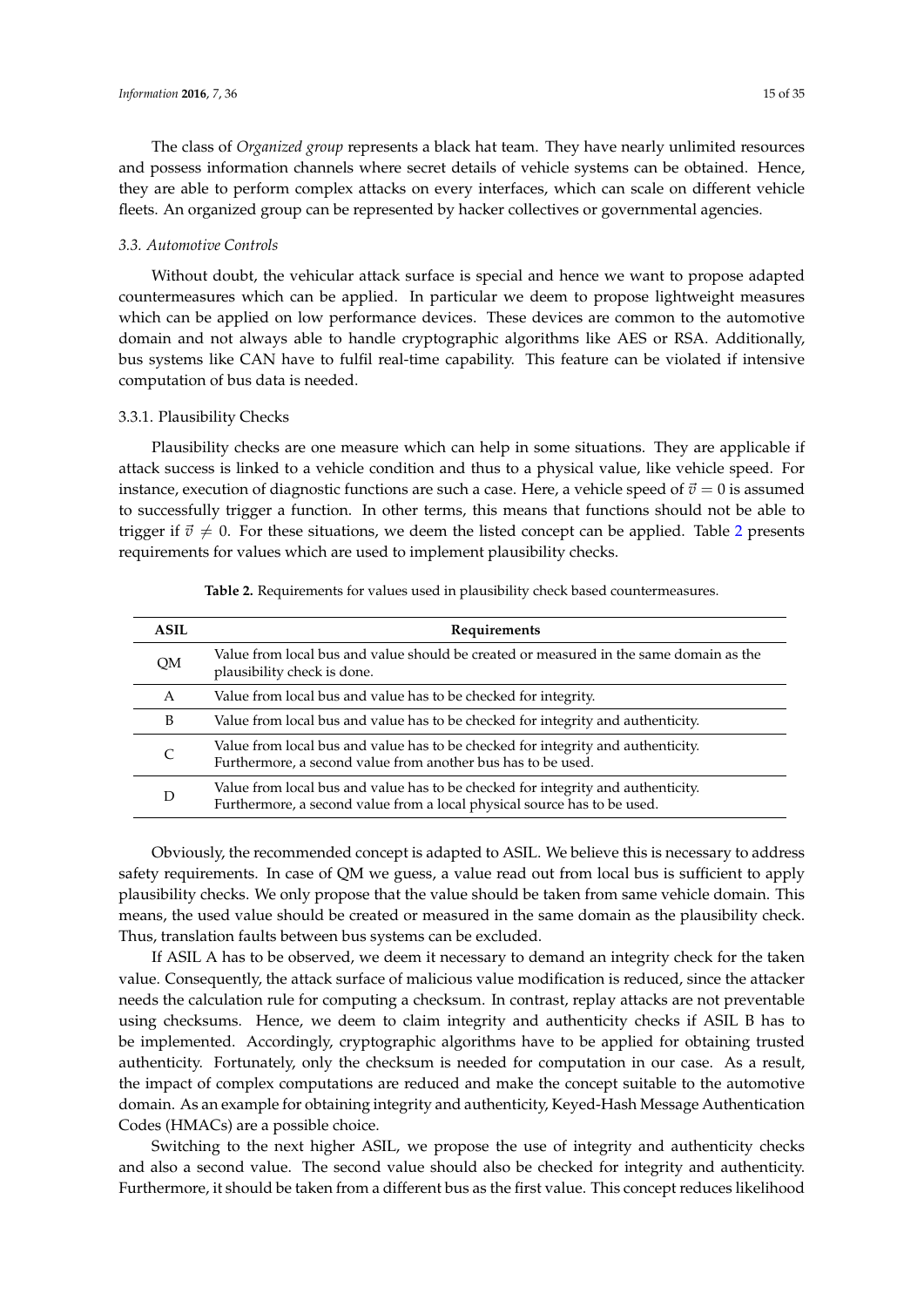of bypassing plausibility checks if attackers are able to compute valid HMACs for the first value. Indeed, the second HMAC has to be created by a second key.

Lastly, we propose integrity and authenticity checks in combination with a second local value for ASIL D. This approach offers a second bus independent value which prevents bypassing plausibility checks. Significant is this approach, if attackers are able to emulate bus systems and their security features. A second value will then prevent a successful attack by delivering further information. Since attackers are able to emulate bus systems, we deem it necessary to evaluate a none-bus value. Fortunately, we can derive such comparable values. In case of the value speed, we can derive replacement values from sources like GPS, camshaft speed, rpm with gearbox setting, wheel speed, *etc*.

# 3.3.2. Cryptographic Counters

Similarly to the measures before, cryptographic counters are able to improve attack resistance. For instance, they can prevent replay attacks representing one important attack class in vehicular networks. The importance of this class, is justified with CAN's broadcast nature and its lack of authenticity checks. As a result, bus members are not able to detect forged messages or the presence of an invader. Thus messages can be eavesdropped and replayed at any time. If message-counters are embedded in the CAN frame, sender and receiver can compare the number of received or sent messages to detect discrepancies. This information will give the ability to identify illegal send messages which can than be ignored. In case of attackers, who are able to eavesdrop messages and modify embedded counters, we deem to use cryptographic counters to prevent malicious modification. Indeed, selected algorithms should allow integrity and authenticity checks. For example, applying HMAC on counter value can achieve this aim.

#### 3.3.3. Firewall Based on CAN Matrix

As a last measure, we propose firewalls between different networks and/or bus systems. To simplify setting up this measure, we propose to use available CAN matrices. A CAN matrix provides informations about sending or receiving of messages by any ECU or gateway. Consequently, filtering of messages by CAN identifier is feasible. Even though this concept will not avoid replay attacks when attacker gains access to the associated subnet. However, rejecting of none associated messages is possible. In particular, this is relevant in case of multi-stage attacks. Here, different subnets are involved and attackers have to send messages from one to another network or bus system (gateway in-between). Hence, interrupting this attack path can protect from consequences. Furthermore, we deem a combination of matrix based filtering and cryptographic counters as a powerful countermeasure against relevant attacks like replay and malicious message injection.

#### **4. Application of our Methodology**

We illustrate the application of our method in the following. Firstly, we show how the ISO 26262 compliant hazard analysis works. Secondly, we present how the artefacts and analysis results from the safety analysis are re-used in a ISO 27001 compliant threat analysis.

# *4.1. Hazard Analysis Compliant to ISO 26262*

We illustrate our method on an example of an electronic steering column lock (ESCL) system, which was presented at the "VDA Automotive SYS Conference 2012", 18/20 June 2012, in Berlin, Germany.

# 4.1.1. Safety-Step 1: Provide an Item Definition

The main function of the ESCL is to provide lock and unlock commands to the lock actuator automatically to enhance theft protection for vehicles with a power button instead of a standard key.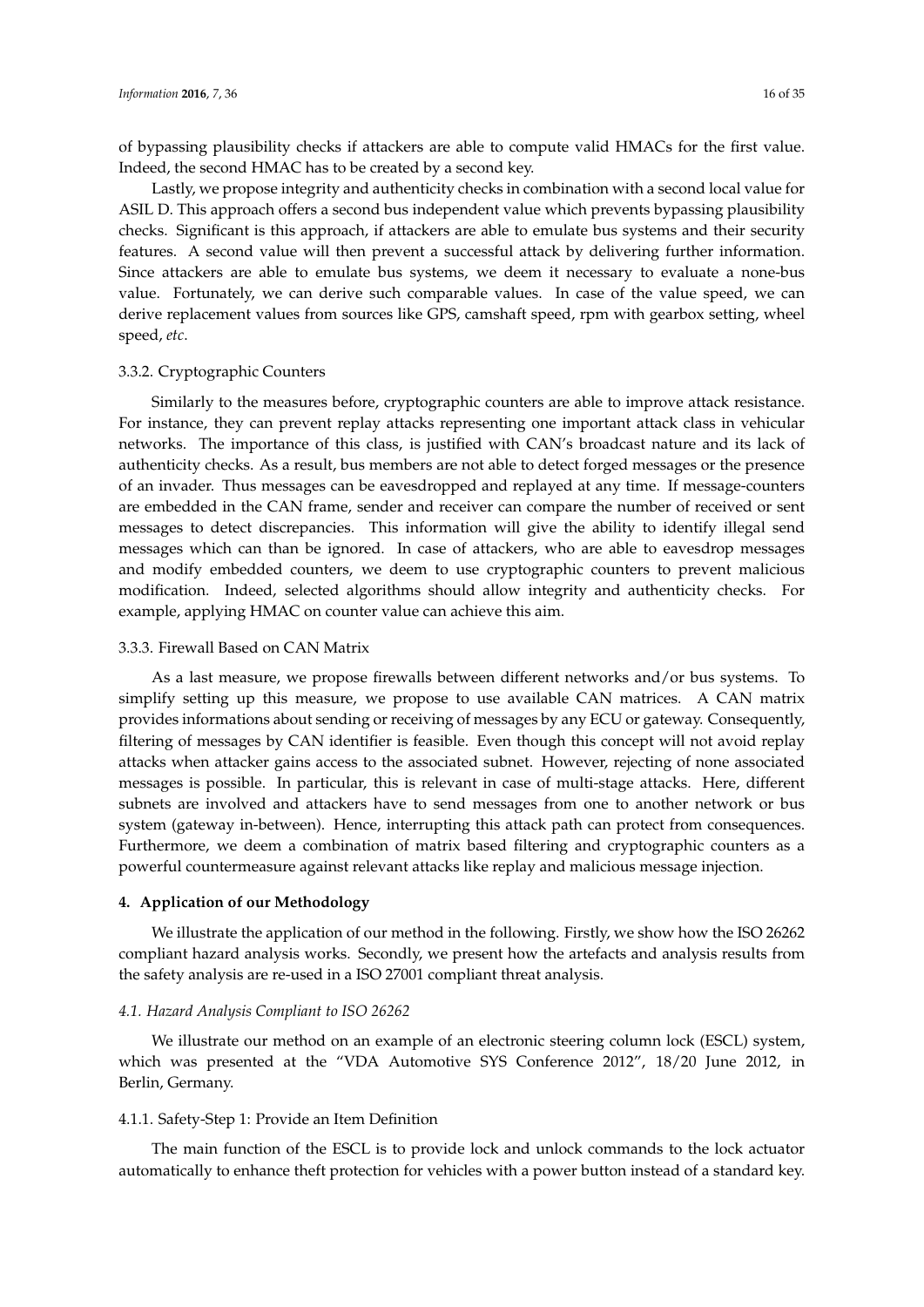The context diagram in Figure [7](#page-16-0) shows the item, *i.e*., the ESCL and the elements in the environment, namely the the driver, the lock actuator, and the vehicle. The item controls the lock and the unlock commands, and the lock actuator observes these phenomena. The driver presses the power button to crank or stop the engine. The vehicle moves at a certain speed and therefore controls the phenomenon Speed.

<span id="page-16-0"></span>

**Figure 7.** Electronic steering column lock (ESCL) Context Diagram based on [\[10\]](#page-32-9).

Table [3](#page-16-1) shows the functional requirements of the ESCL. For both requirements R01 and R02, it shows which domains of the item's environment are constrained (see column  $\ll$ *constrains* $\gg$ ) and which domain the requirements are referred to (see column  $\ll$ *refersTo* $\gg$ ): The lock actuator is constrained. The driver and the vehicle are referred to since they together provide necessary information to deduce if the driver wants to drive or not.

|  |  | Table 3. ESCL Requirements based on [10]. |  |  |  |
|--|--|-------------------------------------------|--|--|--|
|--|--|-------------------------------------------|--|--|--|

<span id="page-16-1"></span>

| No              | Text                                                                                     | $\ll$ constrains $\gg$ | $\ll$ refersTo $\gg$ |
|-----------------|------------------------------------------------------------------------------------------|------------------------|----------------------|
| <b>R01</b>      | The steering column shall be locked, when the driver<br>wants to immobilise the vehicle. | LockActuator           | Driver, Vehicle      |
| R <sub>02</sub> | The steering column shall be unlocked, when the driver<br>wants to drive.                | LockActuator           | Driver, Vehicle      |

4.1.2. Safety-Step 2: Instantiate Fault-Type Guide-Words

To start with the hazard analysis, we look at the lock actuators constrained by the requirements *R*01 and *R*02, and investigate both functional requirements according to the guide-words.

Figure [8](#page-17-0) shows some of the fault types assessed for *R*01. For the guide-word "no", the fault is that the ESCL does not lock in situations where it is expected. For the guide-word "unintended", the fault is that the ESCL locks in situations where it is not allowed. For the guide-word "early", the fault is the same as described in fault unintended lock. For the guide-word "late", the fault is either no problem, or in case of a long delay the same as described in fault no lock. The faults related to all other guide-words are either mapped to "no", "unintended", or are not relevant since the locking is a binary decision and cannot be "less" or "more".

Additionally, we have to describe the effect on system level. For example, for unintended locking, the effect on the system level is that the ESCL locks the steering column. The effect on the vehicle level is that the vehicle is not steerable. For *R*02, the procedure is the same.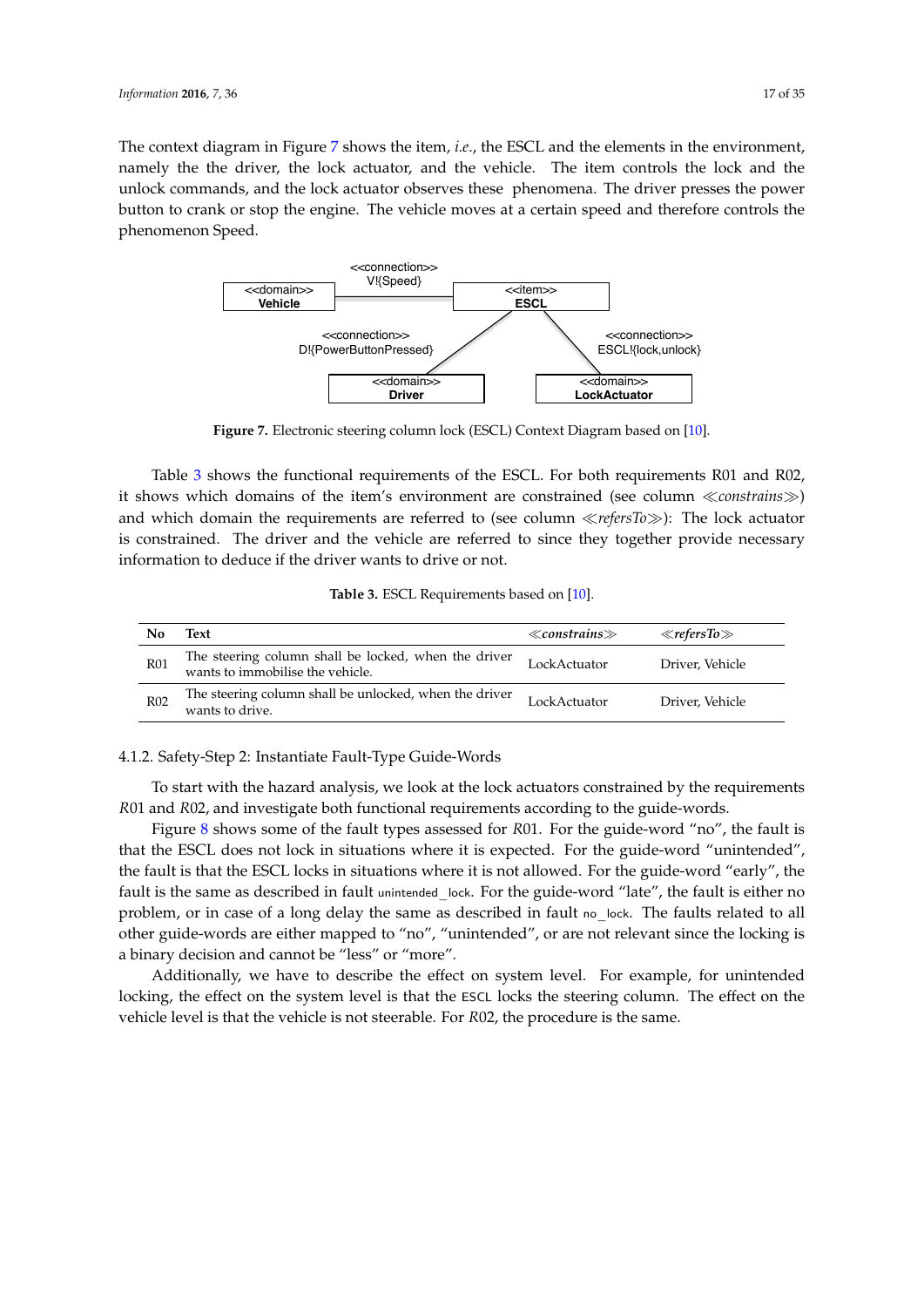<span id="page-17-0"></span>

**Figure 8.** ESCL faults based on [\[10\]](#page-32-9).

# 4.1.3. Safety-Step 3: Situation Classification

The situations are classified according to the item's functionality. In Figure [9,](#page-17-1) the situation classification using our profile is depicted.

<span id="page-17-1"></span>

**Figure 9.** ESCL Situations based on [\[10\]](#page-32-9).

The situation "driving at speed" is classified as being relevant, because a hazard may occur if the vehicle is moving and the steering column is locked. The situation "maneuver" (including, e.g., parking, driving backwards) is marked as being not relevant, because for the ESCL system the maneuvering hazards are the same as for "driving at speed". The situation "standstill" is classified as being relevant, because a hazard may occur if the vehicle is "parked", and the steering column is not locked. The effort necessary for the situation classification is reduced, because it is not necessary to rate these detailed situations. The situations "being towed" and "rolling" are classified as being relevant because they consider the system state where the engine is off.

## 4.1.4. Safety-Step 4: Hazard Identification

In the next step, the hazards are identified. For this reason, all considered faults are combined with all situations where the fault leads to a problem. These are the ones having the attribute toBeConsidered=true. It is possible to have more than one fault that causes the hazard, and the hazard can be in place in different situations. Some combinations are not needed in the hazard analysis, e.g., the situation standstill does not need to be combined with the fault of unintended locking, because locking is intended in this situation.

Figure [10](#page-18-0) shows the hazard that can occur when the vehicle is moving at speed. It may be caused by unintended steering column locking. To describe the hazard, first the effect on vehicle level is described. For the previously described fault, the effect on vehicle level is that the steering is locked and the vehicle is not steerable. The hazard is the "loss of steering control (locked steering) when driving at speed". The hazard refers to the risk assessment performed in the next step.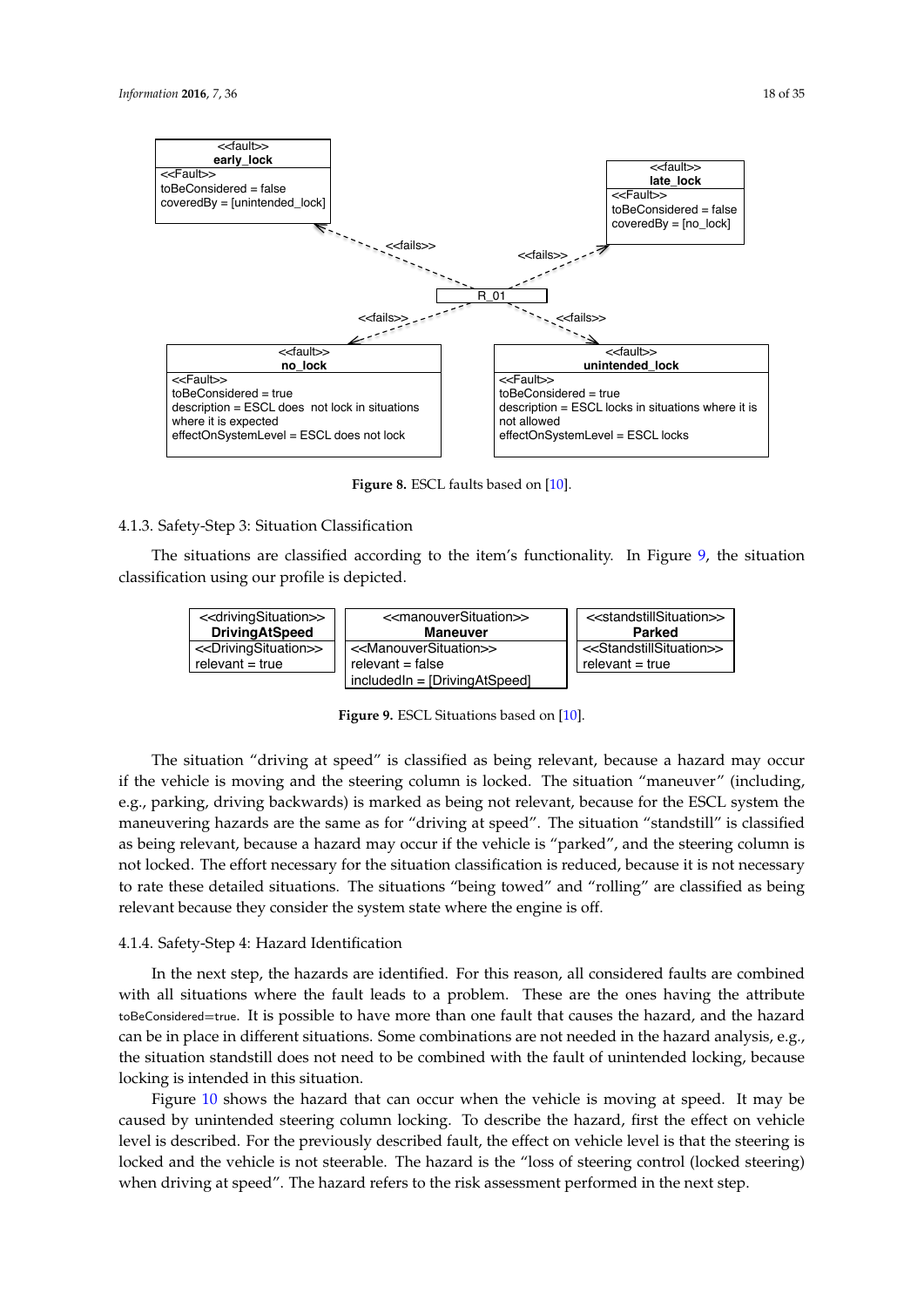<span id="page-18-0"></span>

**Figure 10.** ESCL Hazard Example based on [\[10\]](#page-32-9).

Note that we do not introduce additional hazards during the security analysis. We complete the hazard elicitation in this step completes. The security perspective with its attacker perspective just add further causes for hazards. For example, the locking of the steering column wheel while driving at speed can be caused by an attacker.

# 4.1.5. Safety-Step 5: Hazard Classification by Severity, Exposure, and Controllability

The above-mentioned hazard is rated according to its severity, exposure, and controllability as depicted in Figure [10.](#page-18-0) The highest severity level S3 is chosen, because a locked steering column lock at speed can lead to death or life-threatening injuries when the vehicle hits, e.g., obstacles near the road, pedestrians, oncoming traffic, or obstacles on the track. The exposure level is E4, because steering is necessary in the mentioned situations and in all situations with high speed, which are more than 10 % of the driving time. The highest controllability level C3 is chosen since no lateral control by steering is possible. The driver can only intervene by braking, but in case of high speed the driver cannot avoid the consequences of the hazard. Hence, ASIL D is automatically deduced from this classification.

#### 4.1.6. Safety-Step 6: Define and Verify Safety Goals

The described hazard can be addressed by a safety goal as depicted in Figure [11.](#page-19-0) The same safety goal can also address other hazards (not shown here). To prevent the hazard, the safety goal is that "locking of the steering column when the vehicle is moving shall be prevented". This safety goal refers to the vehicle since it indicates if the vehicle is moving and constrains the steering column lock by preventing the lock. Since we cannot accept steering column locking even for a certain time, the fault tolerance time is not applicable. For other safety goals, e.g., prevention of braking intervention, the fault may be acceptable for a short time period.

We model the relations between faults, hazards, and safety goals, depicted in Figure [12.](#page-19-1) The information in this model can be converted into a table (see Table [4\)](#page-19-2) for documentation purposes. The safety goals (e.g., PreventLocking) and faults (e.g., unintended lock) referenced by or referencing multiple other elements will appear in more than one table row. Since the hazard Theft (see Figure [12\)](#page-19-1) has no ASIL A, B, C or D assigned, it is not addressed by a safety goal but by the requirement EnsureLocking.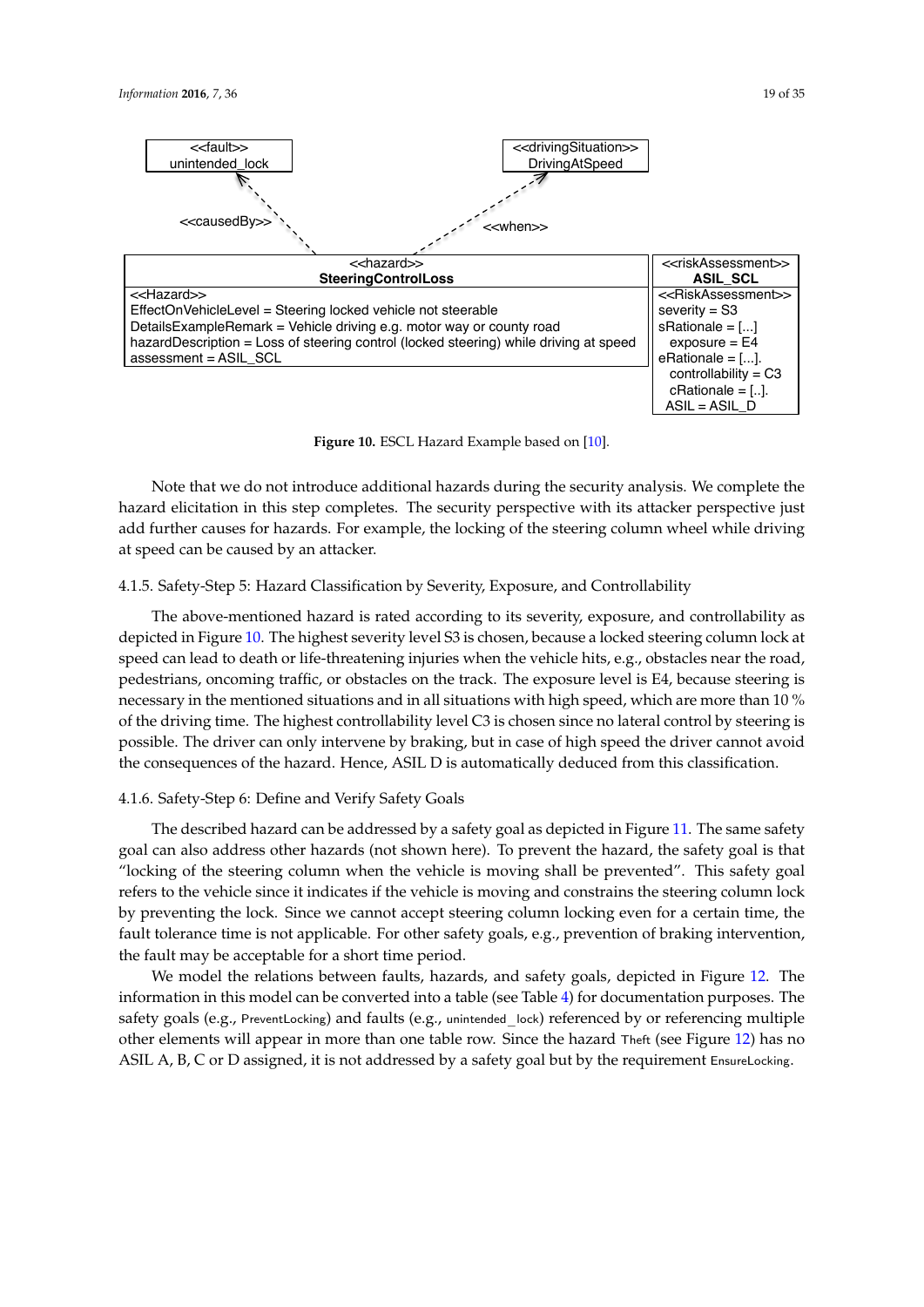<span id="page-19-0"></span>



<span id="page-19-1"></span>

**Figure 12.** Safety Goal - Hazard - Fault Relataions based on [\[10\]](#page-32-9).

|  | <b>Table 4.</b> Safety Goal-Hazard-Fault Relataions based on [10]. |  |
|--|--------------------------------------------------------------------|--|
|--|--------------------------------------------------------------------|--|

<span id="page-19-2"></span>

| Fault           | <b>Situation</b> | Hazard                          | <b>Risk Assessment</b> | <b>Safety Goal/Requirement</b> |
|-----------------|------------------|---------------------------------|------------------------|--------------------------------|
| unintended lock | Driving          | SteeringControlLoss             | ASIL SCL               | PreventLocking                 |
| unintended lock | Manouver         | LowSpeed<br>SteeringControlLoss | ASIL LS                | PreventLocking                 |
| no lock         | Parked           | Theft                           | NO HA2                 | EnsureLocking                  |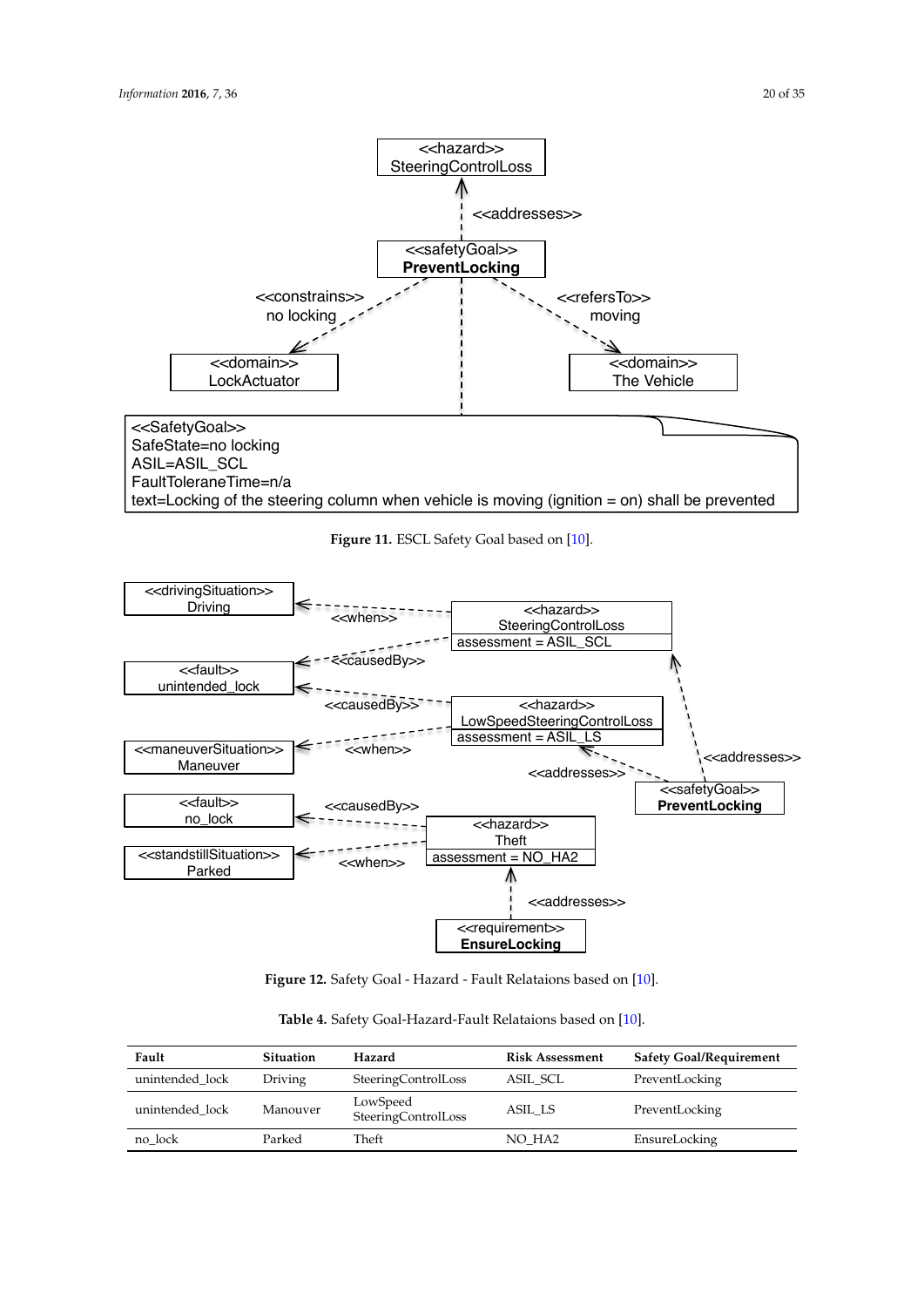### 4.1.7. Safety-Step 7: ISO 26262 Review

To support the reviews, the validation conditions listed are executed on the complete case study. These validation conditions check the consistency and correctness of the model. That is, we check

- whether each relevant functional requirement in the item definition is considered,
- whether the hazard and risk assessment is aligned with the supplier's assessment, and
- whether the hazard and risk assessment is consistent with ISO 26262 description.

## *4.2. Threat Analysis Compliant to ISO 27001*

We report on how a ISO 27001 compliant threat analysis looks like in the following and provide examples for the second part of our method.

# 4.2.1. Security-Step 1: Get Management Commitment

The ISO 27001 standard dedicates its entire Section 5 to the importance of management commitment for implementing an ISMS. ISO 27001 Section 5.1 contains demands for management commitment proofs and provisioning of sufficient resources.

The management commitment for implementing an ISMS according to the ISO 27001 standard is important, because without the commitment of sufficient staff and resources the ISMS implementation a satisfactory security level cannot be guaranteed. In addition, the publicly available examples of ISMS documentations, e.g., the so-called *ISMS toolkit* [\[26\]](#page-33-5) defines this also as the first step of establishing an ISO 27001 compliant ISMS. Note that the management commitment is based upon our item definition (Step 1 of the Hazard Analysis process).

We provide a template for management approval of the ISMS, presented in Table [5.](#page-20-0) The template structure is inspired by Section 5.1 of the ISO 27001 standard. The first column in the template lists the management commitment and the second the natural person who is responsible for this concern or the tasks or resources required to address the concern.

| <b>Management Commitment</b>                                            |                                                                                                                                                                                                                                                  |  |  |
|-------------------------------------------------------------------------|--------------------------------------------------------------------------------------------------------------------------------------------------------------------------------------------------------------------------------------------------|--|--|
| ISMS security goal                                                      | The integrity of data transferred to and from the ESCL shall be preserved.<br>The availability of the transaction data shall be preserved.                                                                                                       |  |  |
| Establish responsibilities                                              | The responsible person for the fulfillment of all security goals is Mr. Jones from the OEM.                                                                                                                                                      |  |  |
| Communicate importance of security                                      | The employees of the OEM, its subcontractors and maintenance staff receive an education<br>about the consequences to the vehicle caused by a loss of integrity.                                                                                  |  |  |
| Criteria for Risk Acceptance                                            | The OEM wants to avoid insolvency.                                                                                                                                                                                                               |  |  |
| <b>Conduct ISMS Audits</b>                                              | Mr. Jones is responsible for building the ISMS, hence he should not be responsible for hiring<br>or conducting the audits. Mr. Smith is responsible for conducting internal and external audits.                                                 |  |  |
| ISMS management reviews                                                 | Neither Mr. Smith nor Mr. Jones should be responsible for the management reviews, because<br>they are part of it. Instead this tasks is assigned to Mr. Shell.                                                                                   |  |  |
|                                                                         | <b>Resource Management</b>                                                                                                                                                                                                                       |  |  |
| Provided Resources for the ISMS                                         | The ISMS requires external parties to conduct the checking of the data integrity of transaction<br>information using e.g. Hmac a keyed-hashing for message authentication [27]. The resources<br>for these integrity checks have to be provided. |  |  |
| Security supports business needs                                        | The integrity checking of the files should not make the transactions impossible or decrease the<br>transaction time significantly.                                                                                                               |  |  |
| Competent personal                                                      | List all resources necessary for conducting integrity checks. These are financial resources for<br>hiring security experts to conduct integrity checks.                                                                                          |  |  |
| Provide Training                                                        | The training program in this case is for internal auditing and the external party that conducts<br>the integrity checks. The bank institute requires skilled parties to conduct these audits.                                                    |  |  |
| <b>Effectiveness Evaluation</b>                                         | Have an audit that checks all taken measures. In this case, audit training programs and<br>personal. A specific audit for that case has to be taken.                                                                                             |  |  |
| Records of education, training, skills,<br>experience and qualification | Mr. Jones is responsible for fulfilling documentation demands, e.g., which external party was<br>hired and the reasons for hiring this particular party.                                                                                         |  |  |

<span id="page-20-0"></span>**Table 5.** Instantiated Template for Management Approval of the information security management system (ISMS) based on [\[11\]](#page-32-10).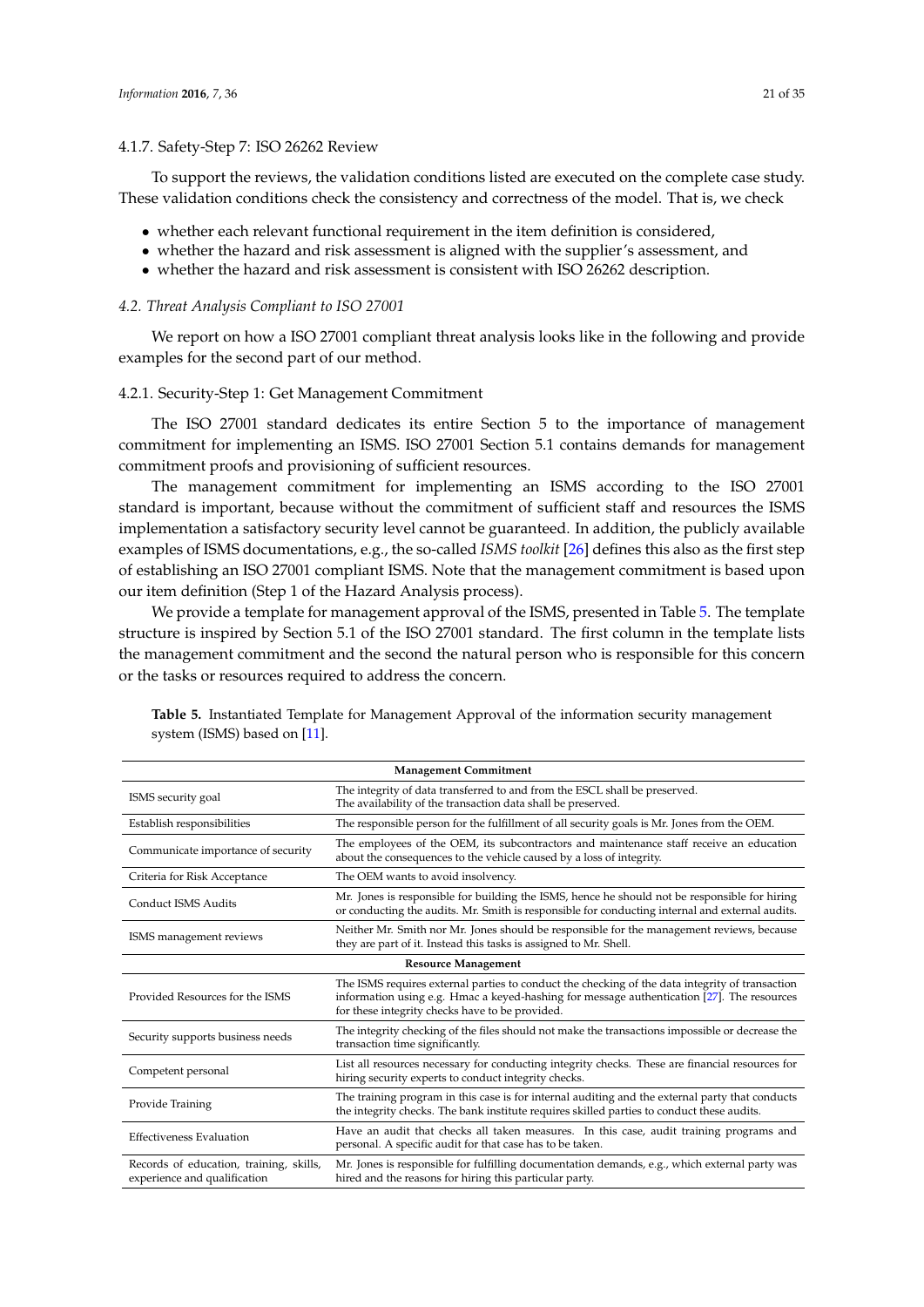The template consists of two parts: *Management Commitment* states the responsible persons for the overall establishment of the ISMS and vital concerns towards its success, e.g., criteria for risk acceptance. *Resource Management* states the required resources for establishing an ISMS. We use our running example with the template to show an integrity and an availability goal in Table [5.](#page-20-0)

# 4.2.2. Security-Step 2: Define ISMS Scope

The item definition of the ISO 26262 Hazard Analysis already has a scope, that includes all safety relevant domains. To reason about the security of the safety-relevant functionality, we need to expand the scope towards the points of attack used by attackers to access the item.

Since some attack vectors are not interesting to our exemplary analysis, we conduct the analysis under the following assumptions:

- **A 1** The firmware of all ECUs on all buses (including CAN) is secure from tampering by attackers.
- **A 2** Updates to the firmware of ECUs have security guarantees enforced by the update mechanisms concerning their integrity (e.g. they are signed).
- **A 3** The shop and repair garages do not carry out any attacks on the cars while in maintenance. This includes security guarantees towards the tampering of software/hardware used in this maintenance.
- **A 4** Attackers do not have access to any maintenance or diagnosis tool/software typically only available to shop and repair garages.
- **A 5** All signals from other buses (including other bus types) must pass through a dedicated gateway (as shown in Figure  $6$ ).

Under the assumptions above, we extend the scope of the item to include any communication with ECUs directly on the same bus. If there are gateways on the bus, these are always added. In case any signals relevant for the item are handled via the gateways, these signals are connected to the respective gateways. The extension of the scope using this method is sensible, since an attacker may only directly attach to the bus or must go via a gateway, which may act as a firewall creating a separate zone of devices. Thus, the scope is similar to that of a demilitarized zone (DMZ) of network systems.

<span id="page-21-0"></span>

**Figure 13.** Scope Definition.

In Figure [13,](#page-21-0) the exemplary item definition of Figure [7](#page-16-0) is extended to include any communication with ECUs. This includes the Terminal Control ECU and the Central Gateway, which relays the information of the vehicle speed from the can bus of the powertrain domain. In addition, the CANtoLIN Gateway is added as an attacker may send messages via this gateway. By having this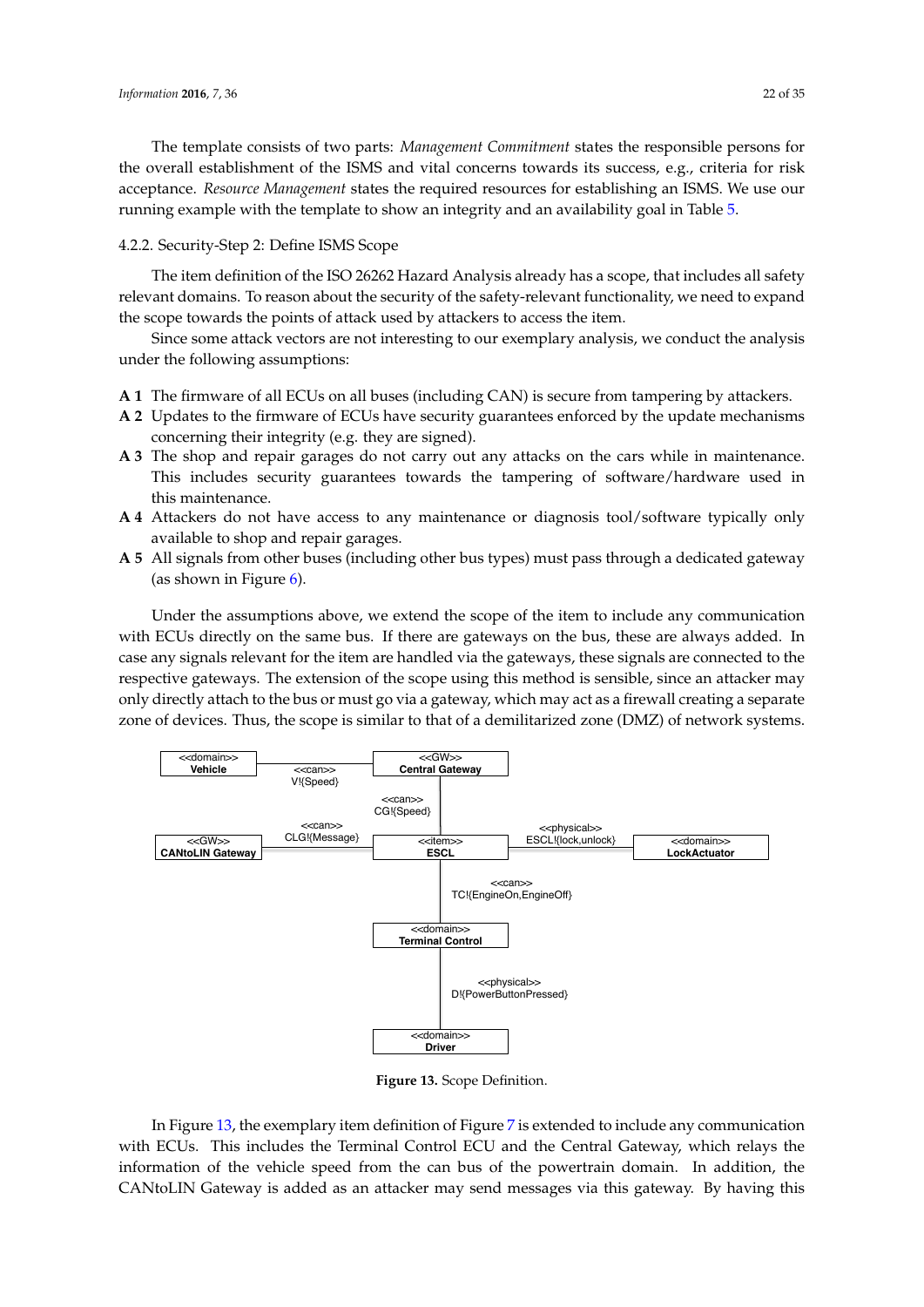scope, we now have a comprehensive overview of all safety relevant messages and their origins on the bus. However, we neither know their origin on other buses nor if they have been tampered with.

# 4.2.3. Security-Step 3: Identify Assets

ISO27001 does not consider asset identification as mandatory [\[28\]](#page-33-7) (p. 4). However, the risk identification in Section 6.1.2 in the standard could be supported by identifying assets and their vulnerabilities and threats. Some controls in Appendix A even refer to assets such as control *A8-Asset management*.

We propose the following technique to identify assets. We iterate over all domains and the phenomena in the scope shown in Figure [13](#page-21-0) and decide for each element if it is an asset or not. Note that we assume the physical devices are outside the reach of an attacker (*cf*. assumptions listed in Step 2) and that we focus in this work on information assets in the sense of ISO 27005 [\[29\]](#page-33-8) (p. 11). The reasoning behind this constraint is that we focus on information security issues, in which malicious treatment of information leads to harm of physical devices or even humans. In this sense, the protection of human is achieved by the protection of the information. The threats caused by physical attacks on the car and its inhabitants have to be treated during the establishment of the ISO 26262 process (e.g., the hazard *theft* in Table [4\)](#page-19-2). We show the results in Table [5.](#page-20-0)

The ISO 27001 standard [\[6\]](#page-32-5) (p. 4) demands a rating of all threats with regard to the losses in availability, confidentiality, and integrity they cause. In the automotive domain the main concern of information assets is integrity and availability. Confidentiality is not important for the protection against an attacker, because knowing the content of the messages does not harm any asset or subsequent physical devices of humans. The primary concern in this scenario is subsequent harm to physical devices of humans by malicious behaviour of a cyber attacker. However, integrity is of utmost importance, because changes in messages may result in unwanted behaviour of the vehicle and subsequent harm to passengers, and road users. Note that integrity is also part of a safety analysis, but only the accidental change of a message that results in unreadable content. In security, we address the sending of syntactically correct content with unwanted content, which is not addressed during a hazard analysis. In addition, the absence of messages also cause similar results. Hence, we have to also consider availability issues during the threat analysis. Nevertheless, safety mechanisms may already deal with availability problems, since this is part of the hazard analysis.

<span id="page-22-0"></span>We show the results in Table [6,](#page-22-0) which states the relevant scope element, the answer if this is an asset and a reasoning in case the scope element is not an asset.

| <b>Scope Element</b>                    | Is an Asset?   | Reasoning when not an Asset                                           |
|-----------------------------------------|----------------|-----------------------------------------------------------------------|
| Vehicle                                 | No             | see Assumption A5                                                     |
| Gateway                                 | No             | see Assumption A5                                                     |
| <b>ESCL</b>                             | N <sub>o</sub> | see Assumptions A1-A3                                                 |
| <b>Terminal Control</b>                 | No             | see Assumptions A1-A3                                                 |
| Driver                                  | N <sub>o</sub> | The human is not information in the sense of<br>ISO 27001 / ISO 27005 |
| LockActuator                            | N <sub>o</sub> | see Assumptions A1-A3                                                 |
| $\ll can \gg V!$ [Speed]                | Yes            |                                                                       |
| ≪can≫GW!{Speed}                         | Yes            | $\qquad \qquad \blacksquare$                                          |
| ≪ <i>physical</i> > ESCL!{lock,unlock}  | Yes            | -                                                                     |
| $\ll$ can $\gg$ TC!{EngineOn,EngineOff} | Yes            | -                                                                     |
| ≪physical≫physical!{PowerButtonPressed} | Yes            |                                                                       |

**Table 6.** Asset Overview Table.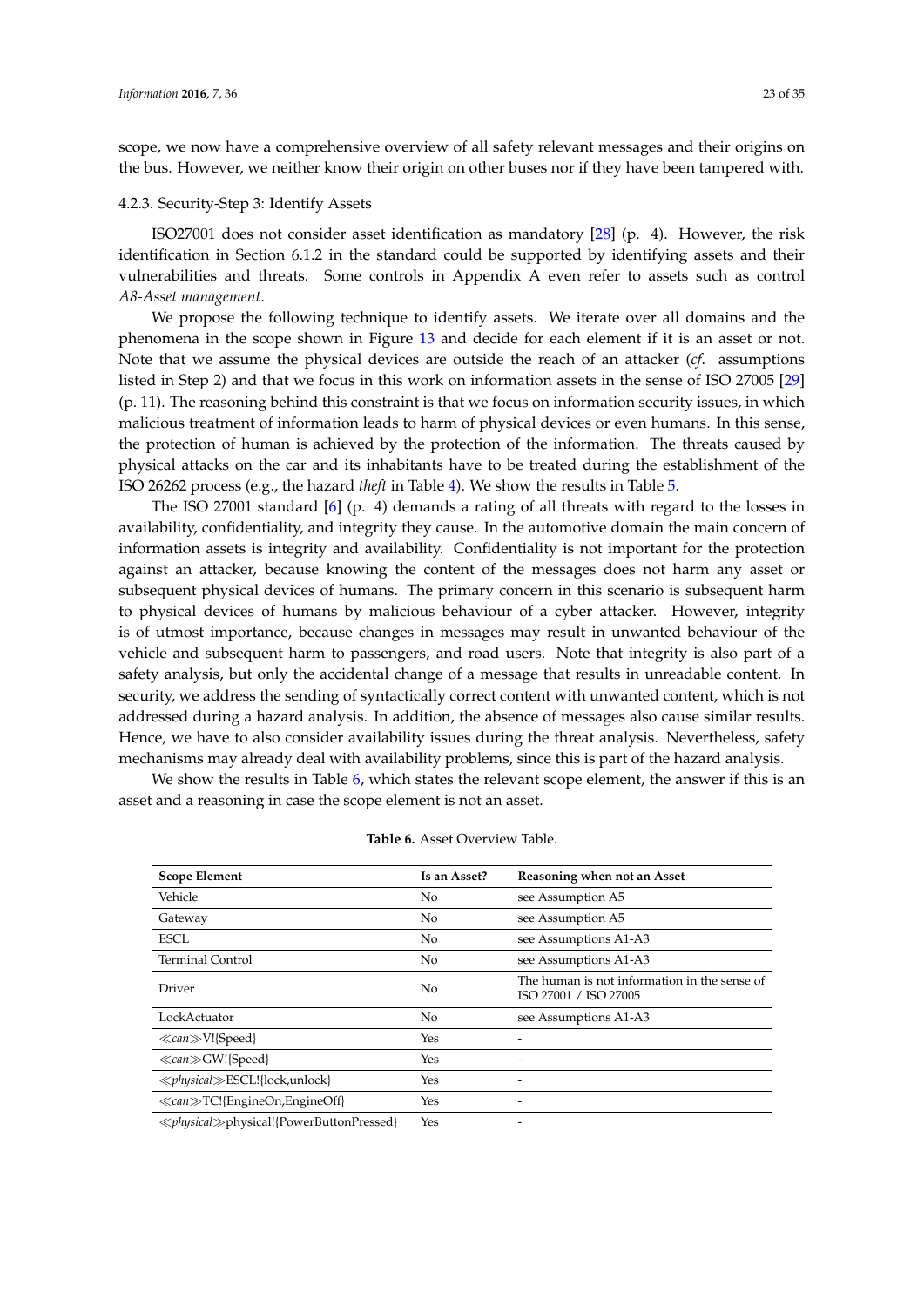# 4.2.4. Security-Step 4: Analyse Threats

To apply threat assessment, we reuse information provided by hazard identification and the proposed attacker model in Table [1.](#page-13-0) Consequently, we show security threats which cause hazards depicted in Figure [12.](#page-19-1) Indeed, we make some assumptions to the proposed architecture in Figure [6.](#page-12-0) First, we are supposing that key fob is in the car and detected by Key Less Entry ECU. Second, the Engine Start Button ECU is not directly wired to ESCL. Third, relevant information like, key fob is detected, engine start button pressed and ESCL locked/unlocked are embedded in messages. Furthermore, every message is distributed over the entire architecture by the Central Gateway. It means in effect, every message can be seen by each ECU in Figure [6](#page-12-0) and on the OBD-Port. In addition, the ESCL gets unlocked when key fob is detected and the engine start button is pressed. Locking of ESCL requires a turn off message from the Engine Start Button ECU only. The absence of key fob does not imply turning off the engine, *i.e.*, key fob has no influence on ESCL locking. Additionally, the default state of ESCL is locked until the unlock message is received.

<span id="page-23-0"></span>For further explanations, we use a subset of ECUs from Figure [6](#page-12-0) as attack surface and one attacker type. Thus, the first attack vector is presented in Figure [14](#page-23-0) by a physical access to the OBD-Port and *Owner* as attacker type.



**Figure 14.** Sub-architecture and attacker type *Owner* with physical access.

As stated before, we do not believe that owners have bad intentions but they can unintentionally trigger an attack. For this purpose, we assume a connected OBD-Device. Such devices are not hypothetical. In particular, insurances offer black boxes connected to the OBD-Port analysing drivers driving style. Furthermore, several OBD-Devices for smartphone applications are freely available. Unfortunately, no costumer can check if such a device is malicious. Therefore, it is not far-fetched, to assume (maliciously) manipulated devices. A sample of possible consequences are listed in Table [7.](#page-23-1)

|  |  | <b>Table 7.</b> Threats regarding to Figure 14. |  |  |
|--|--|-------------------------------------------------|--|--|
|--|--|-------------------------------------------------|--|--|

<span id="page-23-1"></span>

| Threat ID | <b>Threat Description</b>                                                                                                                                                                                                                                                                                     | <b>Associated Hazard</b> |
|-----------|---------------------------------------------------------------------------------------------------------------------------------------------------------------------------------------------------------------------------------------------------------------------------------------------------------------|--------------------------|
|           | OBD device is sending CAN message <i>Engine Off</i> which will be relayed by gateway to<br>ESCL ECU. Thereon ESCL will be locked independently of vehicle's condition.                                                                                                                                        | Steering control loss    |
|           | OBD device is sending diagnose message <i>Lock ESCL</i> which will be relayed by gateway<br>to ESCL ECU. Thereon ESCL will be locked independently of vehicle's condition.<br>Diagnose message is mainly intended for testing ESCL's actuator in a workshop but<br>can also be triggered while car is moving. | Steering control loss    |

Each threat in Table [7](#page-23-1) owns a unique ID for mapping it to the risk assessment. Furthermore, a description for each threat is given, enabling experts to understand the relevant threat and its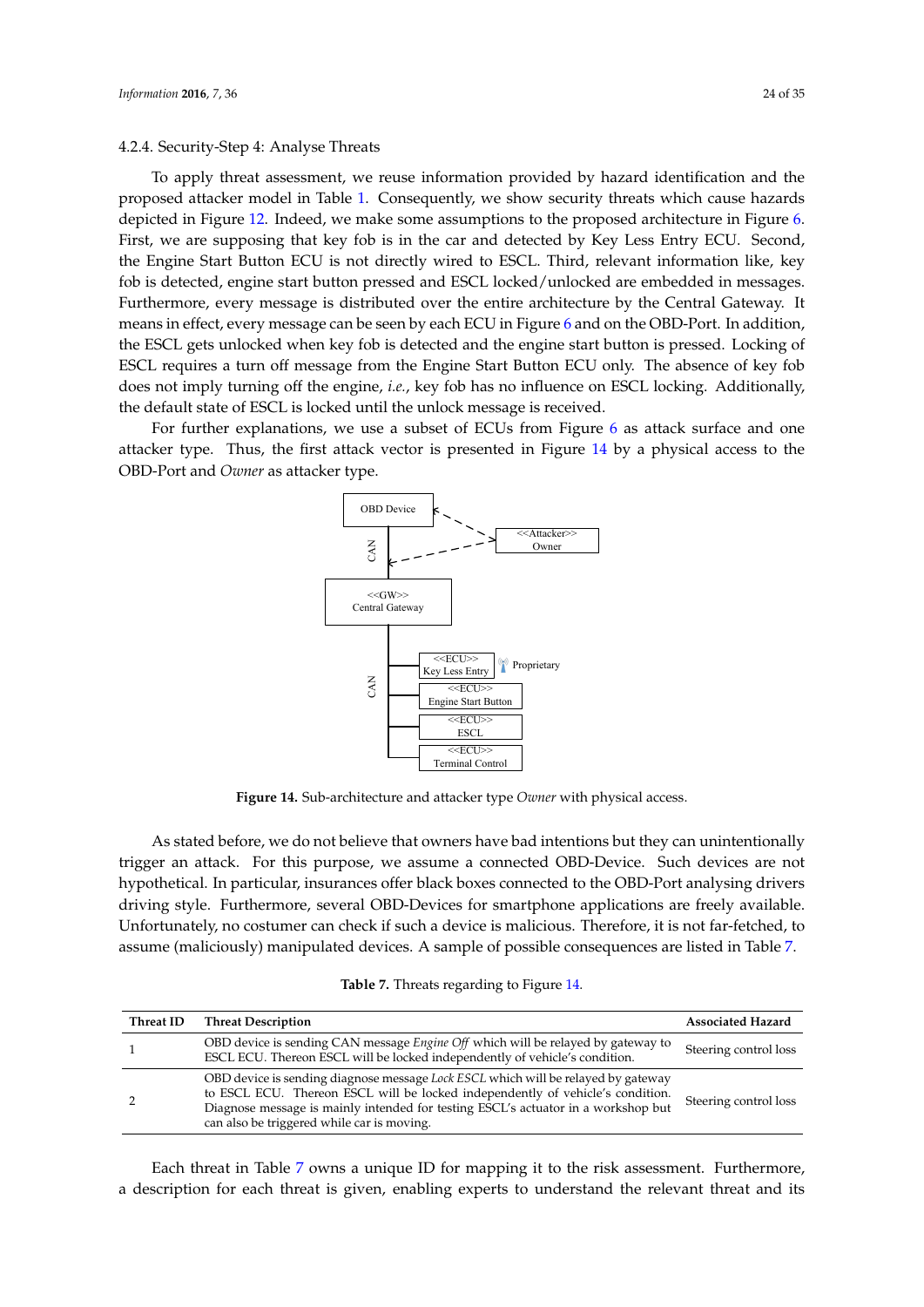vulnerabilities. Lastly, the third column shows the associated hazard which can be triggered by the relevant threat. For instance, Threat 1 describes a physical attack surface where the owner has connected an OBD-Device to his vehicle. We assume the OBD-Device as malicious, sending *Engine Off* message over CAN to Central Gateway. Afterwards, the gateway will relay the message to ESCL ECU and ESCL. Similarly to the previous threat, a message from OBD-Device is sent to cause Threat 2. In contrast to Threat 1, a diagnostic message is used which can previously identified. In particular, such messages can be found in freely available sources like the producer's manual or by extracting informations from diagnostic testers.

Similarly to the first sub-architecture in Figure [14,](#page-23-0) we present a second attack surface in Figure [15.](#page-24-0) Here, a second domain is added, compared to the first example. Furthermore, the attack surface shows one wire-bound and two wireless weak points where no physical access is needed.

<span id="page-24-0"></span>

**Figure 15.** Sub-architecture and attacker type *Insider* with non-physical access.

In this attack surface, Navigation, Smartphone Interface and Entertainment Control are starting points for attackers. Hence this requires more sophisticated persons. Therefore, we believe attacker class *Insider* is able to exploit the shown vulnerabilities to trigger threats. Although the CD-ROM symbol on Entertainment Control suggests physical access as attack precondition, it is not needed. This can be explained by attackers which sell malicious CD-ROMs over online platforms to vehicle owners. For exploiting vulnerabilities on the Navigation and Entertainment Control ECU, we assume that attackers are able to set up appropriate wireless transmitters. Therefore, we believe the listed threats in Table [8](#page-24-1) are feasible.

<span id="page-24-1"></span>

| <b>Threat ID</b> | <b>Threat Description</b>                                                                                                                                                                                                                                                               | <b>Associated Hazard</b> |
|------------------|-----------------------------------------------------------------------------------------------------------------------------------------------------------------------------------------------------------------------------------------------------------------------------------------|--------------------------|
| 3                | Attacker sets up Traffic Message Channel (TMC) transmitter, sending malicious TMC<br>messages which cause buffer overflow in the Navigation ECU. This empowers the<br>attacker to send messages like Engine Off or Lock ESCL, locking ESCL.                                             | Steering control loss    |
| 4                | Attacker is able to brute force encryption of 802.11 or Bluetooth connection due to<br>the fact of insufficient password length. Afterwards, he is able to take over the<br>Smart Phone ECU which allows sending messages like <i>Engine Off</i> or <i>Lock ESCL</i> ,<br>locking ESCL. | Steering control loss    |
| 5                | Attacker creates a malicious audio file which cause a buffer overflow in the<br>Entertainment Control ECU. Afterwards, he is able to send a <i>ESCL Reset</i> message.<br>Consequently, ESCL will reset and default state <i>Locked</i> will be taken which lead to<br>locked ESCL.     | Steering control loss    |

**Table 8.** Threats regarding to Figure [15.](#page-24-0)

Table [8](#page-24-1) lists three possible threats for the posed attack surface in Figure [15.](#page-24-0) First, with Threat ID 3 a TMC based attack is described. Therefore, the attacker sets up a TMC transmitter sending modified messages which cause buffer overflow in the Navigation ECU. Afterwards he gains control of the Navigation ECU which enables him to send *Engine Off* or *Lock ESCL* messages to lock ESCL. Threat 4, is caused by the same messages but on different wireless interfaces. In particular, Bluetooth and WLAN are used to enter vehicle's network. Since most of these interfaces are protected by password, we assume he is able to brute force the password. That is not unreasonable in case of performed attacks on this interfaces. The last entry with Threat ID 5, describes an attack consisting of a malicious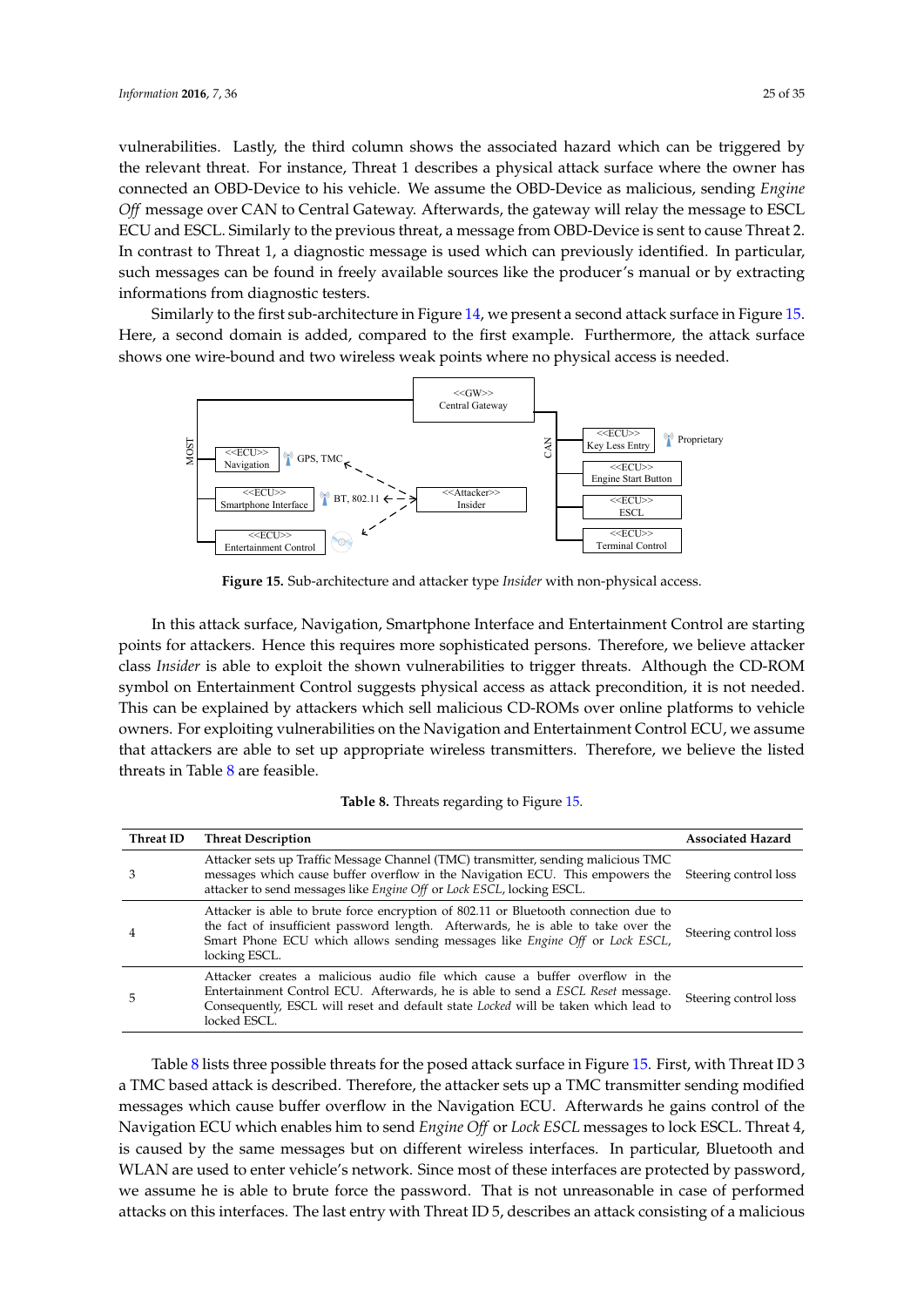CD-ROM and an *ESCL Reset* message. For this, the attacker creates a modified Windows Media Audio (WMA) file which causes an buffer overflow in the Entertainment Control ECU. After this, he can send the *ESCL Reset* message to the Central Gateway which forwards the message to the ESCL ECU. As a result, ESCL will look.

# 4.2.5. Security-Step 5: Conduct Risk Assessment

The ISO 27001 standard states that managing risk by implementing security controls as a main goal of the process the standard creates. The standard mentions this already on page 1 and risk assessment is a part of risk management. In particular, ISO 27001 Section 6.1.2 concerns information security risk assessment. Section 6.1.2a) shall establish risk acceptance criteria and criteria for performing risk assessment. Section 6.1.2b) ensures that risk assessment produces comparable results. Risk identification is demanded in Section 6.1.2c), risk analysis in Section 6.1.2d), and risk evaluation in Section 6.1.2e).

We propose the following risk assessment technique. We define scales of likelihoods, consequences, and risk evaluation criteria, which rely on the values assessed during our hazard analysis. Risk assessment can be conducted either quantitatively or qualitatively. Quantitative risk assessment demands that the likelihood and consequences scales contain numeric values. These have to express in which time frame a risk is likely and what the consequences are, e.g., the number of affected persons. The system in our example has not fully being build and deployed in a large scale yet. Meaning that the functionality is only partially available at this point and only implemented in small testbeds. This is the reason why we express the likelihood and consequences tables using qualitative scales that do not contain numbers. These are a starting point for risk assessment, and should the numeric values become available, a quantitative risk assessment should be done. We illustrate our likelihood scale in Table [9](#page-25-0) and the consequences in Table [10.](#page-25-1)

<span id="page-25-0"></span>

| Likelihood Value | Description                                                                                                                            |
|------------------|----------------------------------------------------------------------------------------------------------------------------------------|
| Certain          | Owner or beginner can trigger an attack; the attack can occur in more than one third of all<br>driving situations                      |
| Likely           | Beginner can execute the attack; the attack can occur at least at five manoeuvres of all<br>driving situations                         |
| Possible         | A tuner or thief can execute the attack; the attack can occur at least at five manoeuvres of all<br>driving situations                 |
| Unlikely         | An insider can execute the attack; the attack can occur at least at two manoeuvres of all<br>driving situations                        |
| Rare             | A organized group can execute the attack; Never experienced at most driving situations<br>throughout the total lifetime of the Vehicle |

#### **Table 9.** Qualitative Likelihood Scale for Vehicles.

| Table 10. Qualitative Consequence Scale for Vehicles. |  |
|-------------------------------------------------------|--|
|-------------------------------------------------------|--|

<span id="page-25-1"></span>

| Consequence   | <b>Generic Interpretation</b>                                                                                                     |
|---------------|-----------------------------------------------------------------------------------------------------------------------------------|
| Catastrophic  | Driver cannot prevent the accident; Has a significant potential harm to drivers, passengers<br>and people in the environment      |
| Major         | Driver can prevent the accident in a few cases; Has a potential for harm for drivers,<br>passengers and people in the environment |
| Moderate      | Driver can prevent the accident in some cases; Can cause limited harm for drivers,<br>passengers and people in the environment    |
| Minor         | Tolerable if easy to recover from harm caused; Driver can prevent the accident with<br>little effort                              |
| Insignificant | Generally tolerable and can only cause minimal harm                                                                               |

The exposure values defined in ISO 26262 provide a baseline for establishing the likelihood values for the ISO 27001 risk assessment. The reason is that the likelihood of an attack happening during the lifetime of the car is related to the total life time of the car. Therefore, we propose a mapping from the Table [11](#page-26-0) to support this task.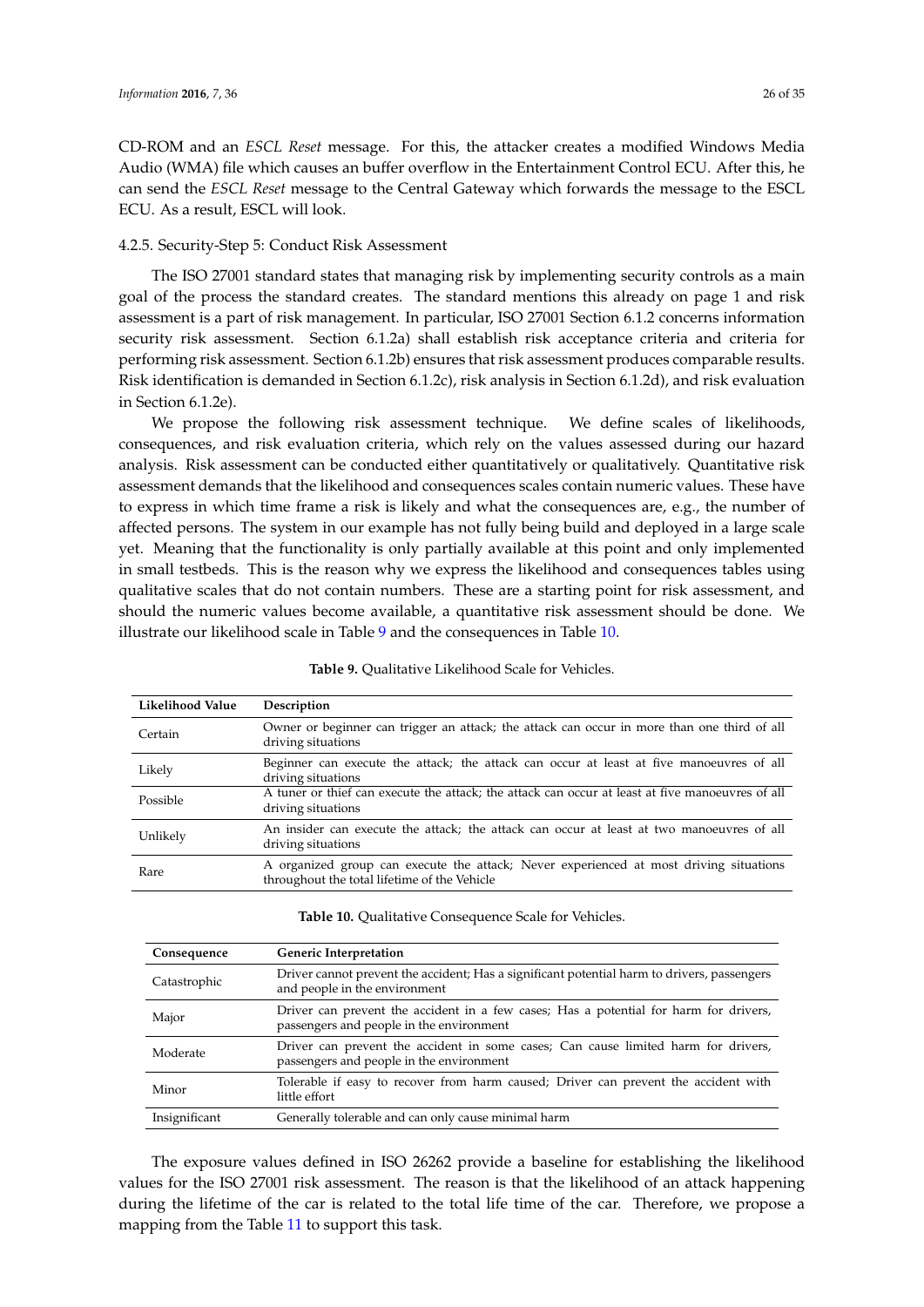| <b>ASIL Exposure</b>                                          | Likelihood Value |
|---------------------------------------------------------------|------------------|
| E4 (high probability, e.g., highway)                          | Certain          |
| E3 (medium probability, e.g., heavy traffic with stop and go) | Likely           |
| E2 (low probability, e.g., snow and ice on road)              | Possible         |
| E1 (very low probability, e.g., vehicle being towed)          | Unlikely         |

<span id="page-26-0"></span>**Table 11.** Mapping our Qualitative Likelihood Scale for Vehicles to automotive safety integrity level (ASIL) Exposure Values.

The severity values defined in ISO 26262 provide a baseline for establishing the consequences values for the ISO 27001 risk assessment. The values provides the damages to humans that can occur. In addition, we have to consider the values of controllability that state how much of the hazard can be controlled. Therefore, we propose a mapping from the Table [12](#page-26-1) to support this task. Note that in case of the combination of severity and controllability does not exist in the table, the worst risk value has to be used.

E0 (incredible, e.g., earthquake) Rare

<span id="page-26-1"></span>**Table 12.** Mapping Qualitative Consequences Scale for Vehicles to ASIL Severity and Controllability values.

| <b>ASIL Controllability</b>                                                                                                                                      | <b>ASIL Severity</b>                                            | <b>Consequences Value</b> |
|------------------------------------------------------------------------------------------------------------------------------------------------------------------|-----------------------------------------------------------------|---------------------------|
| C3 (difficult to control or uncontrollable, e.g., stay<br>in lane in case of failure of ABS when braking on<br>low friction road surface while executing a turn) | S3 (life-threatening injuries, fatal injuries)                  | Catastrophic              |
| C <sub>2</sub> (normally controllable, e.g., maintain intended<br>driving path in case of failure of ABS during<br>emergency braking                             | S2 (severe and life-threatening injuries,<br>survival probable) | Major                     |
| C1 (simply controllable, e.g., brake to slow<br>down/stop the vehicle in case of blocked steering<br>column when starting the vehicle)                           | S1 (light and moderate injuries)                                | Moderate                  |
| C1 (simply controllable, e.g., brake to slow<br>down/stop the vehicle in case of blocked steering<br>column when starting the vehicle)                           | S1 (light and moderate injuries)                                | Minor                     |
| C0 (controllable in general, e.g., maintain<br>intended driving path in case of unexpected<br>radio volume increase)                                             | S0 (no injuries)                                                | Insignificant             |

We use these scales for all assets elicited in the scope, and we use the risk evaluation criteria specified by the matrix in Table [13.](#page-26-2) The matrix shows the acceptable combinations of likelihoods and consequences in light shading, and unacceptable combinations in dark shading. Afterwards, we map the ASIL values to our consequence and likelihood scales as shown in Table [14.](#page-27-0)

# **Table 13.** Risk Evaluation Matrix.

<span id="page-26-2"></span>

We assume Threat 1 can be triggered by owner or beginner, Threat 2 by beginner, Threat 3 and 4 by tuner or thief and lastly Threat 5 by insider. Since all threats cause same hazard, namely *Steering control loss*, we use the same consequence rating for them, *i.e.*, *Major*. We decided to use the scale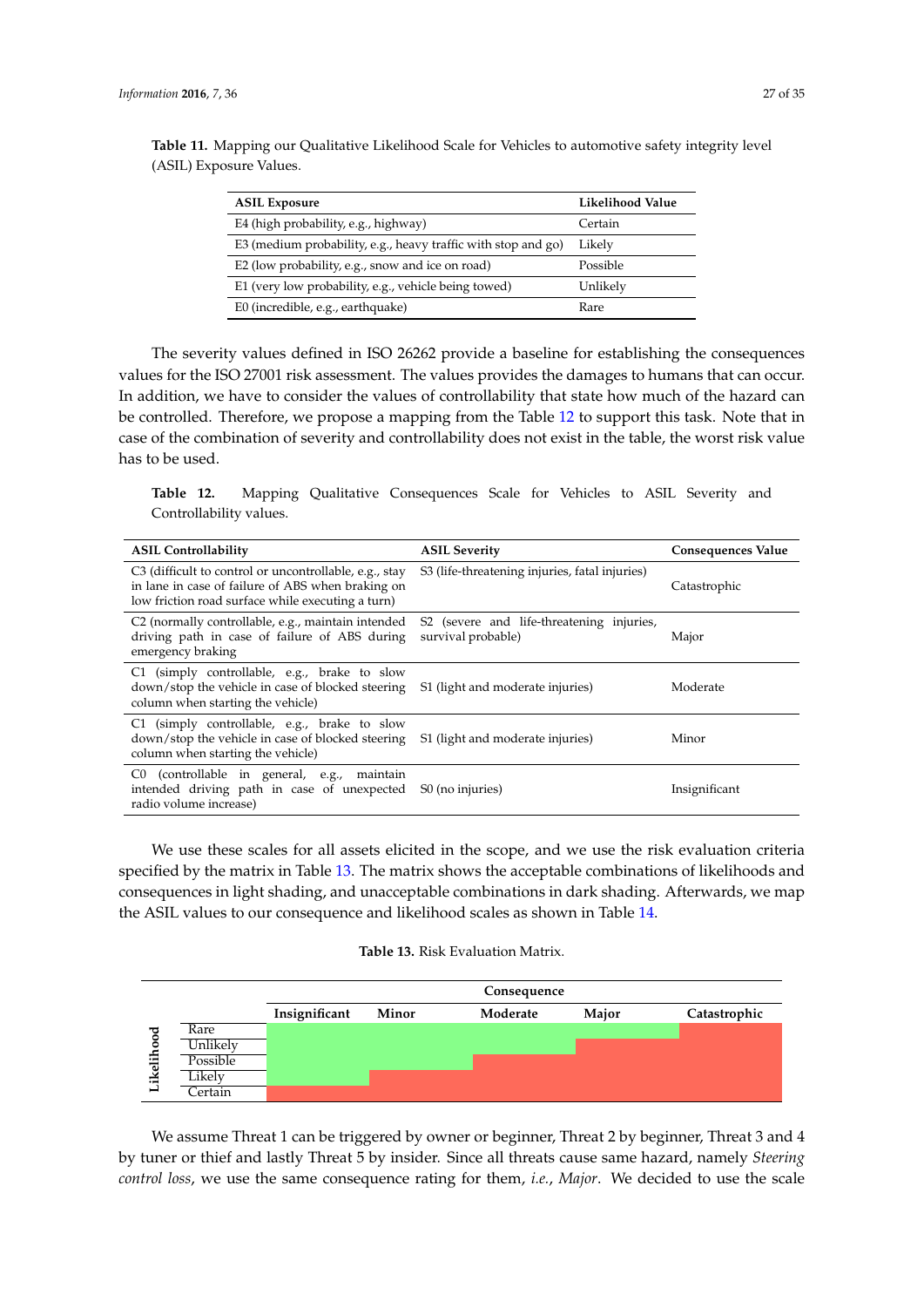*Major* due to the fact that breaking an ESCL lock is possible for strong people. Hence, an accident could then be prevented. Besides, reducing speed by use of brakes could also prevent accident. We apply the threats from Tables [7](#page-23-1) and [8](#page-24-1) to the risk evaluation, shown in Table [15](#page-27-1) in the following.

<span id="page-27-0"></span>

| <b>Threat</b> | <b>ASIL</b><br>(Severity, Exposure, Controllability) | Consequence | Likelihood | Reasoning<br>(Attacker Type/Prevention)                       |
|---------------|------------------------------------------------------|-------------|------------|---------------------------------------------------------------|
| Threat 1      | Steering control loss<br>ASIL D $(S3,E4,C3)$         | Major       | Certain    | Owner or beginner/Breaking ESCL lock or<br>decelerate vehicle |
| Threat 2      | Steering control loss<br>ASIL D $(S3, E4, C3)$       | Major       | Certain    | Beginner/Braking ESCL lock or decelerate<br>vehicle           |
| Threat 3      | Steering control loss<br>ASIL D $(S3,E4,C3)$         | Major       | Possible   | Tuner or Thief/Breaking ESCL<br>lock or<br>decelerate vehicle |
| Threat 4      | Steering control loss<br>ASIL D $(S3,E4,C3)$         | Major       | Possible   | Tuner or Thief/Breaking ESCL lock or<br>decelerate vehicle    |
| Threat 5      | Steering control loss<br>ASIL D $(S3,E4,C3)$         | Major       | Unlikely   | Insider/Breaking ESCL lock or decelerate<br>vehicle           |

**Table 14.** Likelihood and Consequences Values for Automotive Threats.

**Table 15.** Application of Risk Evaluation Matrix and threat IDs (T-ID) out of Step 4.

<span id="page-27-1"></span>

|       |          |               |       | Consequence |              |              |
|-------|----------|---------------|-------|-------------|--------------|--------------|
|       |          | Insignificant | Minor | Moderate    | Major        | Catastrophic |
|       | Rare     |               |       |             |              |              |
| 高     | Unlikely |               |       |             | $T-ID 5$     |              |
|       | Possible |               |       |             | $T$ -ID 3, 4 |              |
| 点<br> | Likely   |               |       |             |              |              |
|       | Certain  |               |       |             | $T$ -ID 1, 2 |              |

#### 4.2.6. Security-Step 6: Reason about Controls

Section 6.1.3 in the ISO 27001 standard concerns information security risk treatment. ISO 27001 demands in Section 6.1.3a) that controls from all possible sources can be selected, but the standard demands in Section 6.1.3b) that these controls have to be mapped to controls in ANNEX A. We provide refinements of the ANNEX A of ISO 27001 controls in the form of the automotive controls presented in Section [3.3.](#page-14-1) We illustrate the refinement by mapping the ISO 27001 controls to our automotive controls.

We exemplary focus on Threats 1, 2 and 5 from Step 4. The remaining threats are treated in a similar manner. To counter Threat 1 with its replay nature, an application of cryptographic counters is feasible. Accordingly, ECUs Key Less Entry, Engine Start Button and lastly Terminal Control have to verify the counter value, if message *Engine off* will be seen on CAN. Furthermore, they have to increase the counter value if they send corresponding messages. Additionally, the counter value has to be protected against malicious manipulation. Therefore, ECUs compute HMAC of the counter value and embed this information in CAN frame. Hence, each ECU can see the counter value and corresponding HMAC for message *Engine off*. As a result, the attacker can still send message *Engine off*, but the message will be rejected by the corresponding ECUs. The reason for this is, that the attacker can send the message and perhaps manipulate counter value, but he will not able to create the correct HMAC. Therefore, a discrepancy can been seen by the ECUs and malicious message will be rejected.

To counter Threat 2 which is caused by replaying diagnostic message, an application of plausibility checks is feasible. Therefore, we use the value speed shown in Figure [13](#page-21-0) as input for plausibility check. In case of the ASIL D corresponding hazard, we are forced to use integrity and authenticity checks for value speed and also a local physical value. Unfortunately, there exist no such value in our architecture. Hence, we propose to change the architecture in a way where Engine Start Button is directly connected to ESCL ECU. In fact, this change is small in case of the closeness of ESCL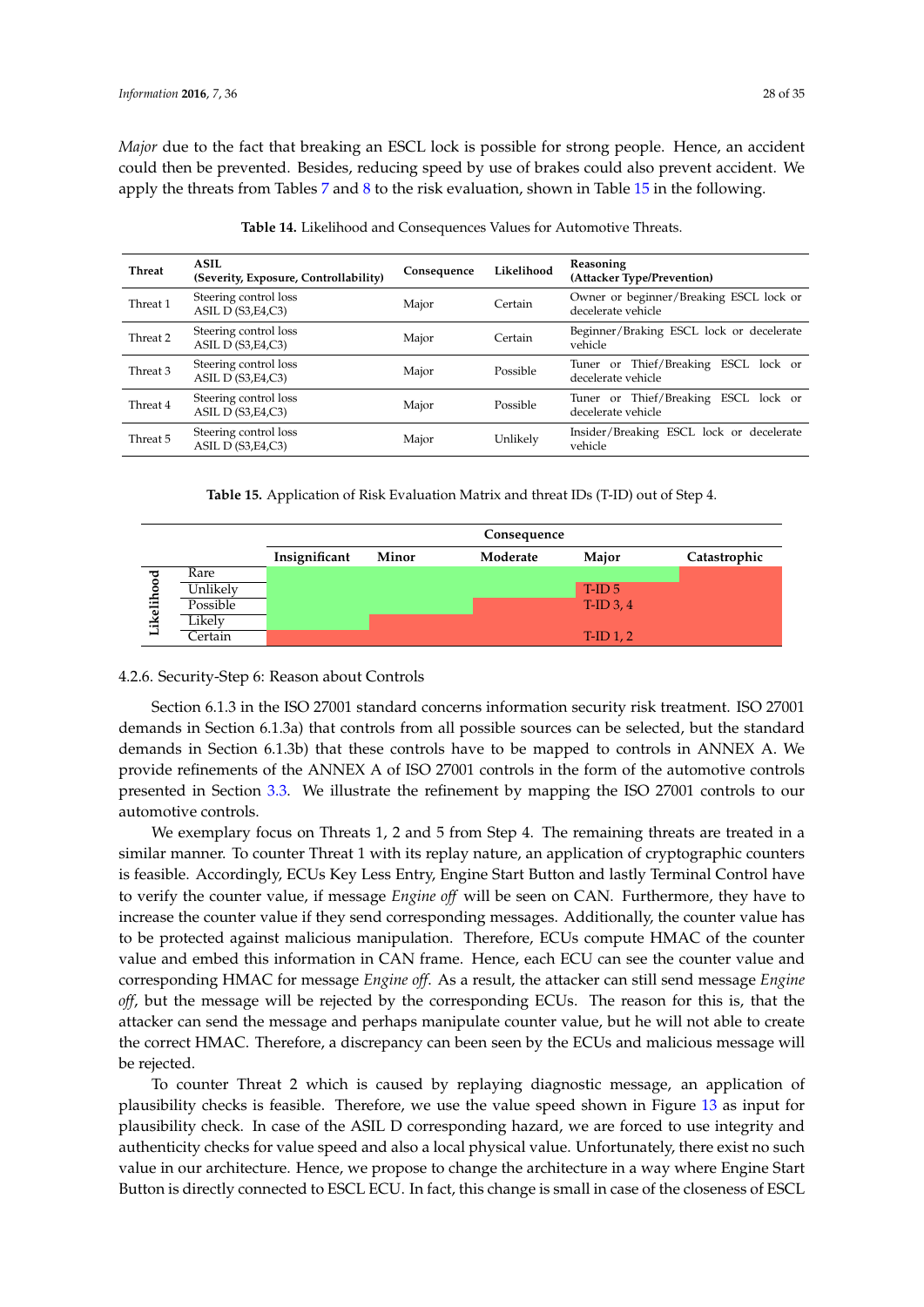and Engine Start Button ECUs and there is a high likelihood of available connectors on both sides. Thus, only the ESCL and Engine Start Button ECUs are minimally affected and other systems are not impacted at all. Afterwards, we are able to fulfil the first part of the requirements in Table [2.](#page-14-0) Lastly, the second part can be fulfilled by applying HMAC on the value speed. In addition, application of CAN based firewall is feasible to increase protection level. Thus, the firewall is implemented on the central gateway blocking the message *Lock ESCL* from sending and receiving on OBD-Port. Hence, it will be practically impossible for the attacker to send or see the message *Lock ESCL* on the OBD interface.

In the same way, Threat 5 can be treated. Here, plausibility checks and firewall is feasible again. Hence, value speed is picked up again to prevent locking ESCL while driving ( $\vec{v} > 0$ ). In particular, if vehicle is moving and message *ESCL Reset* will occur, the message will be rejected by ESCL ECU which is a logical step. Additionally, the CAN based firewall can prevent sending malicious messages like *ESCL Reset* from one to another domain by filtering traffic which will decrease the attack surface.

We provide an overview in Table [16](#page-28-0) of the threats, automotive countermeasures, ISO 27001 controls and the hazard caused by an attacker they should prevent. This table can be used as a basis for reasoning about the cost versus the gain of applying the countermeasures. ISO 27001 demands to the risk estimation for each asset and the established controls to reduce the risk to acceptable levels.

| Threat   | <b>Automotive Countermeasure</b>                     | ISO 27001 Countermeasure                                                           | <b>Prevented Hazard</b> |
|----------|------------------------------------------------------|------------------------------------------------------------------------------------|-------------------------|
| Threat 1 | Cryptographic counters                               | A.10.1.1 Policy on the use of<br>cryptographic controls<br>A.10.1.2 Key management | Steering control loss   |
| Threat 2 | Plausibility checks,<br>Firewall based on CAN matrix | A.13.1.1 Network controls                                                          | Steering control loss   |
| Threat 5 | Plausibility checks,<br>Firewall based on CAN matrix | A.13.1.1 Network controls                                                          | Steering control loss   |

<span id="page-28-0"></span>**Table 16.** Relations between Threats, Automotive Security Controls, ISO 27001 Controls, Attacker caused hazards.

#### 4.2.7. Security-Step 7: Design ISMS Specification

The ISO 27001 standard demands a documentation of the ISMS. In particular, Section 4.3.1 demands a documentation of several parts of the ISMS. A list is provided in the column *ISO 27001 Documentation* of Table [17.](#page-29-0) Note that the "documents and records may be in any form or type of medium." [\[6\]](#page-32-5) (p. 8). Hence, we do not elaborate on their form in detail. Furthermore, we propose a mapping in Table [17](#page-29-0) of the generated artifacts from our method to the documentation demands of the ISO 27001 standard. The column *ISO 27001 Documentation* states the artifact that relates to a specific part of the ISMS. The column *Steps* states the steps of our method that describes how to create the artifacts mentioned in the column *Support from our Method*.

We describe our mapping in Table [17.](#page-29-0) Here, we use our management commitment template to document the ISMS policies and objectives. The scope and boundaries of the ISMS are documented using our scope description and the assumptions concerning security for that scope. The procedures and controls are documented as part of our chosen security controls. The risk methodology is our described risk approach, and the risk assessment report uses the asset identification, threat analysis, and risk analysis approaches. The risk treatment plan contains the risk estimation for each asset and the established controls to reduce the risk to acceptable levels. Note that we simply provide an overview of the required documentation at this point for the sake of brevity. As is the case with ISO 26262, it must be validated whether threat analysis and risk assessment is aligned with the supplier's assessment. However, security is not compositional and additional measures may need to be taken to assure the security of the all safety-critical systems.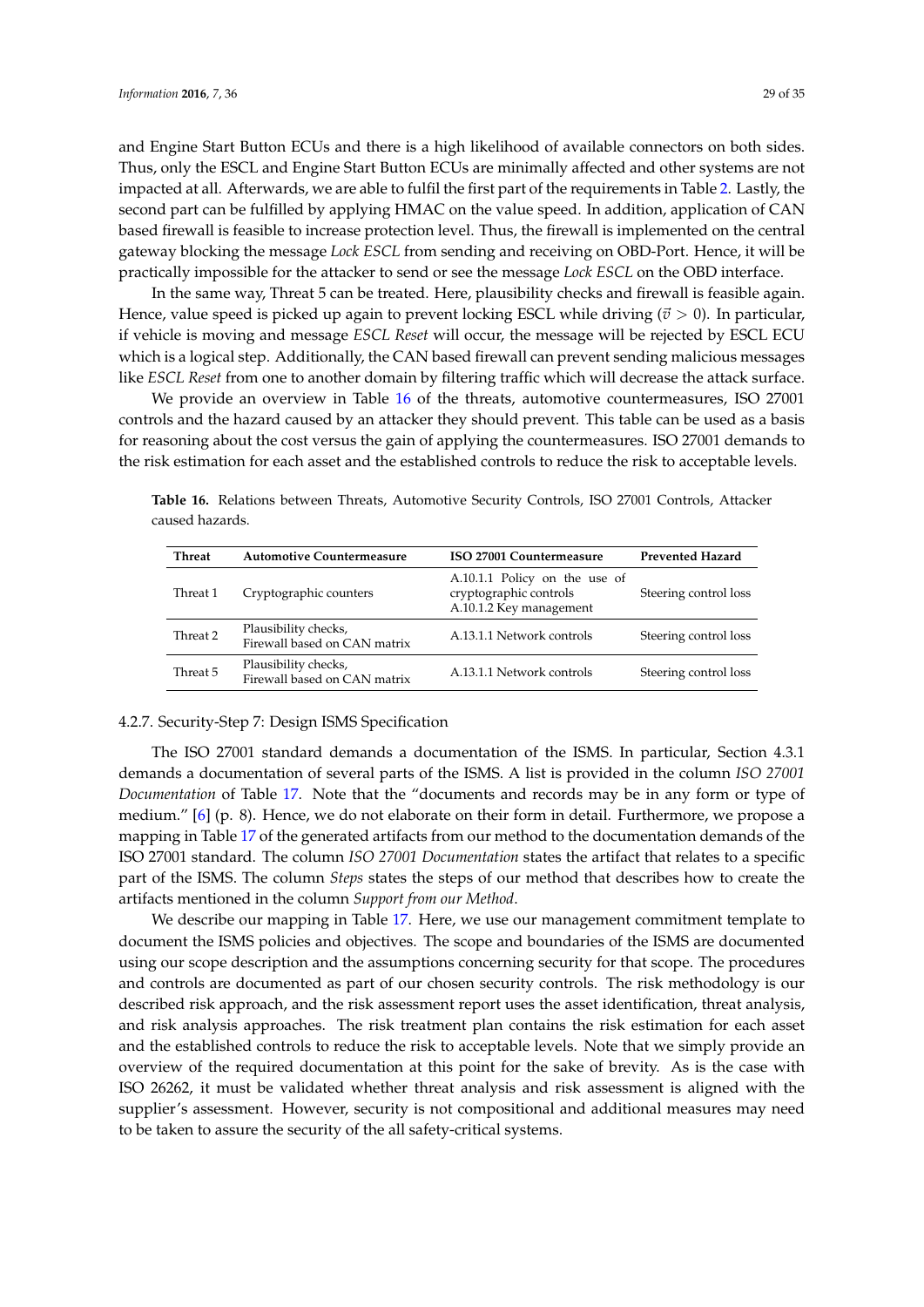<span id="page-29-0"></span>

| <b>ISO 27001 Documentation</b>    | <b>Support from our Method</b>                                                        | <b>Step</b> |
|-----------------------------------|---------------------------------------------------------------------------------------|-------------|
| ISMS policies and objectives      | Management Approval Template                                                          | Step 1      |
| Scope and boundaries of the ISMS  | ISMS Scope Definition and Assumptions                                                 | Step 2      |
| Procedures and controls           | Documentation of Security Controls                                                    | Step 6      |
| The risk assessment methodology   | Our Risk Methodology                                                                  | Step 5      |
| Risk assessment report            | Asset Identification, Threat Analysis, and Risk Assessment                            | Steps 2–5   |
| Risk treatment plan               | Risk Assessment and Control Selection                                                 | Steps 5–6   |
| Information security procedures   | Policies                                                                              | Step 6      |
| Control and protection of records | Security solution concerning the control A.10.7.4 Security of<br>system documentation | Step 6      |
| Statement of Applicability        | Reasoning about Controls                                                              | Step 6      |

**Table 17.** Support of our Method for ISO 27001 Documentation Demands.

#### **5. Related Work**

We report on existing hazard analysis, ISO 27001 support techniques, threat analysis approaches, and automotive safety and security approaches in the following. We did not discover that shows in a structured and stepwise method how ISO 26262 hazard analysis and ISO 27001 security analysis can be combined.

## *5.1. Hazard Analysis*

Two hazard analysis methods are compared by Törner *et al*. [\[30\]](#page-33-9). The paper shows that the adapted functional failure analysis (FFA) is less time-consuming than the method of the European Space Agency (ESA method). The method presented is this paper is based on the results of [\[30\]](#page-33-9).

The entire safety lifecycle including hazard analysis and risk assessment is presented by Baumgart [\[31\]](#page-33-10). Our method can complement the hazard analysis of Baumgart's safety lifecycle.

The Safety Management System and Safety Culture Working Group provides guidance on hazard identification by different means, e.g., brainstorming, HAZOP, checklists, FMEA [\[32\]](#page-33-11). Their results are considered in the method presented in this paper.

Jesty *et al*. [\[33\]](#page-33-12) give a guideline for the safety analysis of vehicle-based systems, including system analysis, hazard identification, hazard analysis, identification of safety integrity levels, FMEA, and fault tree analysis. Their work also uses the HAZOP guide-words, but they focus on the safety integrity level as defined in the IEC 61508 and not on the ASIL from ISO 26262. Jesty *et al*. additionally address FMEA and fault tree analysis for analysing existing systems, but do not consider a model or validation conditions.

In contrast to our work, which focuses on the determination of necessary risk reduction, following papers describe model-based approaches specific for later development phases, when the system is already designed and not the determination of necessary risk reduction:

Papadopoulos and Grante [\[34\]](#page-33-13) propose a process that addresses both cost and safety concerns and maximizes the potential for automation to address the problem of increasing technological complexity. It combines automated safety analysis with optimization techniques.

Li and Zhang [\[35\]](#page-33-14) present a comprehensive software hazard analysis method, which applies a number of hazard analysis techniques, and the proposed method is applied to a software development process of a control system. The described method for hazard analysis is similar but less detailed than ours.

Mehrpouyan [\[36\]](#page-33-15) proposes a model-based hazard analysis procedure (based on SysML models) for the early identification of potential safety issues caused by unexpected environmental factors and subsystem interactions within a complex safety-critical system. The proposed methodology additionally maps hazard and vulnerability modes to specific components in the designed system and analyzes the hazards.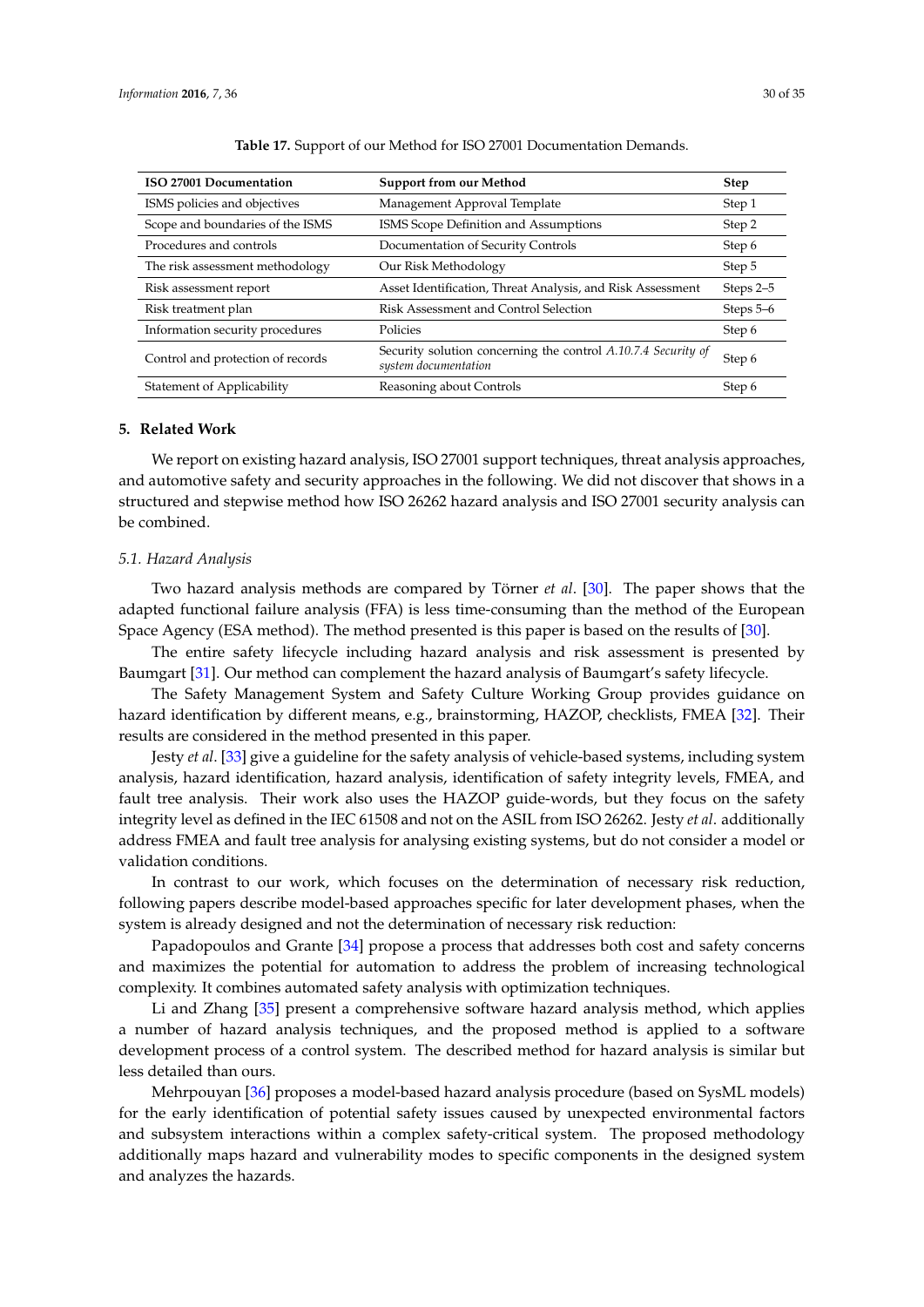Zhang *et al*. [\[37\]](#page-33-16) propose a comprehensive hazard analysis method based on functional models. It mainly addresses fault tree analysis and FMEA.

Giese *et al*. [\[38\]](#page-33-17) present an approach that supports the compositional hazard analysis of UML models described by restricted component and deployment diagrams. It also starts with environment models, but then focuses on the safety analysis of the design.

Hauge and Stølen [\[39\]](#page-33-18) introduce the SaCS method. The method provides guidance on how to select and use patterns for the development of safety control systems. The patterns are categorized into process and product patterns. This work differs from our own, because we focus on specifically on early hazard analysis and provide detailed guidance.

#### *5.2. ISO 27001*

Calder [\[17\]](#page-32-16) and Kersten *et al*. [\[40\]](#page-33-19) provide advice for an ISO 27001 realization. In addition, Klipper [\[19\]](#page-32-18) focuses on risk management according to ISO 27005. The author also includes an overview of the ISO 27000 series of standards. However, none of these works consider to use security requirements engineering methods.

Cheremushkin *et al*. [\[41](#page-33-20)[,42\]](#page-33-21) present a UML-based meta-model for several terms of the ISO 27000, e.g., assets. These meta-models can be instantiated and, thus, support the refinement process. However, the authors do not present a holistic approach to information security. The work mostly constructs models around specific terms in isolation. The CF of Fabian *et al*. [\[43\]](#page-33-22), on the other hand, presents a holistic framework for information security.

Mondetino *et al*. investigate possible automation of controls that are listed in the ISO 27001 and ISO 27002 [\[44\]](#page-33-23). Their work can complement our own.

Beckers *et al*. [\[45\]](#page-34-0) propose a common pattern for the cloud computing domain to support context establishment and asset identification of the ISO 27000 series. That work can also complement the work presented in this paper.

Fenz *et al*. [\[46\]](#page-34-1) introduce an ontology-based framework for preparing ISO/IEC 27001 audits. They provide a rule-based engine which uses a security-ontology to determine if security requirements of a company are fulfilled.

# *5.3. Automotive Safety and Security*

Automotive security and its impact to safety relevant functions is a relatively new area. Fortunately, the interest to this field grows continuously over the last years due to the growing number of software functions and their attack surface in vehicles. There exist several publications, presenting weaknesses in vehicles. One comprehensive collection was carried out by Miller and Valasek [\[47\]](#page-34-2). In this publication twenty attacks can be found which exploit different vulnerabilities. In the same way Koscher [\[48\]](#page-34-3) and its research group uncovered twelve attacks against different automotive functions. Furthermore, Checkoway [\[49\]](#page-34-4) *et al*. obtained access to the CAN by using an update feature of the on board CD player. They also showed that a special build WMA file is sufficient to infiltrate a car's CD player. Additionally, the researchers Studnia [\[50\]](#page-34-5), Aijaz [\[51\]](#page-34-6) and Schröder [\[52\]](#page-34-7) apply attacks using physical and non-physical access to vehicles. In particular Schröder was able to create a ghost car which leads to an emergency braking. He forged position messages on Vehicular Ad Hoc Networks (VANETs) manipulating pre-collision systems. In the same way, we collected and found several vulnerabilities in public and in our research [\[53](#page-34-8)[,54\]](#page-34-9).

One approach, for improving safety in case of security is given by Glas [\[55\]](#page-34-10) and its group. They assume a security engineering process fitting functional safety and security together. To do so, they propose misuse cases for security, trying to identify threats which could cause potential hazards. Afterwards, countermeasures are mapped to these identified threats, reducing likelihood of hazards. Regrettably, they only compare safety and security risk models, but do not provide an approach for handling both together.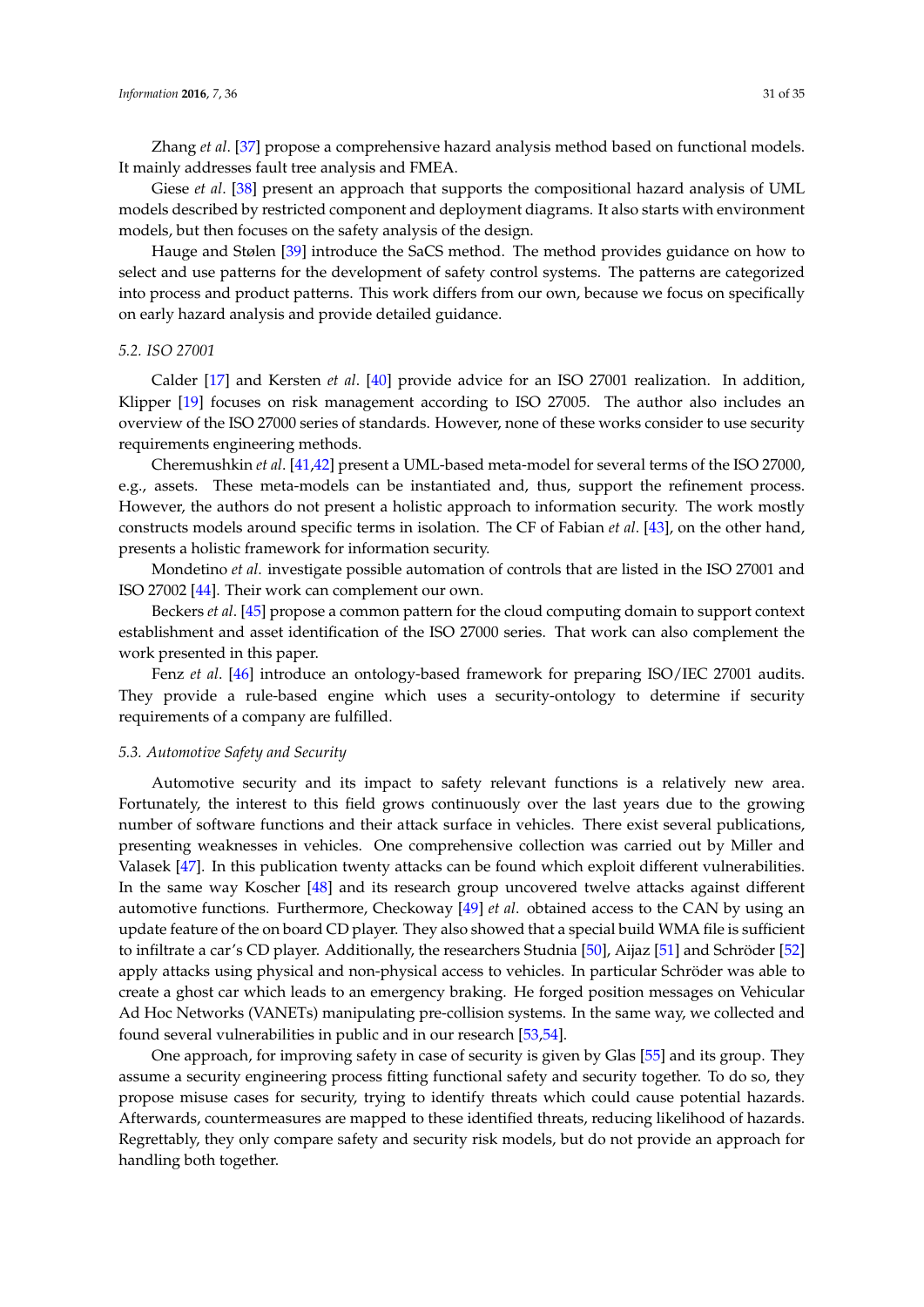Klauda [\[56\]](#page-34-11) *et al*. try to map security weaknesses to suppliers where they mainly develop and supply core components for modern cars. They provide a proposal for a jointly development process, regarding to safety and security. Therefore, they start with an item definition. Afterwards, they consider for the safety part a hazard and risk analyse with goals and measures. For the security part, they consider a risk analyse with security objectives and measures. Both is done in parallel. Unfortunately, the do not go in details describing each part more precisely.

Lastly, SAE International publishes in January 2016 the J3061 standard [\[57\]](#page-34-12), as a guideline to automotive security. The standard is called "Cybersecurity Guidebook for Cyber-Physical Vehicle Systems" and offers a comprehensive picture for a complete Automotive Security Development Lifecycle (ASDL). The guidebook starts with a glossary of security terms for common understanding. Therefore, it guides through the entire development process (v-model) to integrate safety and security. To address this integration, safety and security are linked together on defined milestones, like specification of SW requirements, architectural design, etc.. Nevertheless to its completeness, no modelling examples are given to support the guidelines. Furthermore, a practical combination of the most used security standard series ISO 2700x is missing. As a result, security beginners or engineers which have worked with ISO 2700x, had to start form an early stage. Nonetheless, the SAE J3061 is the most comprehensive guideline for security in cars, right now. Unfortunately, the standard is not sufficiently distributed in public so far. Therefore, it is not possible to make a statement of its future.

#### **6. Conclusions and Future Work**

In this paper, we have proposed a new comprehensive and holistic approach compliant to ISO 26262 for safety and ISO 27001 for security for safety-critical automotive software systems. Based on our previous work on hazard analysis and risk assessment compliant to ISO 26262 [\[10\]](#page-32-9), we create a seamlessly integrated security lifecycle for safety lifecycle artifacts. Instead of using a one size fits all solution (e.g. encrypting all bus communication), we create a process to tailor security measures specifically to safety requirements. This process is compliant to the state-of-the-art security standard ISO 27001 and consists of seven consecutive steps that are based on our previous work [\[11\]](#page-32-10) that supports ISO 27001 establishment, as well. In this work, we focus the automotive domain. Each of the seven steps directly re-uses the safety lifecycle artifacts of the hazard analysis and risk assessment to perform threat analysis and risk assessment for security. All steps can be performed after completely performing safety analysis or intertwined after each step of the safety analysis to allow parallelization and reduce the time required.

The approach uses novel automotive attacker models classifying attacker in the automotive domain for threat assessment and supplementary automotive controls as measures to mitigate/prevent attacks after risk assessment. The attacker models range from the owner of the car accidentally attacking it to organized groups like governments performing large-scale attacks. The automotive controls extend the controls given by ISO 27001 by adding measures to automotive safety including plausibility checks, cryptographic checks and firewalls between buses. The effort to implement such measures is lower than one size fits all solutions and allow the tailoring to safety requirements.

In the future, we plan to evaluate our approach. Using a (large-scale) case study, we aim to demonstrate its efficiency and effectiveness in securing safety-critical automotive software systems. In addition, we want to get industry feedback on our approach to address any issues w.r.t. its practical applicability. We also plan to extend the approach to the development and production/operation phases of the ISO 26262 standard with the aim to cover the complete safety/security lifecycle. In addition, we will provide a method for resolving conflicts between safety and security requirements, as well provide an analysis approach for possible conflicts between security mechanisms and safety mechanisms. Moreover, we are planning to use patterns of successful established ISMS to reduce the effort for realizing the security process in the future. Furthermore, we want to extend the attacker models to capture hardware/side-channel attacks as well as attacks in the garage. For this extension, the respective automotive controls also need to be added.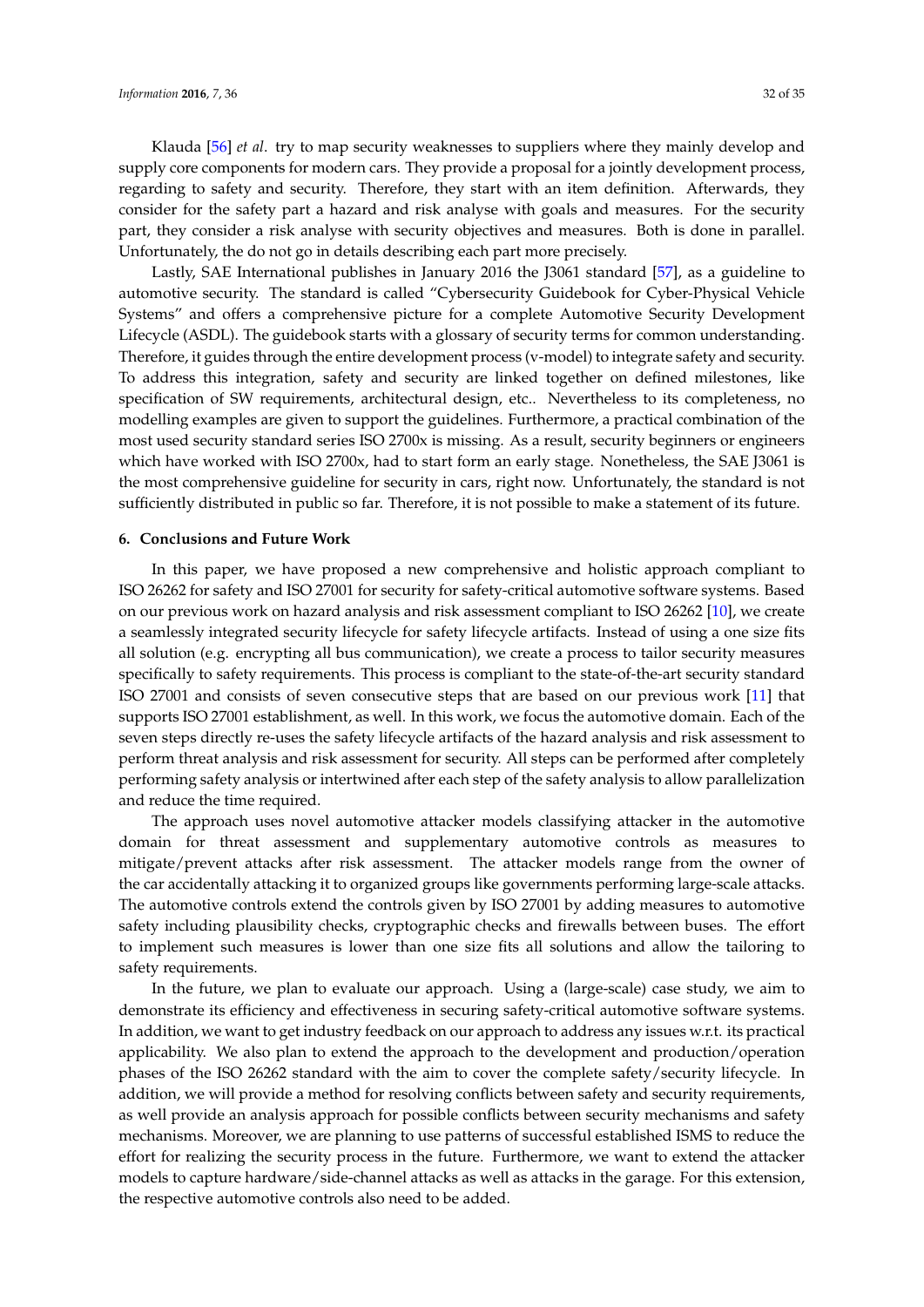**Acknowledgments:** We thank the anonymous reviewers for their inspiring comments. This work is part of TUM Living Lab Connected Mobility (TUM LLCM) project and has been funded by the Bayerisches Staatsministerium for Wirtschaft und Medien, Energie und Technologie (StMWi). Furthermore it is part of the SAFE ME ASAP project (number 03FH011IX5) funded by the German Federal Ministry of Education and Research (BMBF). The work has been supported by ITK Engineering AG as part of two innovation projects.

**Author Contributions:** All authors contributed equally. All authors have read and approved the final manuscript.

**Conflicts of Interest:** The authors declare no conflict of interest.

# **References**

- <span id="page-32-0"></span>1. Evans, L. *Traffic Safety*; Science Serving Society: Bloomfield, MI, USA, 2004.
- <span id="page-32-1"></span>2. ISO. *ISO 26262–Road Vehicles–Functional Safety*; ISO: Geneva, Switzerland, 2011.
- <span id="page-32-2"></span>3. Andy Greenberg. Hackers Remotely Kill a Jeep on the Highway With Me in It. Available online: https://www.wired.com/2015/07/hackers-remotely-kill-jeep-highway/ (accessed on 17 June 2016).
- <span id="page-32-3"></span>4. Valasek, C.; Miller, C. Adventures in Automotive Networks and Control Units. Available online: http://can-newsletter.org/assets/files/ttmedia/raw/c51e81bf7c09578c37e3f7a1f97c197b.pdf (accessed on 17 June 2016).
- <span id="page-32-4"></span>5. Soja, R. Automotive Security: From Standards to Implementation. Available online: http://cache. nxp.com/files/automotive/doc/white\_paper/AUTOSECURITYWP.pdf (accessed on 17 June 2016).
- <span id="page-32-5"></span>6. ISO/IEC. *Information Technology–Security Techniques–Information Security Management Systems–Requirements*; ISO/IEC: Geneva, Switzerland, 2013.
- <span id="page-32-6"></span>7. ISO/IEC. *Common Criteria for Information Technology Security Evaluation*; ISO/IEC: Geneva, Switzerland, 2012.
- <span id="page-32-7"></span>8. ISO statistic in 2014. Available online: http://www.iso.org/iso/iso\_survey\_executive-summary.pdf (accessed on 15 April 2016).
- <span id="page-32-8"></span>9. Common Criteria statistic in 2014. Available online: http://www.commoncriteriaportal.org/products/stats/ (accessed on 15 April 2016).
- <span id="page-32-9"></span>10. Beckers, K.; Frese, T.; Hatebur, D.; Heisel, M. A Structured and Model-Based Hazard Analysis and Risk Assessment Method for Automotive Systems. In Proceedings of the 24th IEEE International Symposium on Software Reliability Engineering (ISSRE), Pasadena, CA, USA, 4–7 November 2013; pp. 238–247.
- <span id="page-32-10"></span>11. Beckers, K.; Cote, I.; Faßbender, S.; Heisel, M.; Hofbauer, S. A pattern-based method for establishing a cloud-specific information security management system. *Requir. Eng.* **2013**, *18*, 343–395.
- <span id="page-32-11"></span>12. Checkoway, S.; McCoy, D.; Kantor, B.; Anderson, D.; Shacham, H.; Savage, S.; Koscher, K.; Czeskis, A.; Roesner, F.; Kohno, T. Comprehensive Experimental Analyses of Automotive Attack Surfaces. In Proceedings of the 20th USENIX Conference on Security, Berkeley, CA, USA, 2011; p. 6.
- <span id="page-32-12"></span>13. Jackson, M. *Problem Frames: Analyzing and Structuring Software Development Problems*; Addison-Wesley: Boston, MA, USA, 2001.
- <span id="page-32-13"></span>14. OMG. *OMG Unified Modeling Language: Superstructure*; Object Management Group: Needham, MA, USA, 2010.
- <span id="page-32-14"></span>15. Hatebur, D.; Heisel, M. A UML Profile for Requirements Analysis of Dependable Software. In Proceedings of the 29th International Conference, SAFECOMP 2010, Vienna, Austria, 14–17 September 2010; Schoitsch, E., Ed.; Lecture Notes in Computer Science; Springer: Cham, Switzerland, 2010; Volume 6351, pp. 317–331.
- <span id="page-32-15"></span>16. ISO/IEC. *Functional Safety of Electrical/electronic/programmable Electronic Safety-relevant Systems*; ISO/IEC: Geneva, Switzerland, 2000.
- <span id="page-32-16"></span>17. Calder, A. *Implementing Information Security Based on ISO 27001/ISO 27002: A Management Guide*; Haren Van Publishing: Zaltbommel, The Netherlands, 2009.
- <span id="page-32-17"></span>18. ISO/IEC. *Information Technology–Security Techniques–Information Security Management Systems–Overview and Vocabulary*; ISO/IEC: Geneva, Switzerland, 2014.
- <span id="page-32-18"></span>19. Klipper, S. *Information Security Risk Management mit ISO/IEC 27005: Risikomanagement mit ISO/IEC 27001, 27005 und 31010*; Vieweg+Teubner: Wiesbaden, Germany, 2010.
- <span id="page-32-19"></span>20. IET. *Hazard and Operability Studies (HAZOP Studies)*; IET: Stevenage, UK, 2015.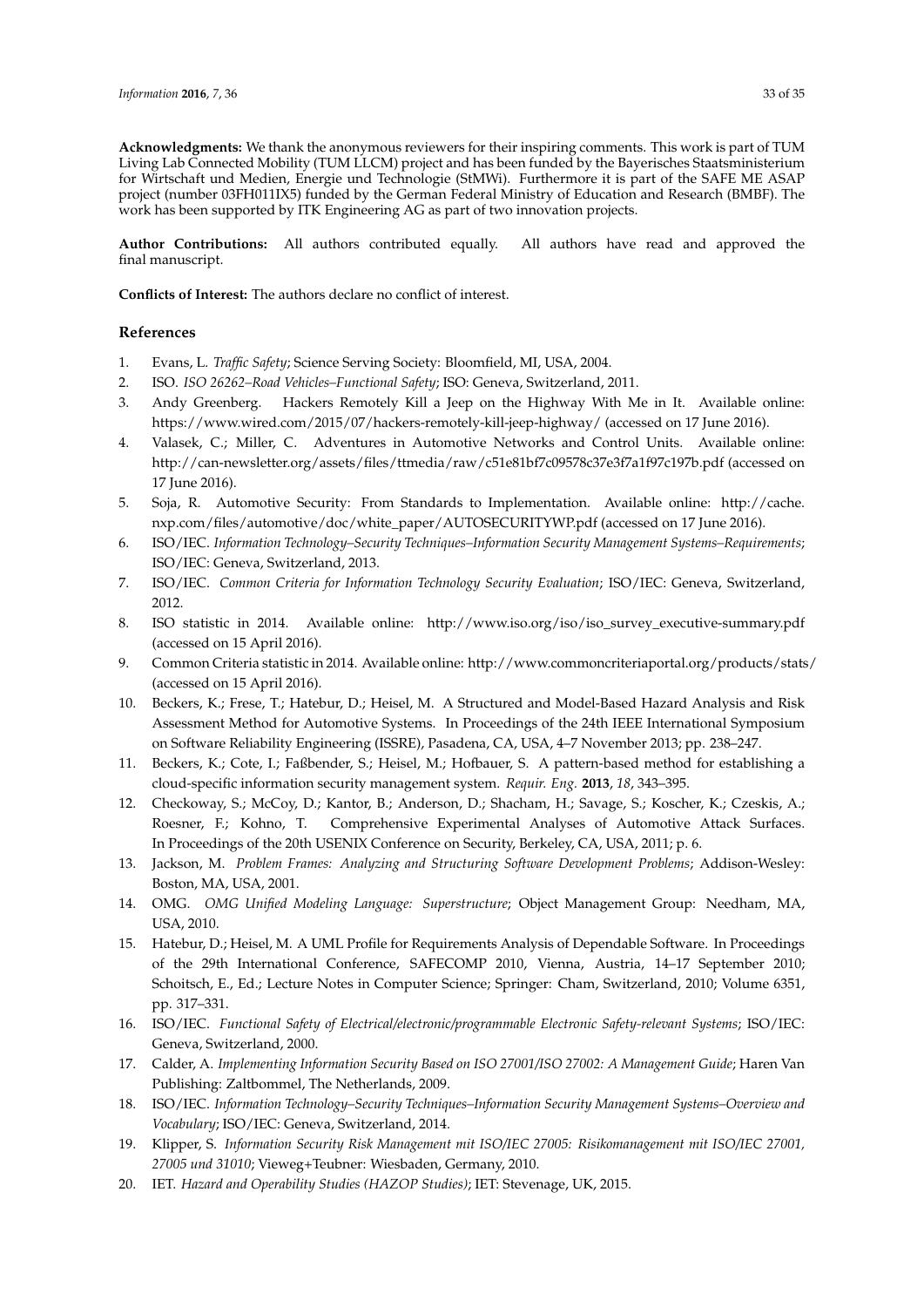- <span id="page-33-0"></span>21. Deutsches Institut für Normung. *Analysetechniken für die Funktionsfähigkeit von Systemen – Verfahren für die Fehlzustandsart- und -auswirkungsanalyse (FMEA)*; DIN: Berlin, Germany, 2006. (In German)
- <span id="page-33-1"></span>22. U. S. Department of Defense. *Electronic Reliability Design Handbook*; DoD: Arlington County, VA, USA, 1998.
- <span id="page-33-2"></span>23. ISO. *Road Vehicles–Controller Area Network (CAN)*; ISO: Geneva, Switzerland, 2003.
- <span id="page-33-3"></span>24. Beckers, K. *Pattern and Security Requirements Engineering-based Establishment of Security Standards*, 1st ed.; Springer: Cham, Switzerland, 2015.
- <span id="page-33-4"></span>25. OWASP. *Identify User Roles and Resource Capabilities*; OWASP: Baltimore, MD, USA, 2015.
- <span id="page-33-5"></span>26. ISMS toolkit. Available online: http://www.iso27001security.com/html/iso27k\_toolkit.html (accessed on 16 June 2016).
- <span id="page-33-6"></span>27. HMAC: Keyed-Hashing for Message Authentication. Available online: https://tools.ietf.org/html/rfc2104 (accessed on 17 June 2016).
- <span id="page-33-7"></span>28. ISO/IEC. *Information Technology–Security Techniques–Information Security Management Systems–Requirements*; ISO/IEC: Geneva, Switzerland, 2013.
- <span id="page-33-8"></span>29. ISO/IEC. *Information Technology–Security Techniques – Information Security Risk Management*; ISO/IEC: Geneva, Switzerland, 2011.
- <span id="page-33-9"></span>30. Törner, F.; Johannessen, P.; Öhman, P. *Evaluation of Hazard Identification Methods in the Automotive Domain*, SAFECOMP 2006; Górski, J., Ed.; Springer: Cham, Switzerland, 2006; pp. 237–260.
- <span id="page-33-10"></span>31. Baumgart, S. Investigations on Hazard Analysis Techniques for Safety Critical Product Lines. Available online: http://www.idt.mdh.se/kurser/ct3340/ht12/MINICONFERENCE/FinalPapers/ ircse12\_submission\_14.pdf (accessed on 20 June 2016).
- <span id="page-33-11"></span>32. Safety Management System and Safety Culture Working Group. Available online: https://essi.easa. europa.eu/documents/ECASTSMSWG-GuidanceonHazardIdentification.pdf (accessed on 20 June 2016).
- <span id="page-33-12"></span>33. Jesty, P.H.; Hobley, K.M.; Evans, R.; Kendal, I. Safety analysis of vehicle-based systems. Available online: http://citeseerx.ist.psu.edu/viewdoc/download?doi=10.1.1.114.4318&rep=rep1&type=pdf (accessed on 20 June 2016).
- <span id="page-33-13"></span>34. Papadopoulos, Y.; Grante, C. Evolving car designs using model-based automated safety analysis and optimisation techniques. *J. Syst. Softw.* **2005**, *76*, 77–89.
- <span id="page-33-14"></span>35. Li, W.; Zhang, H. A software hazard analysis method for automotive control system. In Proceedings of the 2011 IEEE International Conference on Computer Science and Automation Engineering (CSAE), Shanghai, China, 10–12 June 2011; pp. 744–748.
- <span id="page-33-15"></span>36. Mehrpouyan, H. Model-Based Hazard Analysis of Undesirable Environmental and Components Interaction. Ph.D. Thesis, Linköping Universitet, Linköping, Sweden, 2011.
- <span id="page-33-16"></span>37. Zhang, H.; Li, W.; Chen, W. Model-based hazard analysis method on automotive programmable electronic system. In Proceedings of the 3rd International Conference on Biomedical Engineering and Informatics (BMEI), Yantai, China, 16–18 October 2010; pp. 2658–2661.
- <span id="page-33-17"></span>38. Giese, H.; Tichy, M.; Schilling, D. *Compositional Hazard Analysis of UML Component and Deployment Models*, SAFECOMP; Heisel, M., Liggesmeyer, P., Wittmann, S., Eds.; Springer: Cham, Switzerland, 2004; pp. 166–179.
- <span id="page-33-18"></span>39. Hauge, A.A.; Stølen, K. *A Pattern-Based Method for Safe Control Systems Exemplified within Nuclear Power Production*, SAFECOMP; Springer: Cham, Switzerland, 2012; pp. 13–24.
- <span id="page-33-19"></span>40. Kersten, H.; Reuter, J.; Schröder, K.-W. *IT-Sicherheitsmanagement nach ISO 27001 und Grundschutz*; Vieweg+Teubner: Wiesbaden, Germany, 2011. (In German)
- <span id="page-33-20"></span>41. Cheremushkin, D.V.; Lyubimov, A.V. An application of integral engineering technique to information security standards analysis and refinement. In Proceedings of the International Conference on Security of Information and Networks, Taganrog, Russia, 7–11 September 2010; pp. 12–18.
- <span id="page-33-21"></span>42. Lyubimov, A.; Cheremushkin, D.; Andreeva, N.; Shustikov, S. Information security integral engineering technique and its application in ISMS design. In Proceedings of the 2011 Sixth International Conference on Availability, Reliability and Security (ARES), Vienna, Austria, 22–26 August 2011; pp. 585–590.
- <span id="page-33-22"></span>43. Fabian, B.; Gürses, S.; Heisel, M.; Santen, T.; Schmidt, H. A Comparison of Security Requirements Engineering Methods. *Requir. Eng.* **2010**, *15*, 7–40.
- <span id="page-33-23"></span>44. Montesino, R.; Fenz, S. Information security automation: How far can we go? In Proceedings of the 2011 Sixth International Conference on Availability, Reliability and Security (ARES), Vienna, Austria, 22–26 August 2011; pp. 280–285.